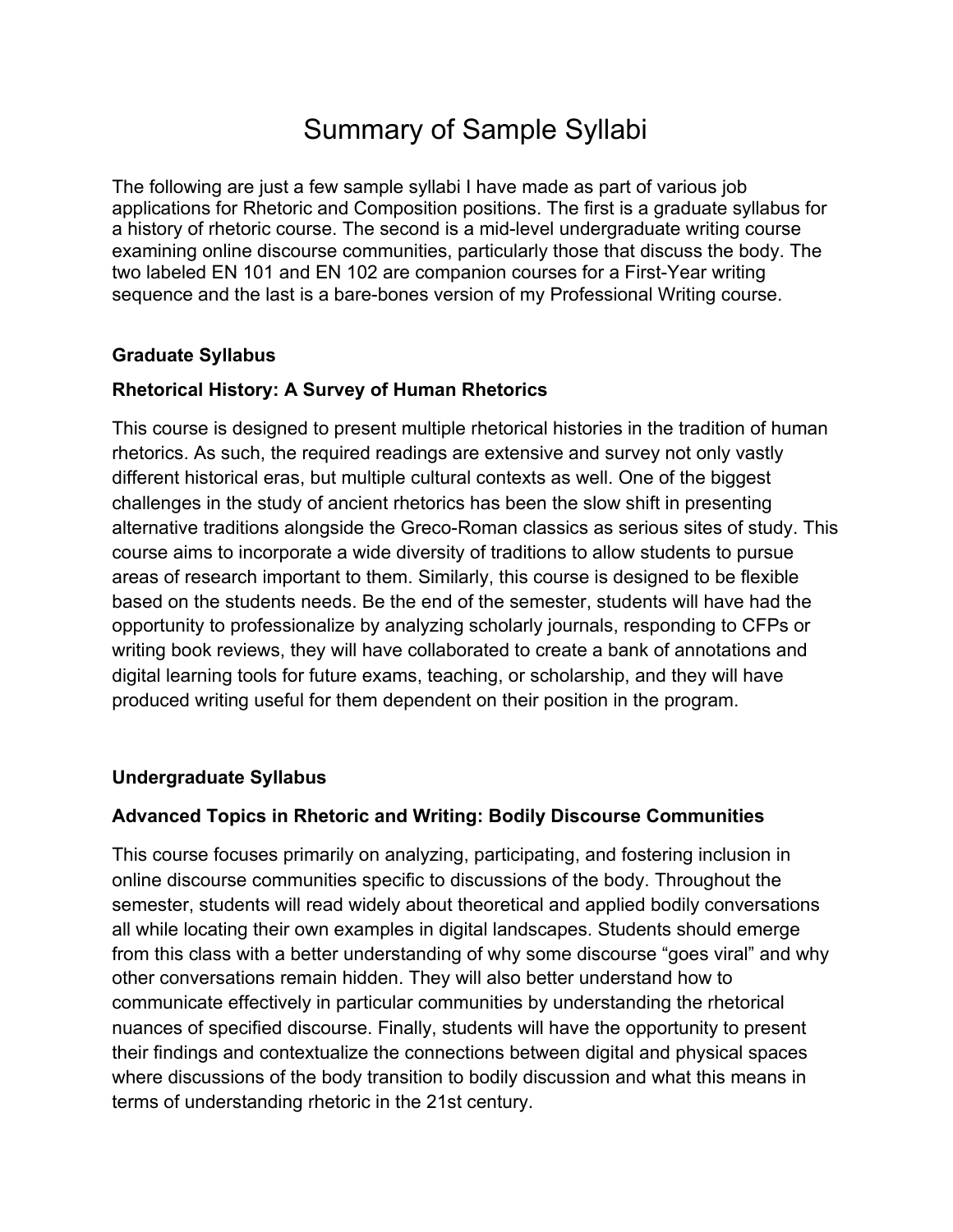# **Fall 2020 Graduate Syllabus**

# Rhetorical History: A Survey of Human Rhetorics

(3 credit hours)

| <b>Instructor: Spencer Bennington</b> | Email: spencerbennington@gmail.com |
|---------------------------------------|------------------------------------|
| <b>Course Location:TBA</b>            | <b>Course Time:TBA</b>             |
| <b>Office Location:</b>               | <b>Course Section:</b>             |

**Note:** This syllabus is a living document subject to change. All changes will appear in Canvas and you will be notified via email.

### **Course Description:**

Welcome! This course is a survey of what Xing Lu lovingly refers to as "human rhetorics." This term implies that the art of communicating effectively or truly connecting with others in meaningful ways is something inherent in our species, not something necessarily unique to a particular culture or society. As such, in order to understand the history of rhetoric, one must travel through space and time to investigate many different societal contexts and a diversity of civilizations. This course will examine rhetorical histories extending from not only the Greco-Roman and European tradition, but from the Ancient Near East, Mesopotamia, India, the Far East, the African Diaspora, as well as the early Americas. Students will be asked to think critically not only about the geographical and cultural contexts of these rhetorical traditions, but how these rhetorics are materialized, embodied, or performed by different cultures. Finally, students will move toward an understanding of how studying histories of rhetoric impacts contemporary scholarship, theory, and pedagogy.

### **Required Texts:**

*The Rhetorical Tradition*, Partrica Bizzell and Bruce Herzberg 2nd edition *Rhetoric Before and Beyond the Greeks*, Roberta Binkley and Carol S. Lipson 2004

*Ancient Non-Greek Rhetorics,* Roberta Binkley and Carol S. Lipson 2009

# **Recommended Texts**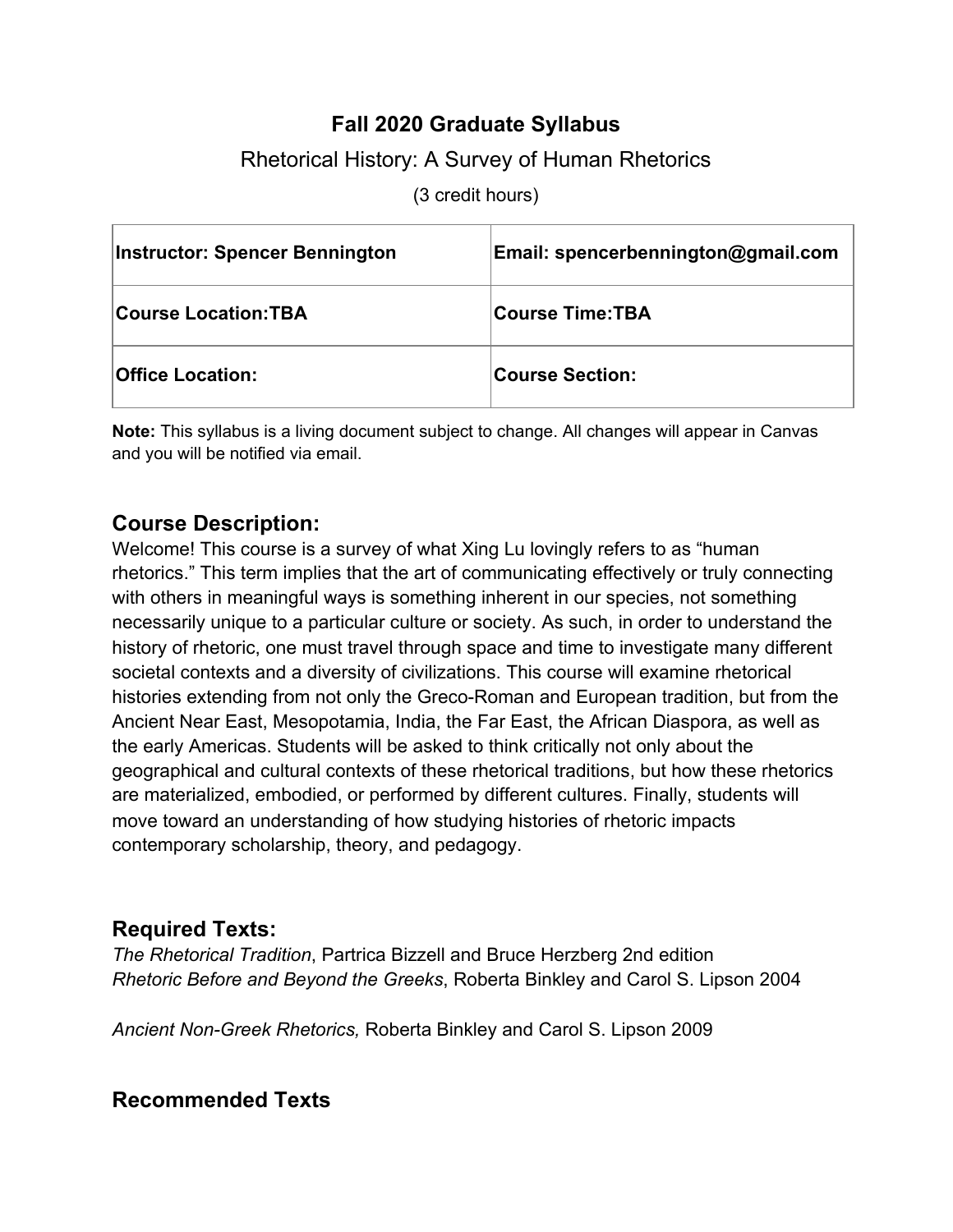*Rhetoric Retold : Regendering the Tradition From Antiquity Through the Renaissance*, Cheryl Glenn 1997

*Rhetoric in Ancient China: 5th-3rd Century BCE*, Xing Lu 1998

*Understanding African American Rhetoric***,** Ronald L. Jackson II and Elaine B. Richardson 2003

*American Indian Rhetorics of Survivance*, Ernest Stromberg 2006

# **Student Learning Outcomes**

- Understand rhetoric as a human enterprise, one that takes many forms dependent on culture, context, and time period.
- Describe key components of multiple rhetorical traditions in regular class presentations.
- Analyze primary historical texts as well as contemporary scholarship in the history of rhetoric
- Compose weekly annotations and other instructive documents for use by interested audiences outside of the class
- Create visually engaging materials to effectively communicate the importance of studying the history of rhetoric and its many facets.
- Collaborate with other scholars in designing cumulative digital projects representative of the major topics covered in the course.

# **Major Assignments**

To accomplish these outcomes, all students will be asked to complete the following assignments:

1. **Class Participation** (10% of Final Grade)

Show up on time. Do the work. Do it to the best of your ability. These are the three things I ask. If, for any reason, you have trouble with any of these three things, you should contact me directly as soon as possible so we can discuss solutions. This is a graduate level course with graduate level expectations.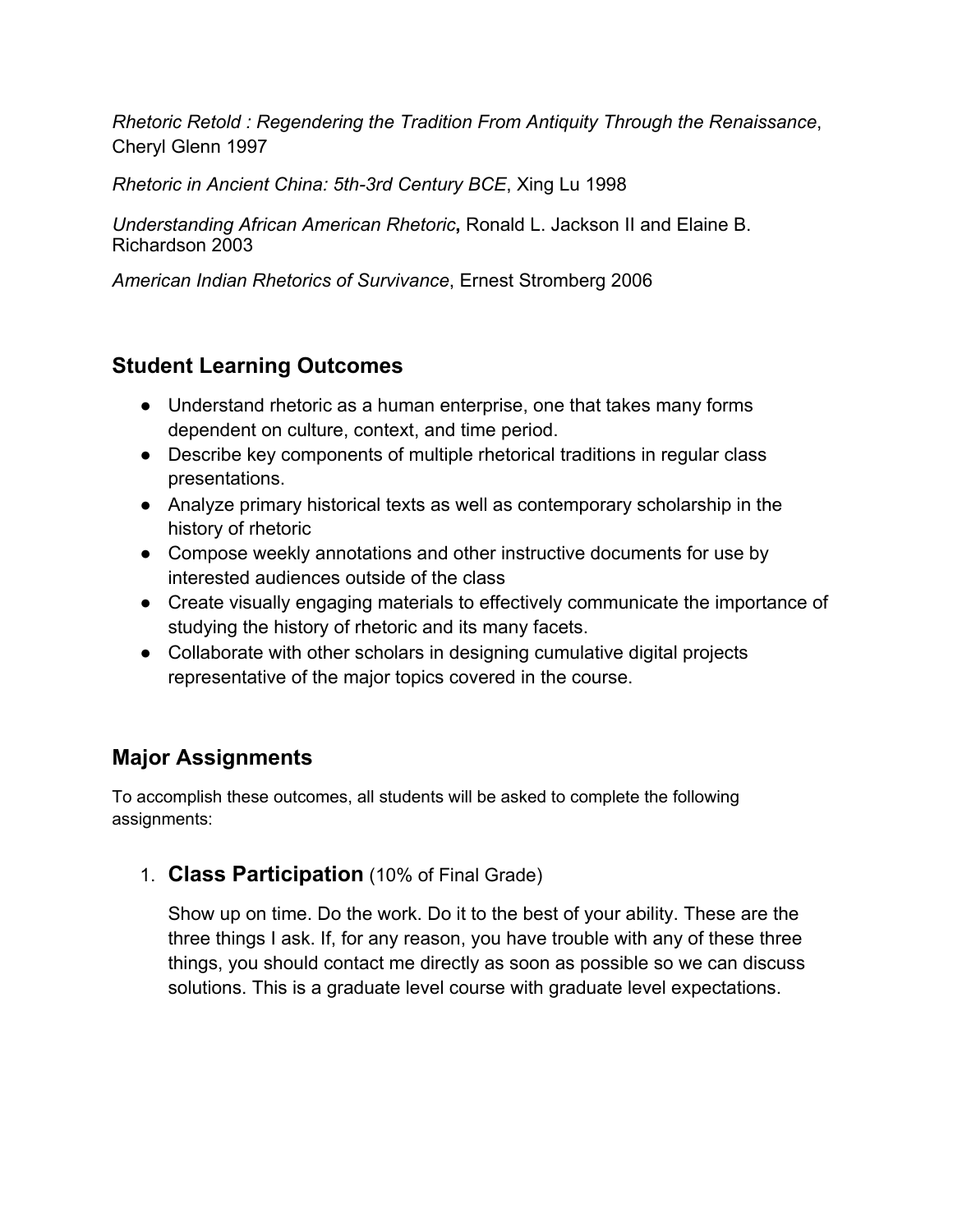# 2. **Weekly Annotations and Collaborative Bibliography** (10% of Final Grade)

Every week you should be writing two annotations around a page-length for two different primary source readings. These will help you get a handle on the major points in that reading as well as connect it to other schools of thought, rhetorical traditions, or scholarly articles. These annotations will all be stored in a shared digital space (like Google Drive) and by the end of the semester you will collaborate with your classmates to create a unified bibliography covering most of the material for the semester. This document can be valuable for you in the future when taking exams, planning a thesis/dissertation, or when writing a literature review for an academic article. This bibliography will, in its final form, be publicized to help other students interested in the history of rhetoric.

### 3. **Student Led Discussions of Readings** (15% of Final Grade)

Every week, students will be asked to present an article to the class. Most of these have been selected for you but, toward the end of the semester, you will have to bring in readings of your choosing. These presentations are designed to help facilitate discussion, so try to use this 10-15 minutes like you would in your own classroom. Have questions prepared, maybe some visual element like a handout, maybe some kind of short activity--this is a space for you to practice your teaching skills.

# 4. **Scholarly Journal Analysis** (15% of Final Grade)

To help you better familiarize yourself with the field, you will be assigned a scholarly journal focused on the history of rhetoric to analyze. You must create a spreadsheet for a two year period listing the published articles, authors, and general thesis for each. This assignment is designed to help expose you to more scholarship and also make you aware of the changing trends in the contemporary study of ancient rhetorics should you want to publish in this field.

# 5. **Digital Visualization Project** (20% of Final Grade)

Since we will be covering so much material this semester, it's important to take time to focus on a particular tradition, culture, or concept and show its nuances. For this project, I want you to make something electronically (so it's easier to distribute) with a clear visual design (so it engages audiences outside this classroom.) What you make is up to you--maybe you are interested in timelines or maps and the chrono-spatial elements of history, maybe you're interested in photo albums and the archival elements, maybe you want to film a documentary about the many ways people embody a particular rhetorical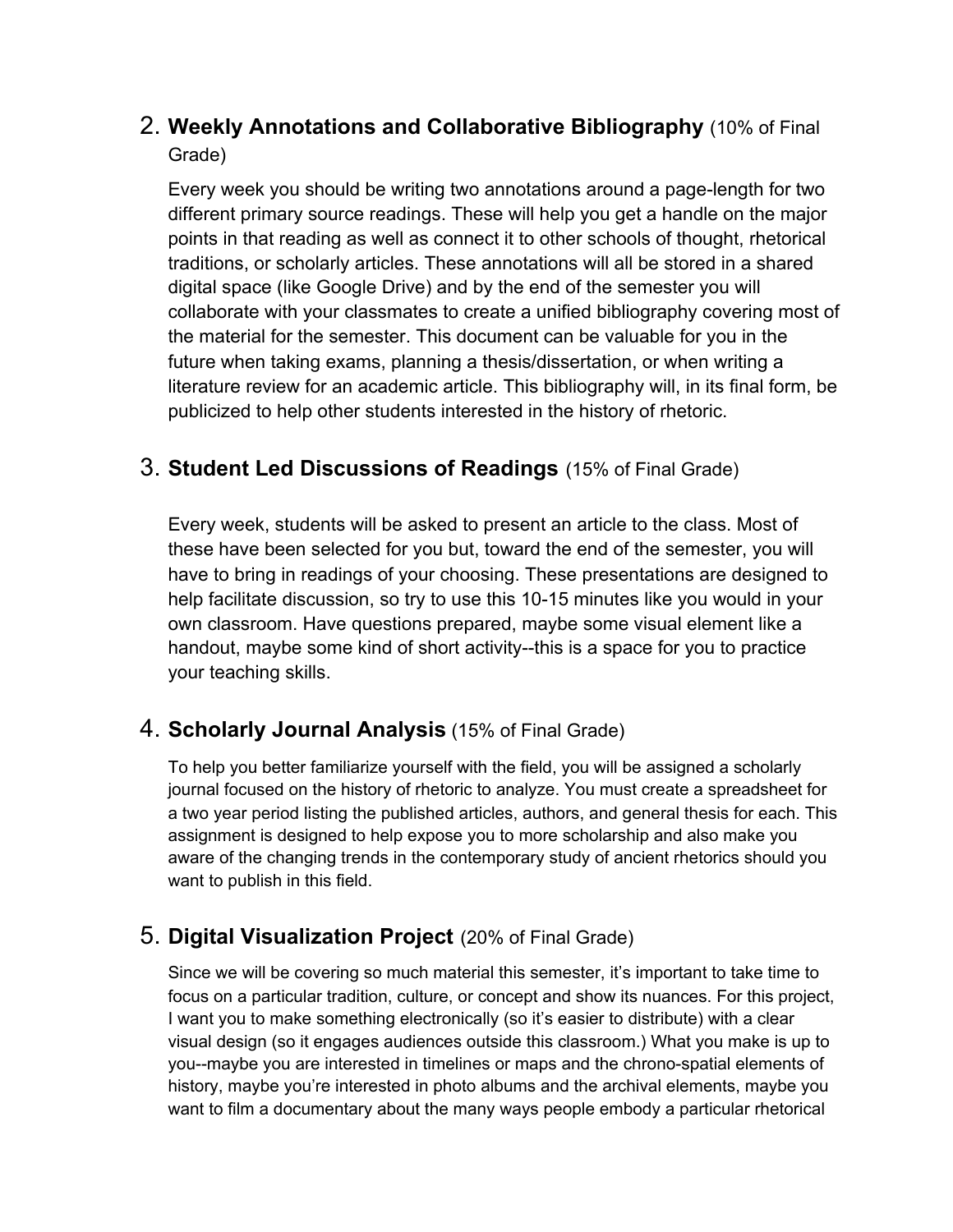concept--this is up to you. This project may take some time to complete so I'm happy to allow you to collaborate with another student. **Note:** Any students participating in a collaborative assignment must complete a team member assessment for all group members.

### 6. **Seminar Paper OR Final Portfolio** (30% of Final Grade)

Most graduate seminars culminate in a seminar paper\*. This can be good if you are decidedly interested in the history of rhetoric and plan to pursue that as a researcher/teacher. But, if you are a newer student, you may choose to complete a Final Portfolio of alternate materials instead. This portfolio can be different for each student and can include any number of documents including book reviews for texts we didn't explore in this class\*\*, proposals for conferences, blog posts for public audiences, teaching materials like assignments or syllabi, etc. Any student who wants to turn in a portfolio must draft a grading contract and have me sign it by week 10 so I can approve the work you plan to do.

\*If you wish to collaborate with another student on the seminar paper, I will allow it. **Note:** Any students participating in a collaborative assignment must complete a team member assessment for all group members.

\*\*Some texts that you may consider for book reviews include:

*Reading Chinese Fortune Cookie* –LuMing Mao *Rhetorics of the Americas: 3114 BCE to 2012 CE –Damian Baca Survivance, Sovereignty, and Story: Teaching American Indian Rhetorics--*Lisa King

**Note:** There are many others, these are just a few that I wanted to work into the syllabus but ran out of space for.

| <b>Week</b> | In Class Topics                                                                                                                                                                    | <b>Due Before Class</b>                                                                                                                                                                                   |
|-------------|------------------------------------------------------------------------------------------------------------------------------------------------------------------------------------|-----------------------------------------------------------------------------------------------------------------------------------------------------------------------------------------------------------|
| Week 1      | What is "rhetoric" and where did it come<br>from?<br>Why study the history of rhetoric?<br>How this class works (student discussions,<br>assignment expectations, course policies) | Readings--<br>Royster, "Disciplinary<br>Landscaping"<br>• Bizzell and Herzeberg<br>"General Introduction"<br>• "Introduction" to Rhetoric<br>Before and Beyond the<br>Greeks<br>"Introduction" to Ancient |

# **Course Calendar**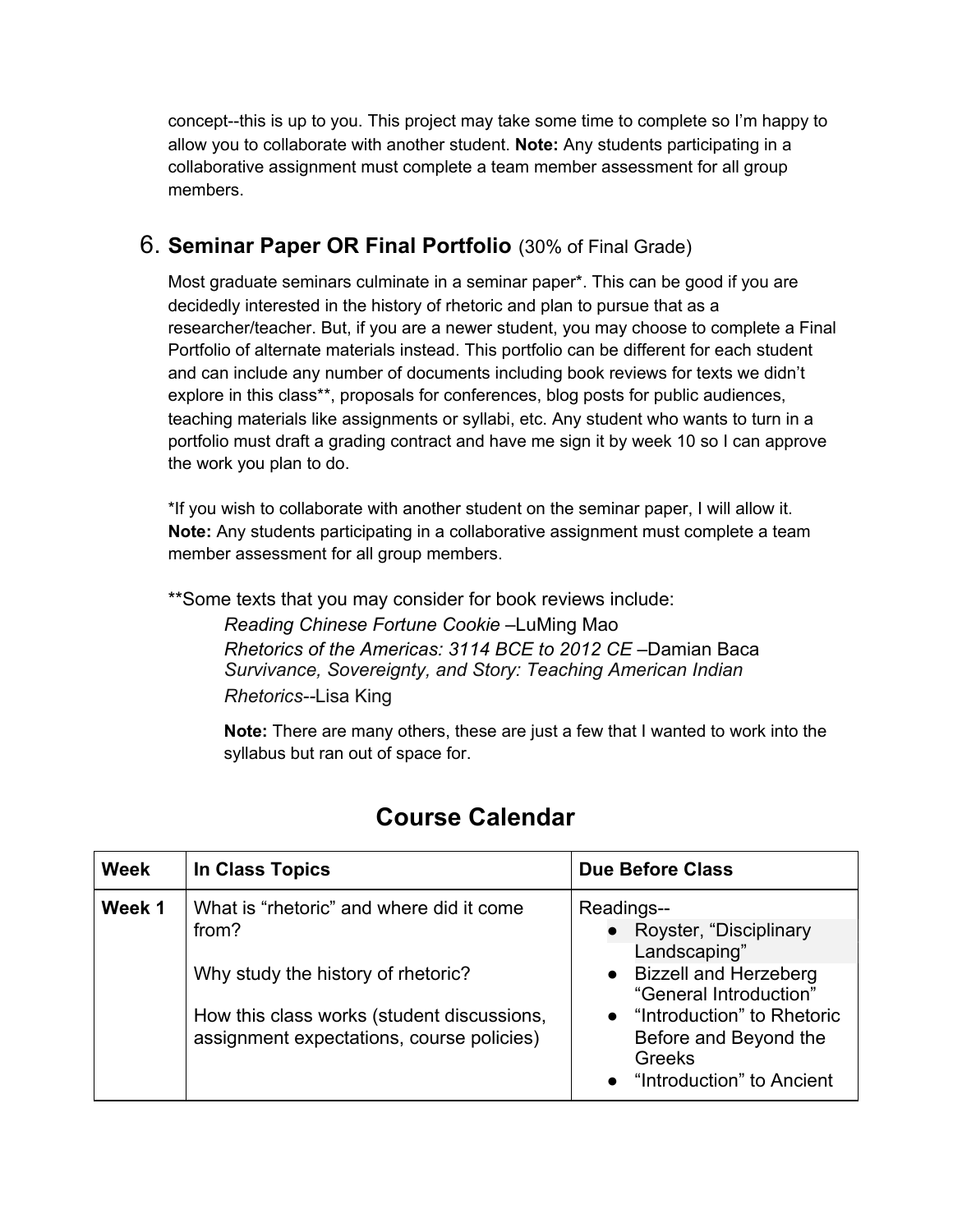|        |                                                                                                                                                                                                                                                                                                                                                                                                                   | <b>Non-Greek Rhetorics</b>                                                                                                                                                                                                                                                                                                               |
|--------|-------------------------------------------------------------------------------------------------------------------------------------------------------------------------------------------------------------------------------------------------------------------------------------------------------------------------------------------------------------------------------------------------------------------|------------------------------------------------------------------------------------------------------------------------------------------------------------------------------------------------------------------------------------------------------------------------------------------------------------------------------------------|
|        |                                                                                                                                                                                                                                                                                                                                                                                                                   |                                                                                                                                                                                                                                                                                                                                          |
| Week 2 | The Greeks and their predecessors in the<br><b>Ancient Near East</b><br>Student-led discussions of<br>• "The Birth of Rhetoric"<br>"The Rhetoric of Origins and the<br>Other"<br>"Rhetoric and Identity: A Study of<br>$\bullet$<br>Egyptian Non Royal Tombs and<br>Tomb Autobiographies"                                                                                                                         | Readings--<br>• Part 1 of Bizzell and<br>Herzeberg (through<br>Aristotle)<br>Glenn 1997, Chapter one<br>Assignments--<br>• Annotations for at least<br>two of the selected<br>primary source readings                                                                                                                                    |
| Week 3 | The Romans and the Formalization of<br><b>Rhetorical Education in the West</b><br>A continued discussion of the Ancient Near<br>East and Biblical rhetoric<br>Student-led discussions of<br>"Nommo, Kawaida, and communicative<br>$\bullet$<br>practice: bringing good into the world"<br>• "Ancient Egyptian Rhetoric: It All<br><b>Comes Down to Maat"</b><br>"The Hebrew Bible as another Jewish<br>Sophistic" | Readings--<br>• Part 1 of Bizzell and<br>Herzeberg (Anonymous<br>through Quintillian)<br><b>Assignments--</b><br>Annotations for at least<br>$\bullet$<br>two of the selected<br>primary source readings                                                                                                                                 |
| Week 4 | The Ancient Far East: Confucian, Daoist,<br>and Shinto rhetorical traditions<br>Student-led discussions of<br>• "The Use of Eloquence: The<br>Confucian Perspective"<br>"Reading the Heavenly Mandate"<br>"The Right Use of True Words"                                                                                                                                                                           | Readings--<br>Lu, 1998<br>"Conceptualization of Yan<br>and Ming Bian: The<br>School of Confucianism"<br>Lu, 1998<br>"Conceptualization of Yan<br>and Ming Bian: The<br>School of Daoism"<br>Combs, 2006 The Dao of<br><i>Rhetoric</i> (first 3 chapters)<br>Assignments--<br>Annotation for at least<br>$\bullet$<br>one of the readings |
| Week 5 | Re-viewing Classical Rhetoric: Ancient<br><b>Rhetorics Embodied and In Situ</b>                                                                                                                                                                                                                                                                                                                                   | Readings--<br>Hawhee, 2004 selected<br>chapters                                                                                                                                                                                                                                                                                          |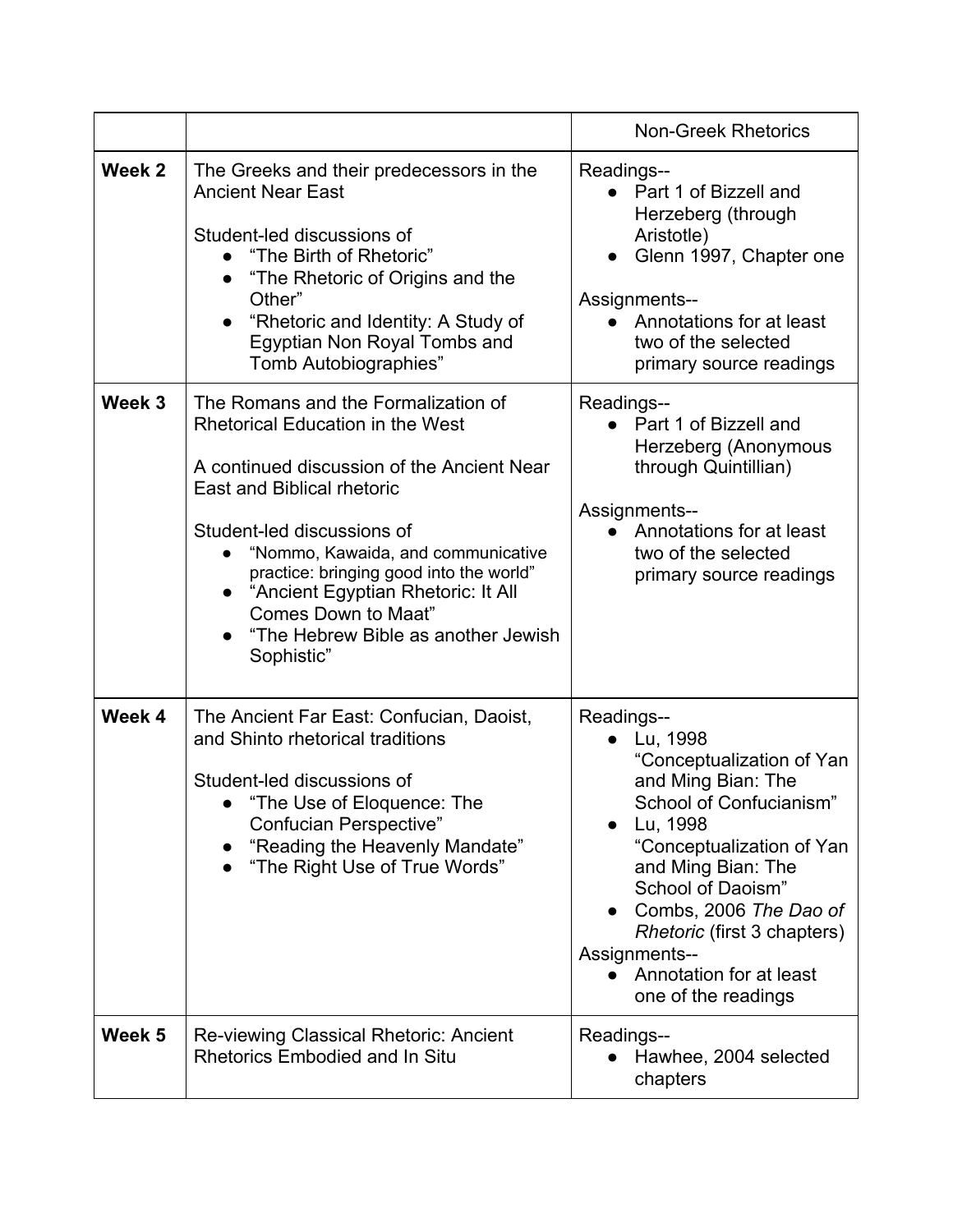|        | Student-led discussions of<br>"Performing Embodiable Topoi"<br>"Reading Augustan Rome: Materiality<br>$\bullet$<br>as Rhetoric In Situ"<br>"Metis, Metis, Mestiza, Medussa:<br>$\bullet$<br><b>Rhetorical Bodies across Rhetorical</b><br>Traditions"                                                         | RSQ 2006 special issue<br>$\bullet$<br>on performing ancient<br>rhetorics<br>Advances in the History<br>of Rhetoric 2017 special<br>issue rhetoric in situ<br>Assignments--<br>Annotations for at least<br>$\bullet$<br>Hawhee and one article<br>from each journal                          |
|--------|---------------------------------------------------------------------------------------------------------------------------------------------------------------------------------------------------------------------------------------------------------------------------------------------------------------|----------------------------------------------------------------------------------------------------------------------------------------------------------------------------------------------------------------------------------------------------------------------------------------------|
| Week 6 | <b>Embodied Non-Western Rhetorics?</b><br>Student-led discussions of<br>"Storytelling as Soul-Tuning"<br>"Argument in Classical Indian<br>Philosophy"<br>"Dance and Martial Arts in Timor<br>Leste: The Performance of Resilience<br>in a Post-Conflict Environment"                                          | Readings--<br>Wenger, 2015 selected<br>chapters<br>Kroll, 2013 selected<br>chapters<br>Tuckett, 2016 "Kendo:<br>Between 'Religion' and<br>'nationalism."<br>Assignments--<br>Annotations for at two of<br>the readings                                                                       |
| Week 7 | Going Medieval on that Rhetoric<br>Student-led discussions of<br>"Orality, Magic, and Myth in Ancient<br>Irish Rhetoric"<br>Borrowman 2008 "The Islamization of<br>Rhetoric"<br>Copeland 2014 "Living with<br>$\bullet$<br><b>Uncertainty: Reactions to Aristotle's</b><br>Rhetoric in the Later Middle Ages" | Readings--<br><b>Bizzell and Herzeberg</b><br>Part 2: Medieval Rhetoric<br>Loveridge 2019 "Arabic<br>Interpretations of Aristotle's<br>Rhetoric in 13th Century<br>Europe" hosted on ashr.org<br>Assignments--<br>Annotations for at least<br>two of the selected<br>primary source readings |
| Week 8 | The Renaissance: Part 1<br>Shifting gears toward bringing in your own<br>articles to discuss<br>Student-led discussions of<br>Glenn 1997 Chapter Three (2)<br>students can work together)                                                                                                                     | Readings--<br><b>Bizzell and Herzeberg</b><br>Part 3 : Renaissance<br>Rhetoric (intro-Thomas<br>Wilson)<br>Assignments--<br>Annotations for at least<br>two of the selected<br>primary source readings                                                                                       |
| Week 9 | The Renaissance: Part 2                                                                                                                                                                                                                                                                                       | Readings--<br><b>Bizzell and Herzeberg</b>                                                                                                                                                                                                                                                   |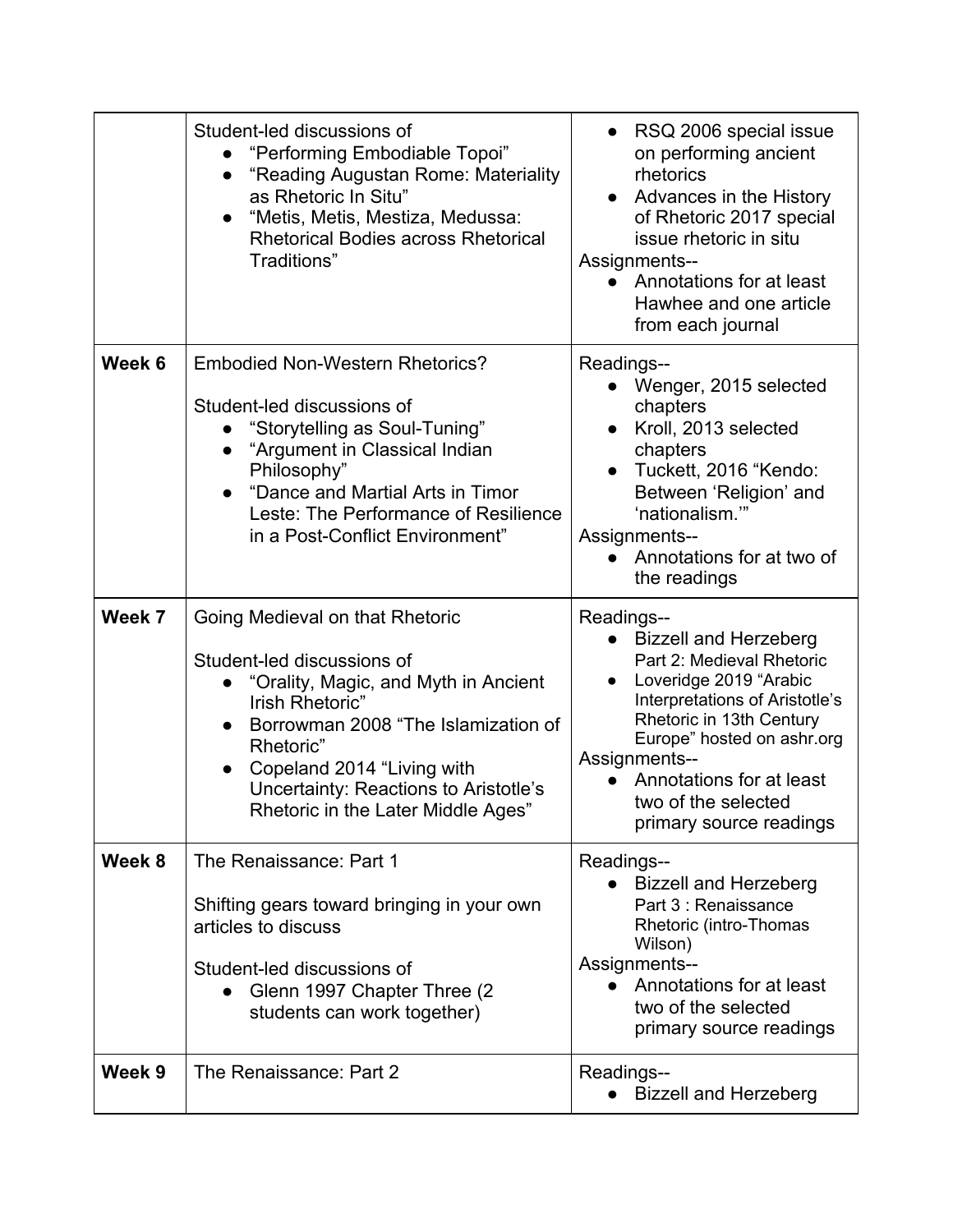|         | Student-led discussions of<br>Glenn 1997 Chapter Four (2 students<br>can work together)<br>Note: For the remainder of the course, you<br>will read and be prepared to discuss an<br>article of your choosing related to the<br>readings for the week OR an area of interest<br>in the history of rhetoric                                                          | Part 3 : Renaissance<br>Rhetoric (finish reading)<br>Assignments--<br>Annotations for at least<br>two of the selected<br>primary source readings                                                                                                           |
|---------|--------------------------------------------------------------------------------------------------------------------------------------------------------------------------------------------------------------------------------------------------------------------------------------------------------------------------------------------------------------------|------------------------------------------------------------------------------------------------------------------------------------------------------------------------------------------------------------------------------------------------------------|
| Week 10 | <b>Enlightenment Rhetoric</b><br>Student-led discussions of<br>• Student selected articles<br>Discussion of major assignments due by the<br>end of the course. Note: during this class I<br>expect you to be able to tell me what your<br>topic is if you are doing a seminar paper, or<br>what your plan is if you are doing an<br>alternate assignment sequence. | Readings--<br><b>Bizzell and Herzeberg</b><br>Part 4 : Enlightenment<br>Rhetoric<br>Assignments--<br>Annotations for at least<br>$\bullet$<br>two of the selected<br>primary source readings<br><b>Scholarly Journal</b><br><b>Analysis due</b>            |
| Week 11 | 19th Century Rhetoric<br>Student-led discussions of<br>Student selected articles<br>"Every man fights for his freedom: the<br>rhetoric of African American resistance in<br>the mid-nineteenth century"<br>"Resistance and Mediation: The Rhetoric<br>of Irony in Indian Boarding School<br>Narratives"                                                            | Readings--<br><b>Bizzell and Herzeberg</b><br>Part 5: 19t Century Rhetoric<br>Stromberg, 2006 "Rhetoric<br>and American Indians: An<br>Introduction"<br><b>Assignments--</b><br>Annotations for at least<br>two of the selected<br>primary source readings |
| Week 12 | Modern and Postmodern Rhetoric: Part 1<br>Student-led discussions of<br>Student selected articles<br>"The duty of the civilized is to civilize the<br>$\bullet$<br>uncivilized': tropes of Black nationalism<br>in the messages of Five Percent rappers<br>"Death narratives from the killing fields"<br>$\bullet$<br>narrative criticism and the case of Tupac    | Readings--<br><b>Bizzell and Herzeberg</b><br>Part 6: Modern and<br>Postmodern Rhetoric<br>(intro-Burke)<br><b>Assignments--</b><br>Annotations for at least<br>$\bullet$<br>two of the selected<br>primary source readings                                |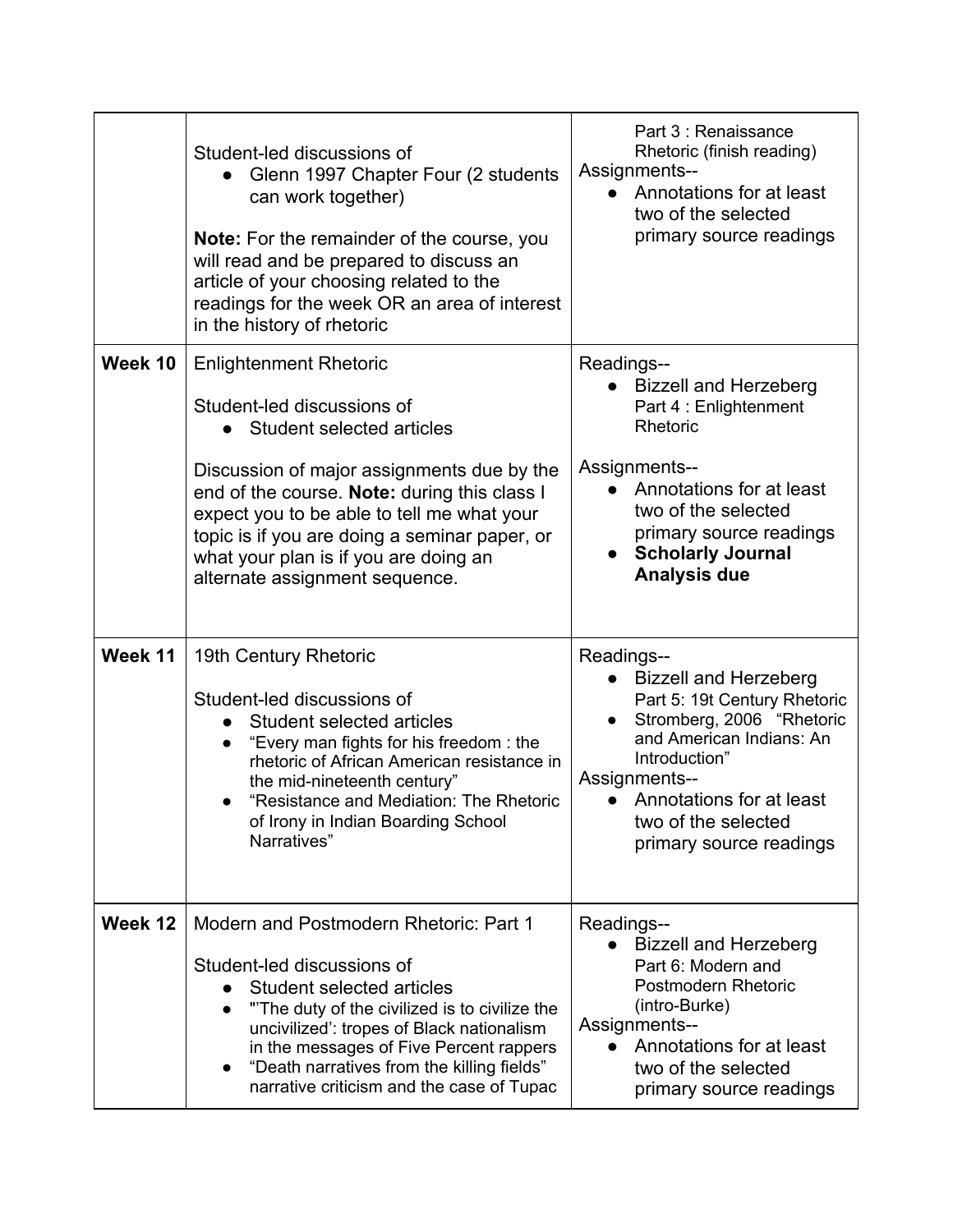|         | Shakur"                                                                                                                                                                                                                                                   |                                                                                                                                                |
|---------|-----------------------------------------------------------------------------------------------------------------------------------------------------------------------------------------------------------------------------------------------------------|------------------------------------------------------------------------------------------------------------------------------------------------|
| Week 13 | Modern and Postmodern Rhetoric: Part 2<br>Student-led discussions of<br>• Student selected articles<br>"Lauryn Hill as lyricist and womanist"<br>An Afrocentric rhetorical analysis of<br>Johnnie Cochran's closing argument<br>in the O.J. Simpson trial | Readings--<br><b>Bizzell and Herzeberg</b><br>Part 6: Modern and<br>Postmodern Rhetoric<br>(Burke-conclusion)                                  |
| Week 14 | Flex Week: We do not need to meet as a<br>class<br>I can do whatever helps you best finish the<br>semester. This includes things like:<br>Individual meetings<br>Workshopping drafts<br>Recommending resources                                            | <b>Assignments--</b><br>Catch up on your sleep<br>Prepare for final<br>presentations                                                           |
| Week 15 | Final presentations and advice for moving<br>forward as a scholar/teacher                                                                                                                                                                                 | Assignments--<br><b>Final Presentation of</b><br><b>Digital Visualization</b><br>Project<br>Turn in Final Seminar<br><b>Paper or Portfolio</b> |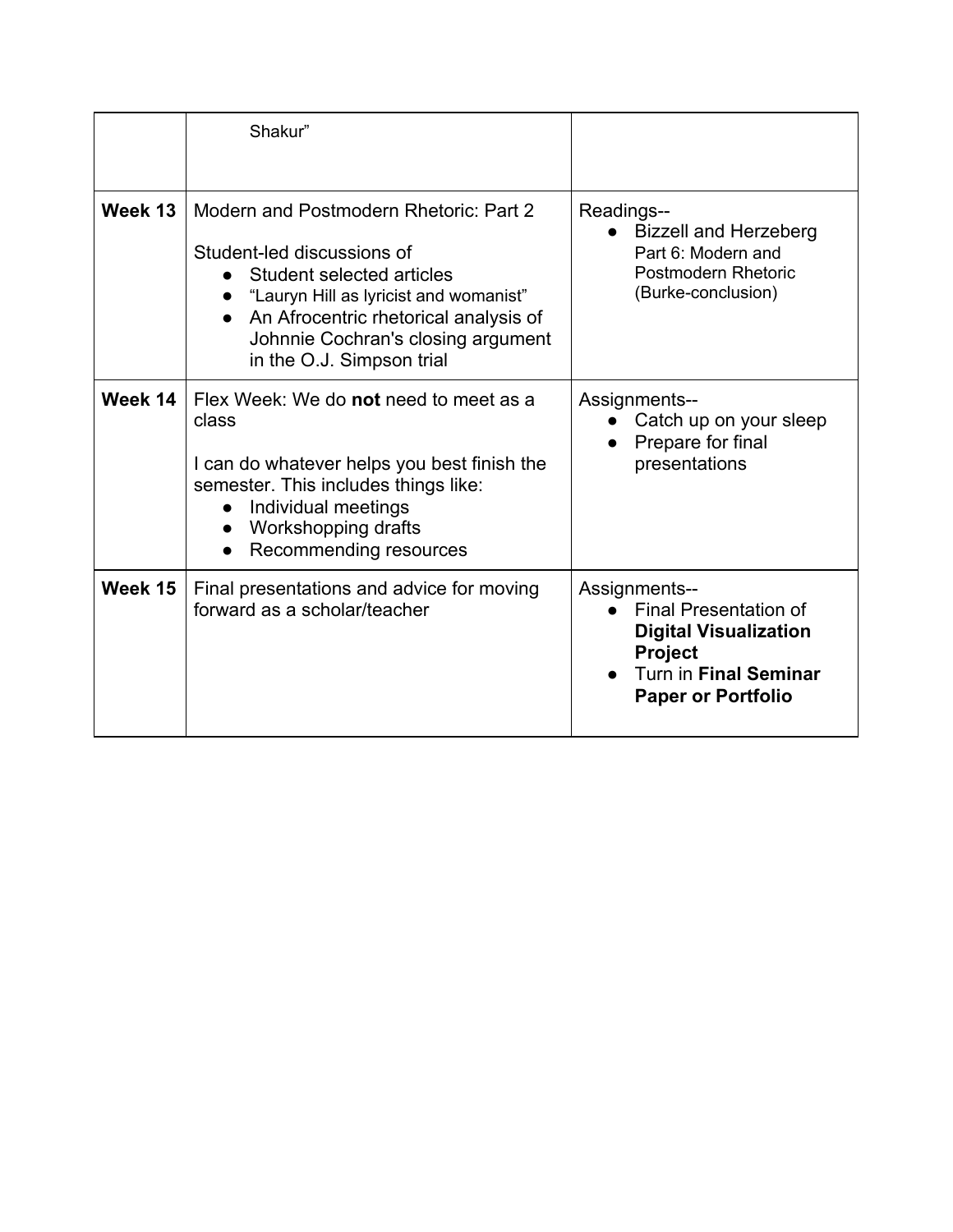# **Fall 2020 Undergraduate Syllabus**

Advanced Topics in Rhetoric and Writing: Bodily Discourse Communities

| <b>Instructor: Spencer Bennington</b> | Email: spencerbennington@gmail.com |
|---------------------------------------|------------------------------------|
| <b>Course Location:TBA</b>            | ∣Course Time:TBA                   |
| <b>Office Location:</b>               | <b>Course Section:</b>             |

(3 credit hours)

**Note:** This syllabus is a living document subject to change. All changes will appear in Canvas and you will be notified via email.

# **Course Description:**

In this course, students will learn how to analyze and ethically participate in a specific discipline, profession, or online discourse community, either formal or informal. Students will analyze and learn to compose in the language, style, genre conventions, and technological modalities that characterize the discourse community and its rhetorical situation. Students will consider how to effectively and responsibly participate in the given discourse community and professional discourse communities, in general. The course emphases participation in professional discourse communities and the production of professional discourse.

For this section, students will be asked to focus specifically on a discourse community concerned with "the body" in some form or another. These communities could be interested in public policy surrounding the body (dietary restrictions, laws about smoking, women's health, medical insurance, etc.) , they could be practitioners of a particular bodily art or practice (dance, martial arts, yoga, etc.) or they could simply share some beliefs about bodily aesthetics (tattoos, fashion, makeup, etc.). The point is that despite the "body" being something all humans understand/have/inhabit/use, it takes on multiple different meanings depending on the group discussing it. Your job is to analyze a particular bodily discourse community well enough that you can then participate in those discussions effectively in order to present a strategy to the "uninitiated' for how to succeed in becoming part of such a community.

# **Required Texts\*:**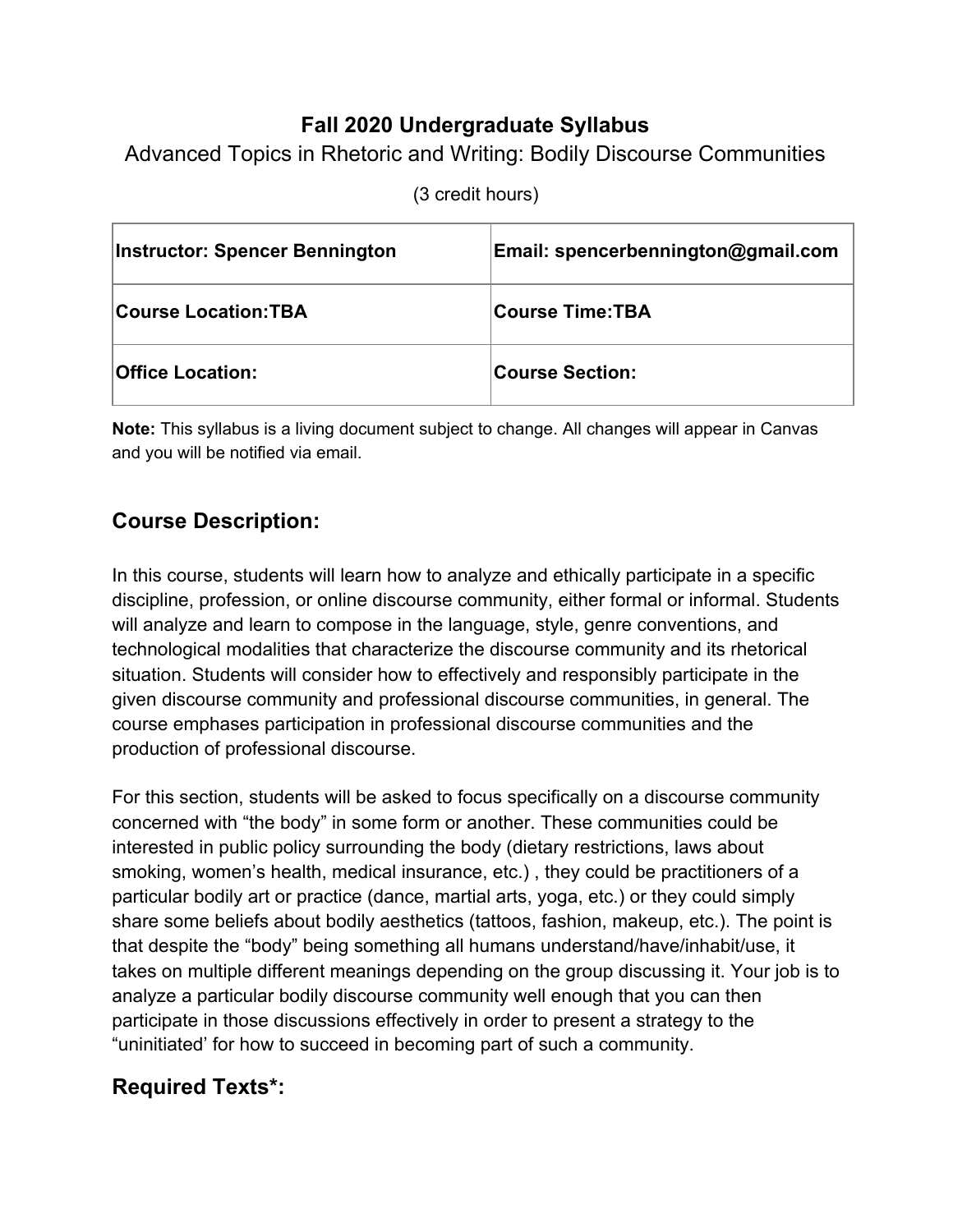*The Body,* edited by Fraser and Greco 2005 Routledge *The Body Reader,* Kosut and Moore 2010 NYU Press

\***Note:** I will distribute many of the readings from these texts as .pdfs and some are available free to read online through our library. We will be engaging thoroughly with this material, but if the cost of purchasing this is prohibitive, please let me know so we can come up with a solution.

# **Student Learning Outcomes**

- Understand the body as rhetorically invented and dynamically defined across multiple discourse communities
- Describe discourse communities fairly and objectively to better understand how they operate, grow, sustain, and shape conversations about the body.
- Analyze excerpts from theoretical texts as well as contemporary scholarship about the body and how different discourse communities understand it.
- Compose weekly annotations and other instructive documents to help you develop a theoretical understanding of different bodily discourse communities
- Create visually engaging materials to effectively communicate how an "uninitiated" participant might successfully engage with a discourse community
- Collaborate with other students in designing a cumulative report and presentation applying the major topics covered in the course.

# **Major Assignments**

To accomplish these outcomes, all students will be asked to complete the following assignments:

# 1. **Class Participation** (10% of Final Grade)

Show up on time. Do the work. Do it to the best of your ability. These are the three things I ask. If, for any reason, you have trouble with any of these three things, you should contact me directly as soon as possible so we can discuss solutions. There are a lot of small group activities and discussions planned for this course, so attending every class is the only way to fully keep up with the material.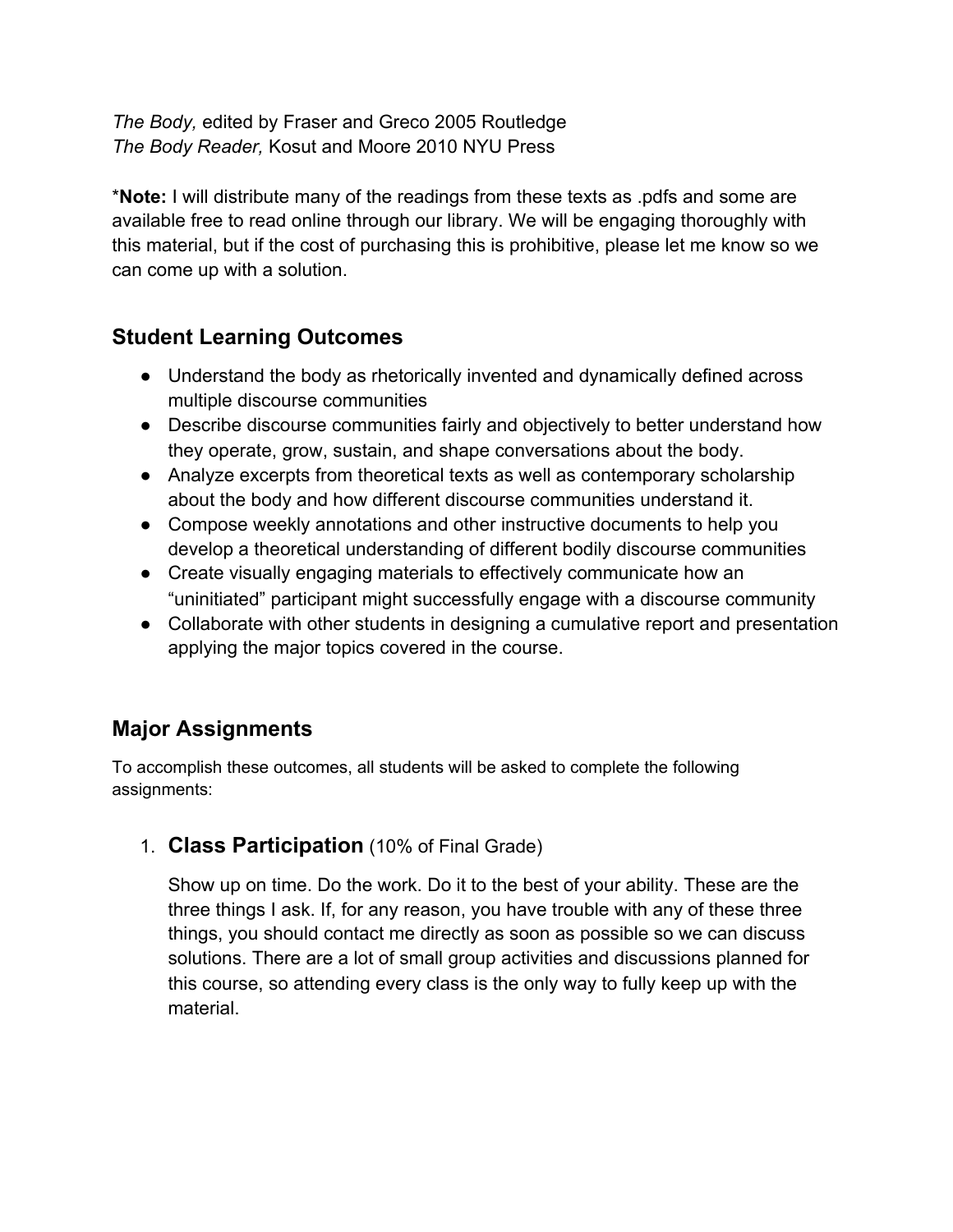# 2. **Weekly Annotations and Collaborative Bibliography** (10% of Final Grade)

Every week you should be writing a one page annotation a focused on our major readings. These annotations should 1) summarize the key concepts of what you read, 2) put those concepts in conversation with the introductory material you read or the discussions we've had in class, 3) relate these concepts to examples you've found in your selected discourse communities or other scholarly readings. You will be expected to upload your weekly annotations to a discussion board on Canvas so we can refer to them in our class discussions.

# 3. **Student Led Discussions of Readings** (10% of Final Grade)

Every week, students will be asked to present an article to the class. You can sign up to present any two readings from *The Body Reader.* Your goal is to facilitate a class discussion so come prepared with questions to ask your classmates and/or some kind of handout or visual aide to help you keep their attention. Anything you can do to help us better understand the material is appreciated--plan on leading the discussion for about 10-15 minutes.

### **4. Rhetorical Analysis of Discourse** (15% of Final Grade)

Students will analyze the rhetorical and stylistic conventions of a specific discourse community. After the first few weeks of the class, I expect you to have identified a particular online discourse community that focuses specifically on some conversation pertaining to the body. After this time, you will write a rhetorical analysis report describing your findings. You may analyze any or all of the following artifacts:

- Observations of the online discourse circulated in the community
- Professional documents related to or circulated within their chosen field or community
- Policy documents related to the field or community
- Academic articles discussing the field or community and/or its discourse
- Historical facts and trends that have shaped the community over time and/or in various contexts

# **5. Circulating Discourse** (15% of Final Grade)

All students will compose discourse for circulation within their chosen community. To do this, you have to first understand the ways in which the members of your discourse communities talk to one another. You will discuss these discourse conventions in terms of important social and ethical consequences--e.g., who's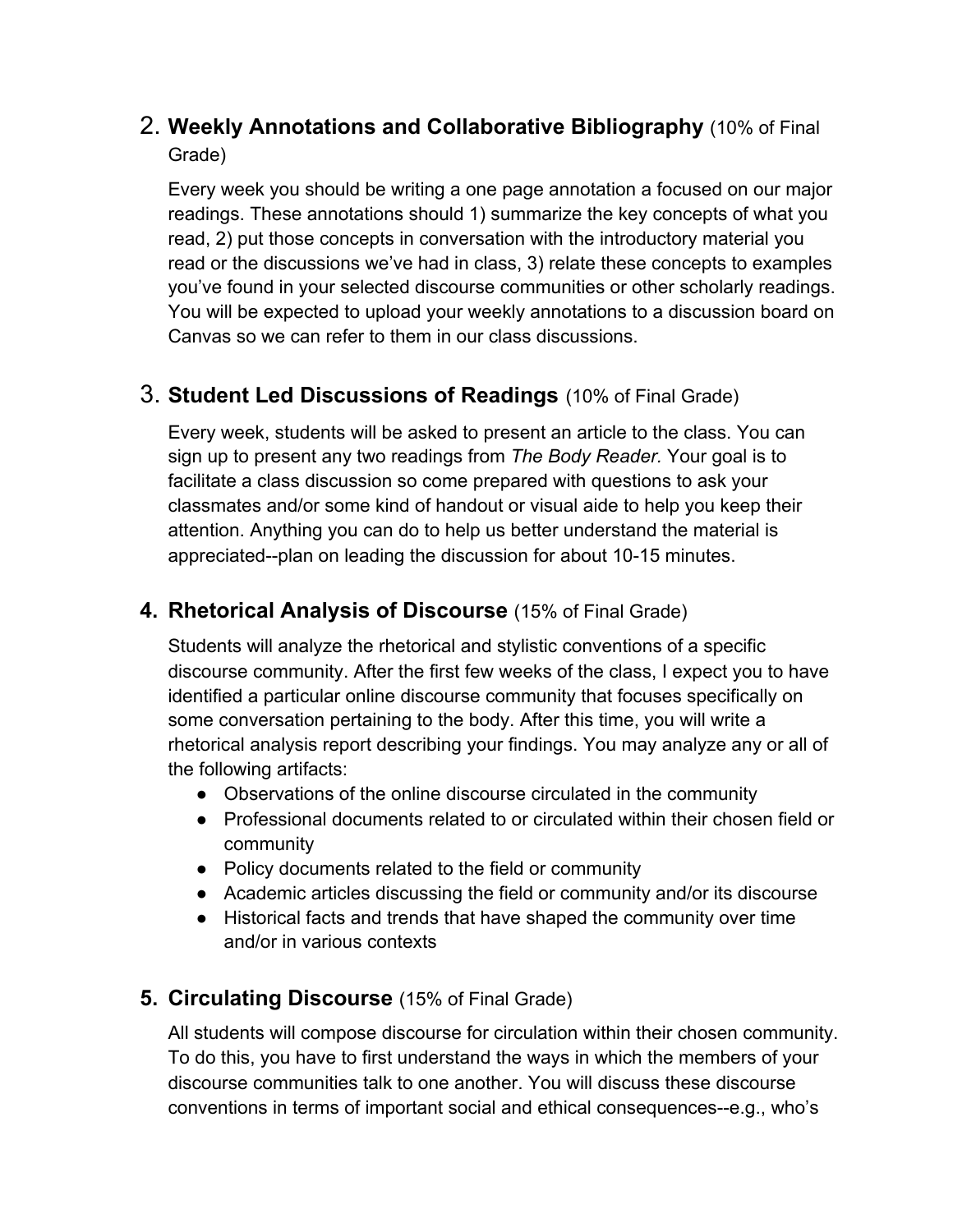looped in and who's left out. Your final report for this project should include a log of weekly postings that you have made to members in your discourse community. Then, answer the following questions to the best of your ability:

- What was posted (i.e., the discourse circulated)?
- Why was the discourse posted (i.e., what was the exigence and/or goal of the post)?
- How did other community members respond?
- What did you learn about the community and/or yourself as a community member from the interaction with the community?

# **6. Final Report/Presentation of Discourse Community Findings**

Your final project asks you to collaborate with 2-3 classmates on deliverables that accomplish two purposes:

- Generate a report that presents conclusions about participation in bodily discourse communities using evidence from their specific communities to support their claims
- Create a "field guide" for an uninitiated audience that presents the group's conclusions to orient new participants to the community

Students will work in groups of two to four people. Groups may be formed based on similar interests and/or similar discourse communities or any other criteria. In these groups students will discuss their experiences and work, to include revisiting their rhetorical analyses, and identify general trends, similarities and differences between and among communities that would help characterize the communities for a member of the public just beginning to participate. Topics covered should include conventions of participation and their rhetorical, as well as ethical implications.

Deliverables include the following:

- A collaboratively written report that synthesizes students' individual experiences and identifies trends and insights that impact participation in the group's general community (i.e., profession, discipline, field, etc.) and offers recommendations for productive discourse, to include any ethical issues of which members became aware during the course of participating
- A deliverable in a non-textual medium (i.e., an infographic, series of memes, website, slide presentation, video, etc.) that would serve to initiate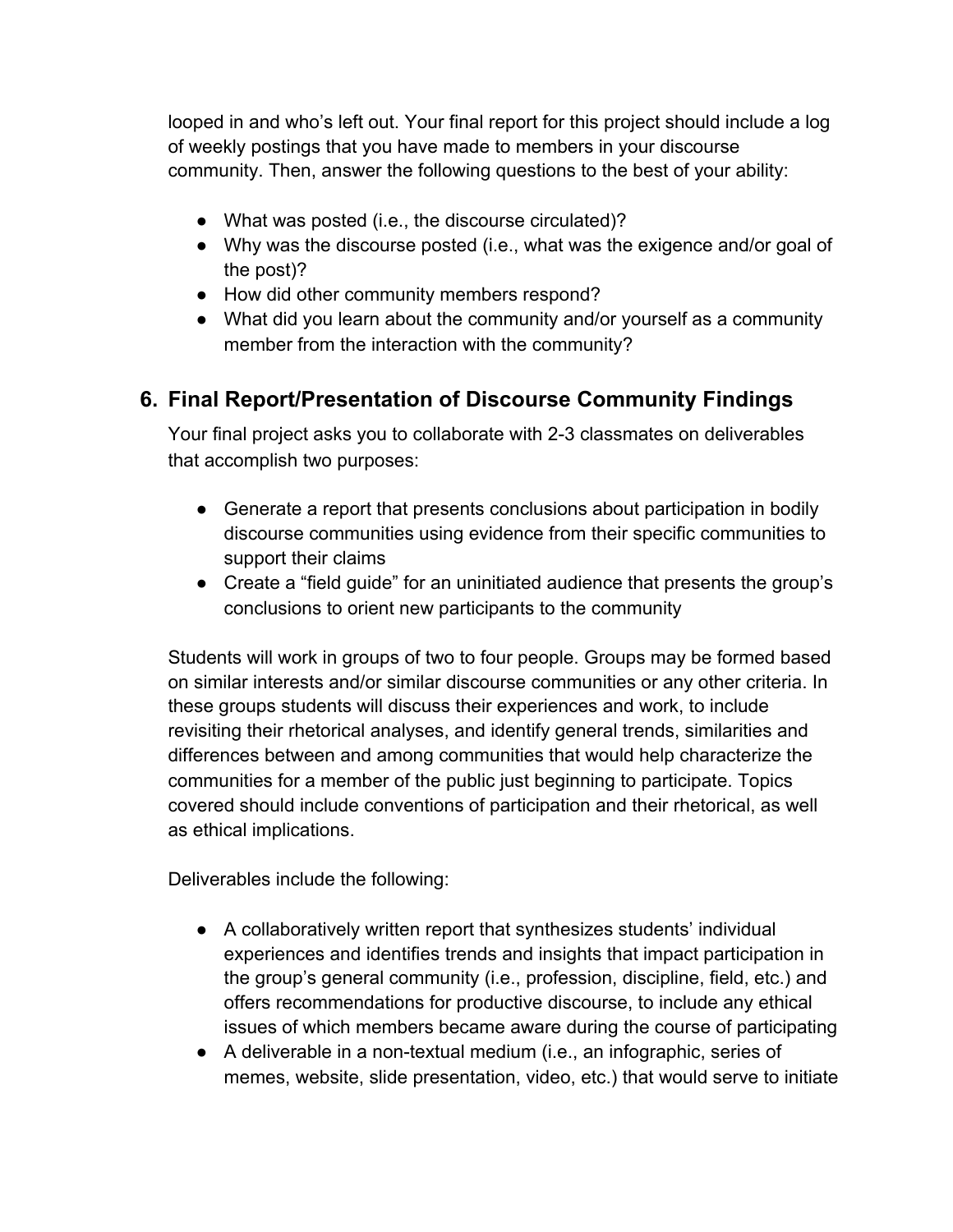a new member **or** addresses a problem or issue observed during participation to which new member should be sensitized

- A presentation that addresses the material covered in the report and also presents the group's non-textual deliverables
- A rhetorical analysis from each member (individual) that discusses how and why the deliverables were made and also summarizes what each student has learned about participation in professional discourse communities (Critical reflection on the assignment and the course)

| <b>Week</b> | <b>In Class Topics</b>                                                                                                                                                                                                                                   | <b>Due Before Class</b>                                                                                                                                                                                                                                                                          |
|-------------|----------------------------------------------------------------------------------------------------------------------------------------------------------------------------------------------------------------------------------------------------------|--------------------------------------------------------------------------------------------------------------------------------------------------------------------------------------------------------------------------------------------------------------------------------------------------|
| Week 1      | What is "discourse" and how does it form<br>communities?                                                                                                                                                                                                 |                                                                                                                                                                                                                                                                                                  |
|             | What is a body and who's talking about it?                                                                                                                                                                                                               |                                                                                                                                                                                                                                                                                                  |
|             | How this class works (student discussions,<br>assignment expectations, course policies)                                                                                                                                                                  |                                                                                                                                                                                                                                                                                                  |
| Week 2      | <b>Understanding Discourse Communities</b><br>Locating examples of different bodily<br>discourse communities<br>Discuss expectations of student-led<br>discussions<br>Student-led discussions of<br>"The Body's Problems with Illness"<br>"Laboring Now" | Readings--<br>Swales, J. M. (2017).<br>$\bullet$<br>Reflections on the<br><b>Concept of Discourse</b><br>Community. Composition<br>Forum, 37.<br>McDonald, What is<br>Discourse?<br>Introduction to The Body<br>Reader<br>Assignments--<br><b>Annotate the Swales</b><br>reading and post in our |
|             |                                                                                                                                                                                                                                                          | discussion board                                                                                                                                                                                                                                                                                 |
| Week 3      | Defining the body historically and in different<br>disciplines.<br>How different communities think about the<br>body.<br>Student-led discussions of                                                                                                      | Readings--<br>Part 1 of The Body: What<br>is a body? (students will<br>be split into groups and<br>assigned different<br>excerpts to focus on)                                                                                                                                                   |

# **Course Calendar**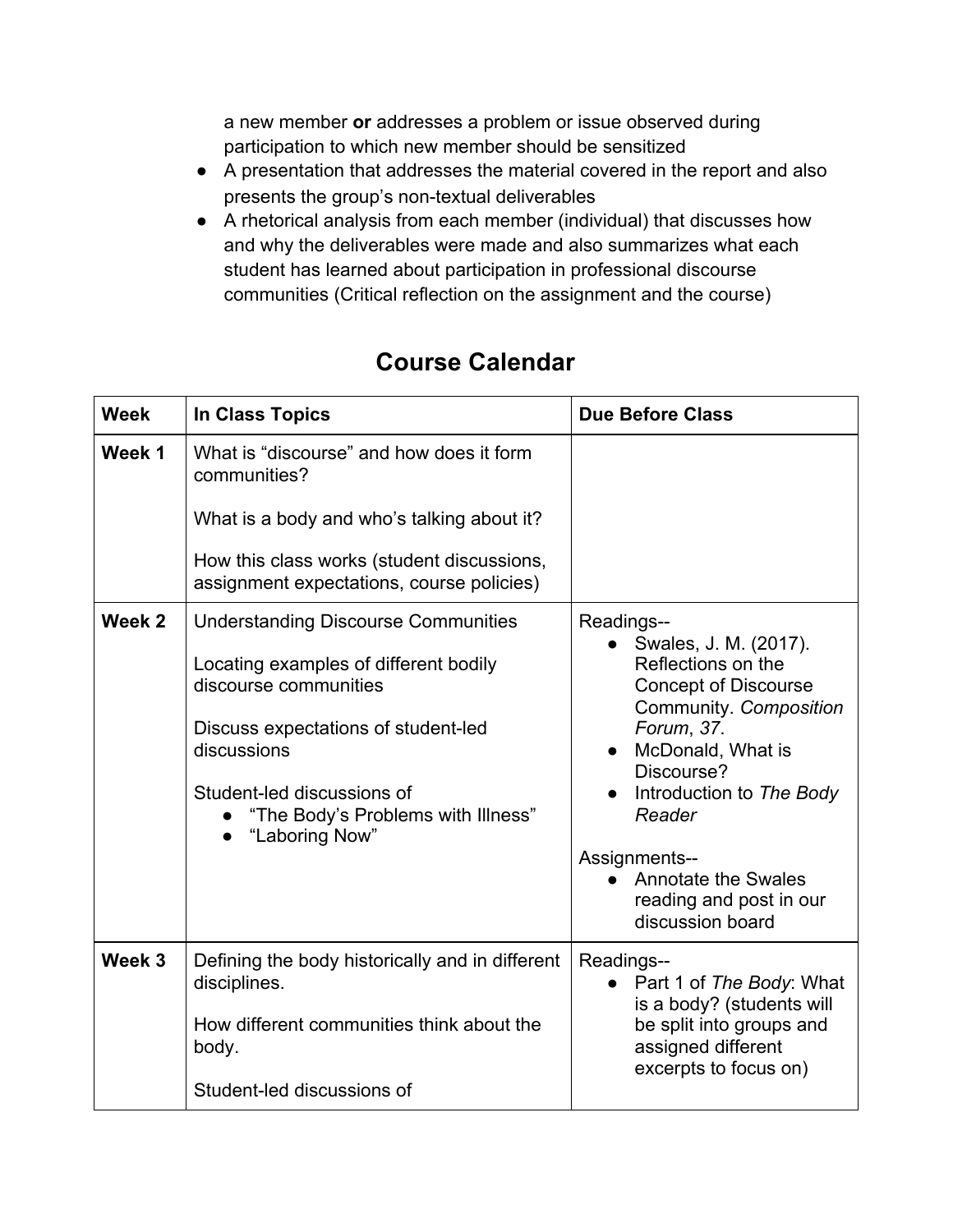|                   | "Am I good Enough for my Family"<br>"Assume the Position"                                                                                                                                                                      | Assignments--<br>Annotate primary source<br>for discussion board                                                                                                          |
|-------------------|--------------------------------------------------------------------------------------------------------------------------------------------------------------------------------------------------------------------------------|---------------------------------------------------------------------------------------------------------------------------------------------------------------------------|
| Week 4            | Selecting your own discourse communities<br>for analysis<br>Student-led discussions of<br>"The Phenomenology of Death,<br>Embodiment, and Organ<br>Transplantation"<br>"Chemically Reactive Bodies,<br>Knowledge, and Society" | Readings--<br>The Body Part 2<br>assigned sections<br>Assignments--<br>Annotation of primary<br>source for discussion<br>board                                            |
| Week <sub>5</sub> | How to write a rhetorical analysis of a<br>discourse community.<br>Student-led discussions of<br>"Made by work"<br>"Embodied Capitalism and the Meth<br>Economy"                                                               | Readings--<br>The Body Part 3<br>assigned sections<br>Assignments--<br>Annotation of primary<br>source for discussion<br>board<br><b>Rhetorical Analysis</b><br>draft due |
| Week 6            | <b>Collective Feedback on Rhetorical Analysis</b><br><b>Drafts</b>                                                                                                                                                             | Readings--<br>Collective feedback file<br>for revision<br>Assignments--<br>Revise draft and submit<br>$\bullet$<br>final rhetorical analysis                              |
| Week 7            | Learning to participate effectively in<br>discourse communities<br>Begin circulating discourse and logging your<br>online activity<br>Student-led discussions of<br>"Extreme bodies, extreme culture"<br>"The Racial Nose"     | Readings--<br>The Body Part 4<br>assigned sections<br>Assignments--<br>Annotation of primary<br>$\bullet$<br>source for discussion<br>board                               |
| Week 8            | Evaluating your own discourse and trying to<br>go "viral."<br>Creating a draft plan for circulating<br>discourse assignment                                                                                                    | Readings--<br>The Body Part 5<br>assigned sections<br>Assignments--<br>Annotation of primary                                                                              |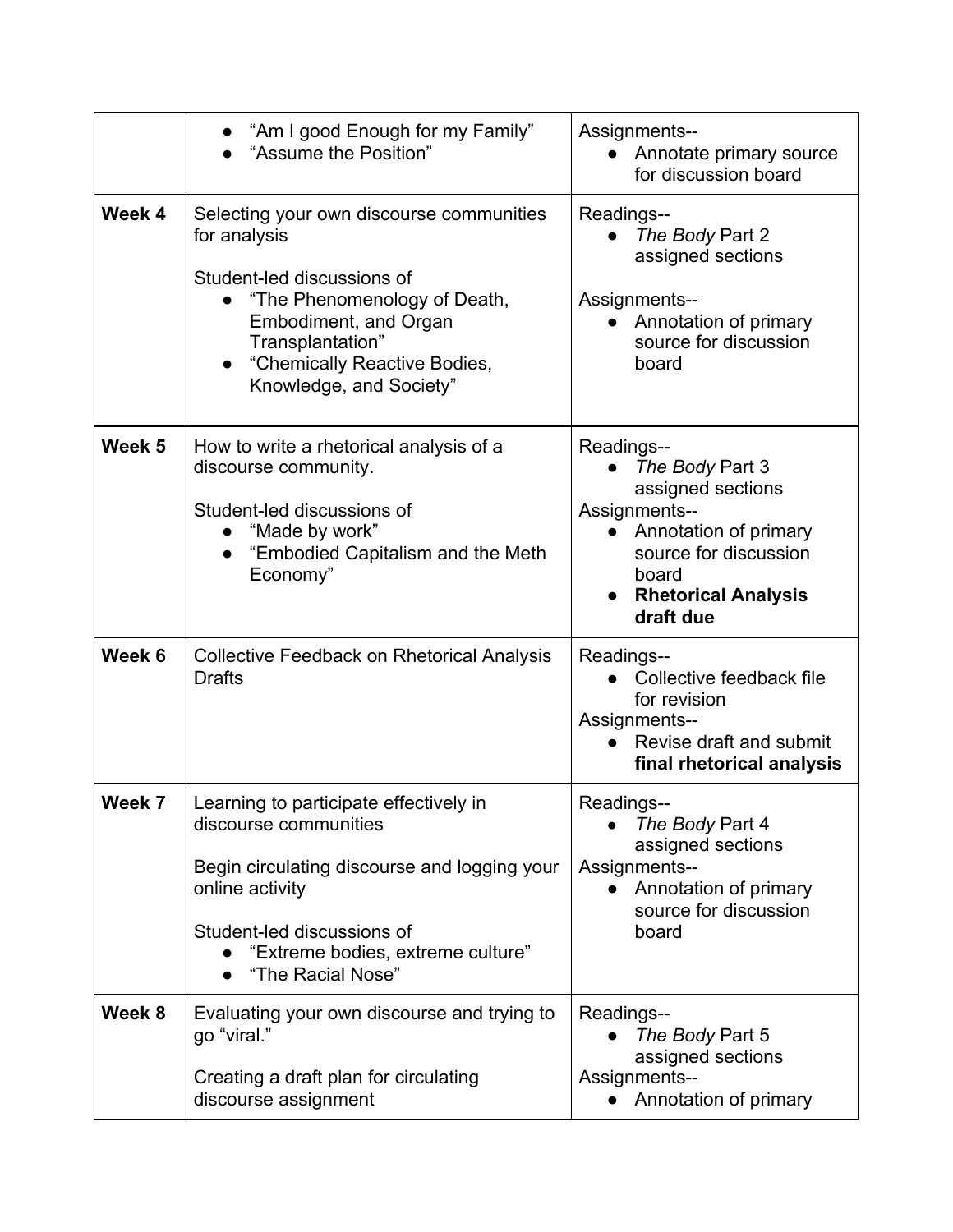|         | Student-led discussions of<br>"To Die For: The Semiotic Seductive<br>Power of the Tanned Body"<br>"The Naked Self: Being a Body in<br>$\bullet$<br>Televideo Cyber Sex"                                                                                                                                                                                  | source for discussion<br>board<br><b>Draft of Circulating</b><br><b>Discourse</b>                                                                   |
|---------|----------------------------------------------------------------------------------------------------------------------------------------------------------------------------------------------------------------------------------------------------------------------------------------------------------------------------------------------------------|-----------------------------------------------------------------------------------------------------------------------------------------------------|
| Week 9  | <b>Collective Feedback on Rhetorical Analysis</b><br><b>Drafts</b>                                                                                                                                                                                                                                                                                       | Readings--<br>Collective feedback file<br>for revision<br><b>Assignments--</b><br>Revise draft and submit<br>final circulating<br>discourse project |
| Week 10 | Putting it all together: writing a field-guide for<br>those wishing to enter a new discourse<br>community<br>Establish teams for final project and<br>discourse communities of focus<br>Student-led discussions of<br>"Manscaping: The Tangle of Nature,<br>Culture, and Male Body Hair"<br>"Incongruent Bodies: Teaching While<br>$\bullet$<br>Leaking" | Readings--<br>The Body Part 6<br>assigned sections<br>Assignments--<br>Annotation of primary<br>source for discussion<br>board                      |
| Week 11 | Outlining major deliverables for final project,<br>establishing team roles, creating work plans<br>Student-led discussions of<br>"Envisioning the body in relation:<br>Finding Sex, Changing Sex.<br>"Scars"                                                                                                                                             | Readings--<br>The Body Part 7<br>assigned sections<br>Assignments--<br>Annotation of primary<br>$\bullet$<br>source for discussion<br>board         |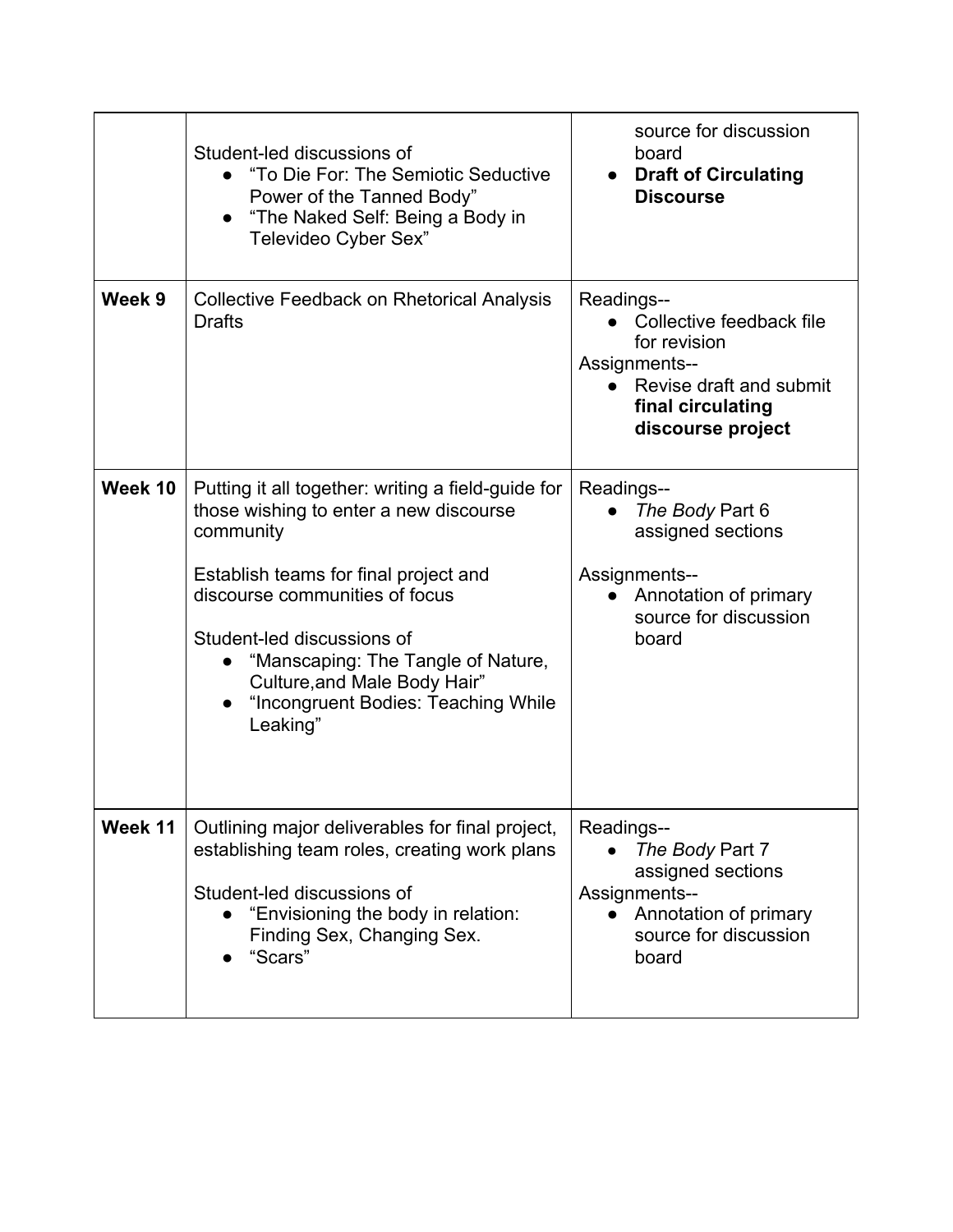| Week 12 | Drafting collaborative reports in class.<br>Discussion of visual rhetoric for final project.<br>Student-led discussions of<br>"Slippery Slopes: Media, Disability,<br>and Adaptive Sports"<br>"Hey Girl, am I More than my Hair?" | Readings--<br>The Body Part 8<br>assigned<br>Assignments--<br>Annotation of primary<br>$\bullet$<br>source for discussion<br>board                                                                    |
|---------|-----------------------------------------------------------------------------------------------------------------------------------------------------------------------------------------------------------------------------------|-------------------------------------------------------------------------------------------------------------------------------------------------------------------------------------------------------|
| Week 13 | Wrapping up major discussions and<br>preparing for final presentations.<br>Student-led discussions of<br>"Fighting Abjection: Representing Fat<br>Women"<br>• "Images of Addiction"<br>"The Ana Sanctuary"                        | Readings--<br>Please re-read any<br>material that may be<br>useful in framing your<br>final reports<br>Assignments--<br><b>Collaborative Report</b><br>$\bullet$<br><b>Draft Due</b>                  |
| Week 14 | Group conferences: Your team will schedule<br>a time to meet with me during our normally<br>scheduled class time to discuss the final<br>project                                                                                  | Assignments--<br>Revise draft of discourse<br>community findings<br>Prepare final presentation                                                                                                        |
| Week 15 | Final presentations and assessment of<br>instructor, course, and teammates.                                                                                                                                                       | Assignments--<br><b>Final Presentation of</b><br><b>Discourse Community</b><br><b>Findings</b><br>Turn in Final Report and<br><b>Critical Reflection of</b><br><b>Assignment and</b><br><b>Course</b> |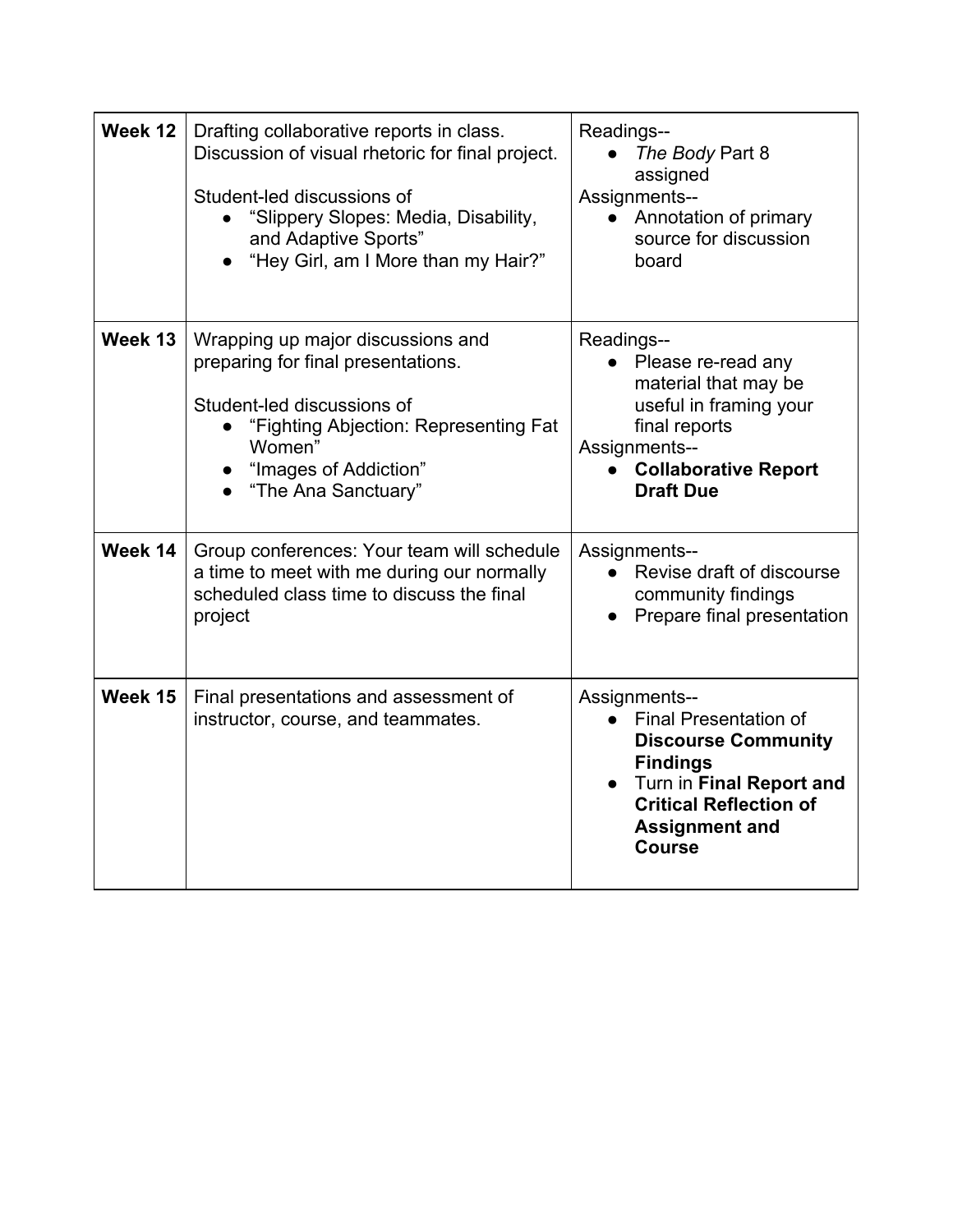# EN 101: Composition and Literature I

The University Experience

| <b>Instructor: Spencer Bennington</b> | <b>Class Location: TBD</b> |
|---------------------------------------|----------------------------|
| Office: CPR 301K                      | <b>Class Time: TBD</b>     |
| <b>Office Hours: TWR 11-1</b>         | <b>Class Location: TBD</b> |

### I. Overview

Welcome to EN 101! This course is designed to help you become more skilled with fundamental reading, writing, and research techniques necessary for academic success at the college level. To do this, you will first learn about how texts (written, oral, visual, or performed) can form community bonds between people from multiple backgrounds, as well as how these groups can use **rhetoric** to simultaneously exclude some while recruiting others. Many of these groups, or **discourse communities,** exist right here at your own university in the form of academic disciplines. Throughout the semester, we will be investigating how these academic disciplines differ and what steps you might need to take in order to enter into the discourse community of your chosen major. We will discuss what this means in terms of the **genres** you might produce in your field, the way research questions are formed, the way evidence is presented, and even the kinds of publication/presentation styles employed or professional organizations maintained by colleagues. At the end of the semester, you will work together to research how this university compares with others worldwide in the kind of experiences (academic, athletic, social, cultural, etc) they aim to facilitate for students. This course will not only give you the writing and communication fundamentals you need to succeed in EN 102, it is built to help you develop critically reflexive habit-practices, project management techniques, and holistic health strategies that can positively influence the rest of your academic and/or professional career.

# II. Catalog Course Description of EN 101

EN 101 is devoted chiefly to the principles of written organization, exposition, argumentation, and research. Pre-Requisite: EN 005 or incoming test score.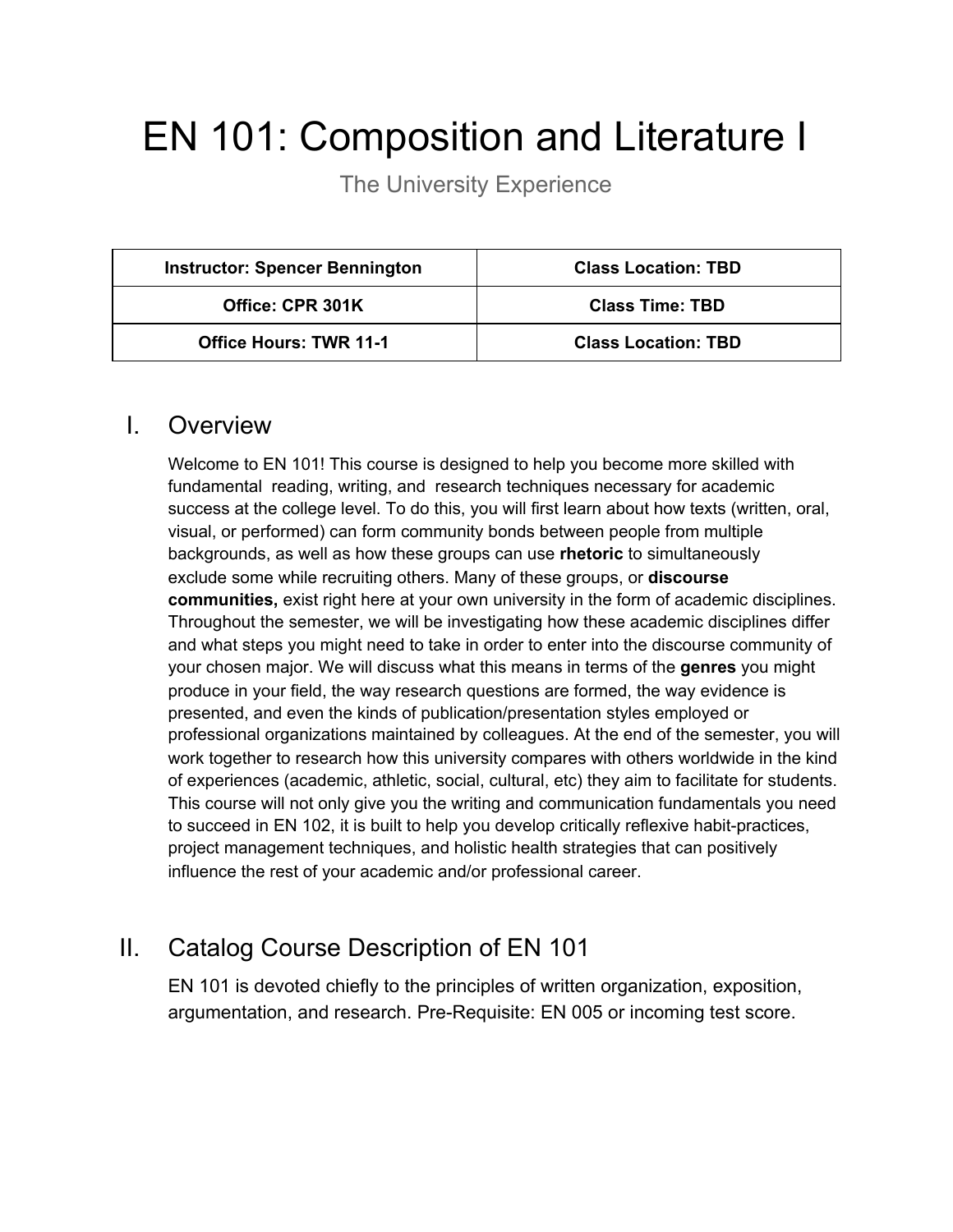# III. Student Learning Objectives

### **General Education Objective for Goal 1: Critical Reading, Writing, and Research:**

*Students will write with clarity and precision, and read with comprehension. They will exercise the skills of independent inquiry, that is, to find, analyze, synthesize, and critically evaluate information in the respective discipline.*

#### **General Education Course-level Outcomes for Goal 1**

- Construct a clear thesis supported by evidence from primary and secondary sources
- Develop knowledge of linguistic structures, including grammar, punctuation, and spelling, through practice in composing and revising
- Demonstrate conventions for structure, paragraphing, tone, and mechanics
- Apply appropriate citation styles

#### **Course-level Goals for this Class**

By the end of the semester you will be able to:

- Describe the various resources available locally to ensure college success
- Identify common issues of style and reinforce basic grammar/writing skills
- Apply knowledge of basic writing, organizational, and argumentative skills through daily composition exercises
- Explore core rhetorical concepts including but not limited to: rhetoric, discourse community, genre, disciplinarity, intertextuality, purpose, audience, design, and delivery
- Analyze local discourse communities as rhetorical groups reflective of the university experience
- Investigate topics pertinent to local institutions, like the university, utilizing applied and academic research methods
- Discuss ethics as it relates to research, writing, and scholarship
- Collaborate with classmates on a a multi-author research report in order to build inter/intrapersonal and project management skills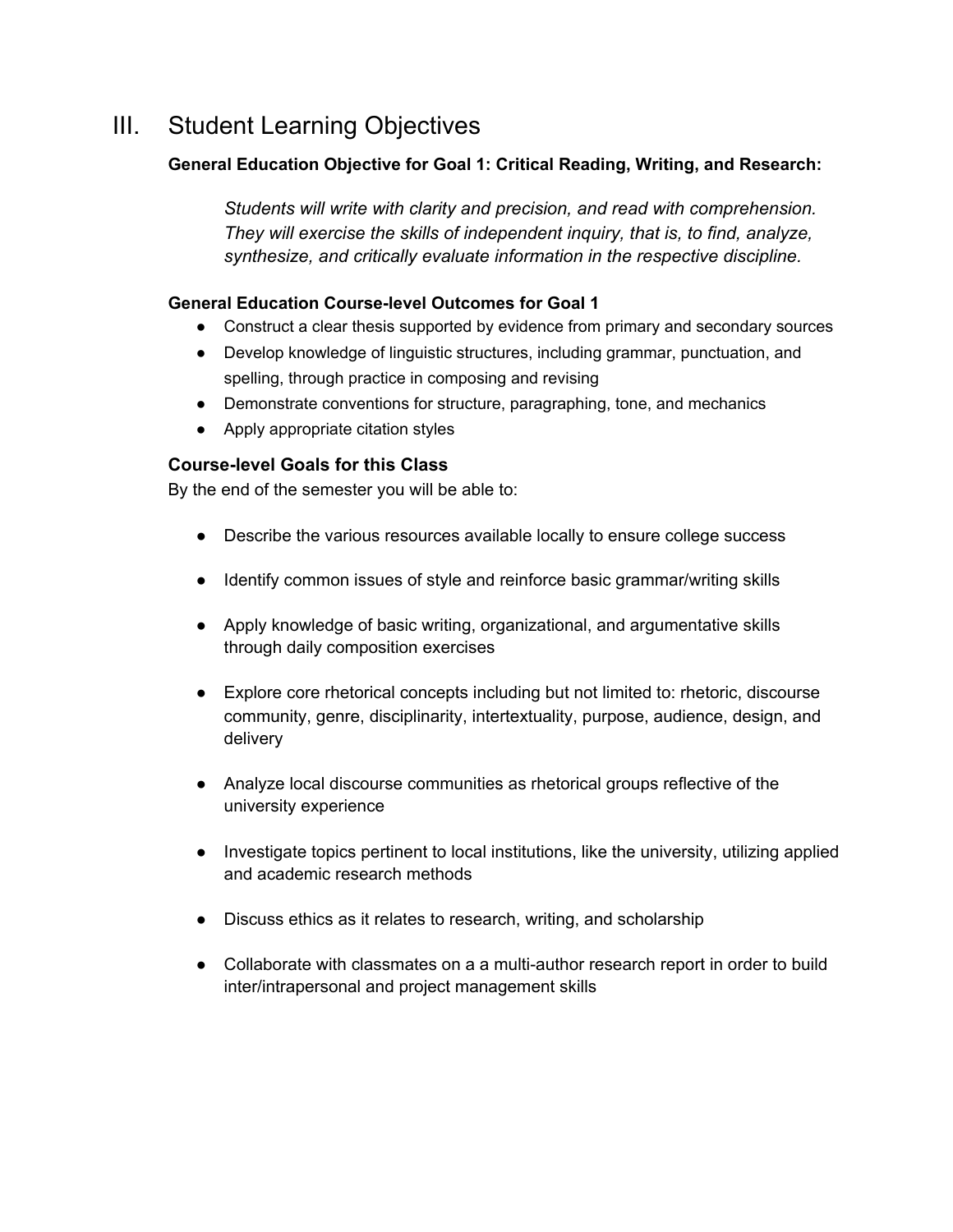# IV. Major Assignments and Grade Weight

Each grade is divided equally by its process components (skill-building exercises, generative writing, drafts, peer review, revision exercises) and the product component (final draft). For example, Project 1 is worth 20 points total toward your final grade. 10 of those points can be earned by successful completion of the process components. 10 of those points can be earned through a successful final draft.

**Note**: These major assignments add up to a total of 110 points. Why? Because I understand that you are human beings first and students second. That means that this course has some built in flexibility when life happens unexpectedly. If, for example, your semester starts out poorly and you only score a 10 on project 1 (the equivalent of getting a 50%), you know that it's still highly possible to earn an A in the course (because there are still 100 available points to earn). It also means that I can reward those of you who attend class frequently by setting an Attendance Grade (10 points) without penalizing those who cannot due to other obligations, extenuating circumstances, or accessibility/disability reasons.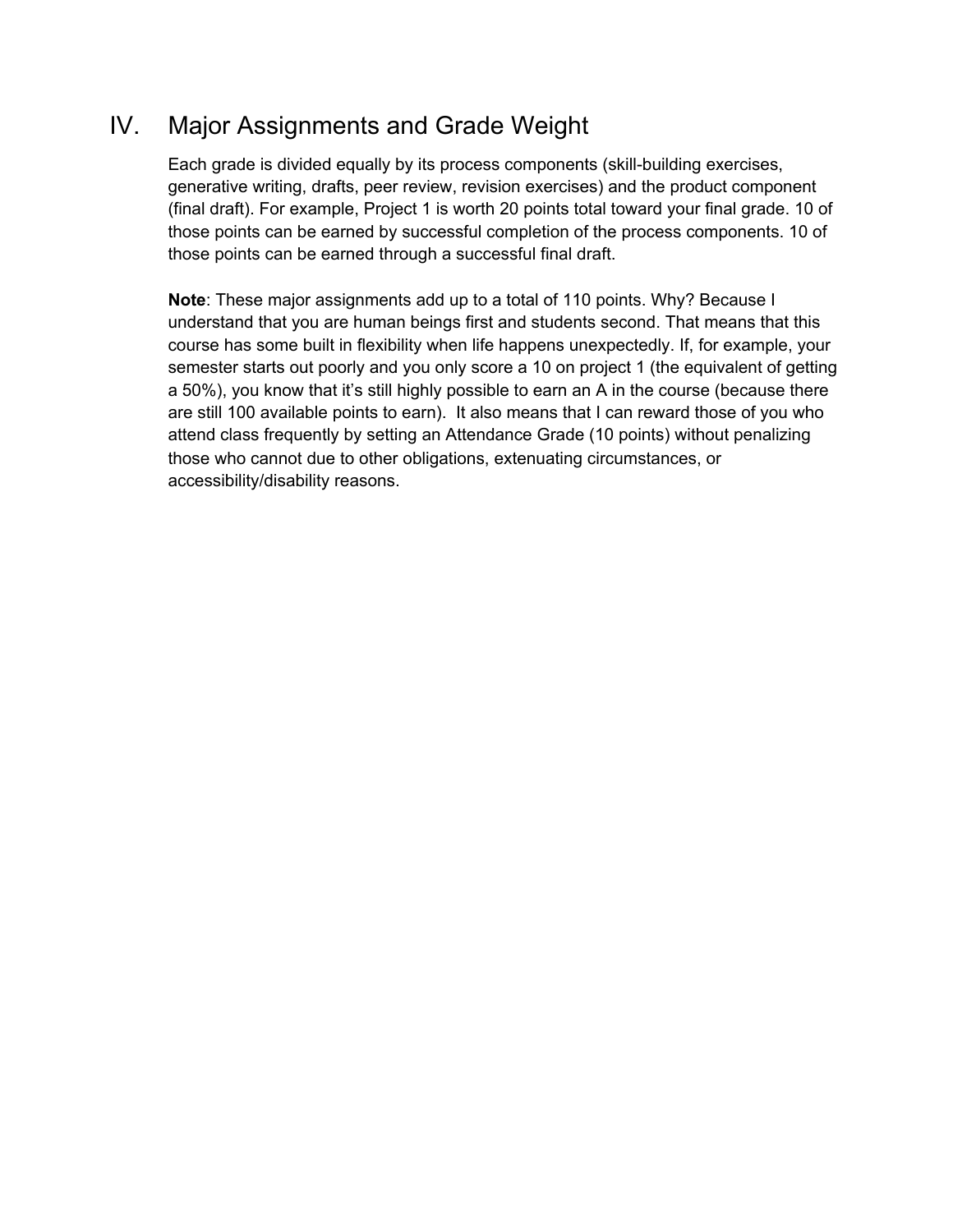# **Project 1**

# Rhetorical Analysis of University Discourse Community (20 pts)

Corresponding SLOs:

- Review common issues of style and reinforce basic grammar/writing skills
- Apply knowledge of basic writing, organizational, and argumentative skills
- Explore core rhetorical concepts including but not limited to: rhetoric, discourse community, genre, disciplinarity, intertextuality, purpose, audience, design, and delivery
- Analyze local discourse communities as rhetorical groups reflective of the university experience

### **Brief Description**

After learning about discourse communities, rhetoric, and the kinds of groups found in your own university, you will compose a detailed analysis of one specific, local discourse community. This is an opportunity for you to learn more about an academic discipline (perhaps your chosen major), different clubs or campus services/organizations, or even unofficial discourse communities on campus. You will examine how these groups meet Swale's eight criteria, how they use specific genres of rhetorical discourse to communicate with one another as well as outsiders, and how they represent the idea of the "university experience." This project is your first opportunity to employ all the basic writing skills learned through the style corner exercises. This project will go through a drafting, appraisal, peer review, and revision process. The final draft should be 500-750 words in proper APA or MLA style.

# **Project 2**

# University Research Summary (25 pts)

Corresponding SLOs:

- Review common issues of style and reinforce basic grammar/writing skills
- Apply knowledge of basic writing, organizational, and argumentative skills
- Investigate topics pertinent to local institutions, like the university, utilizing applied and academic methods
- Discuss ethics as it relates to research, writing, and scholarship

### **Brief Description**

After thoroughly analyzing one particular discourse community on campus, you may have come across some questions you'd like answered. For example, a student analyzing the students with disabilities campus community in project 1 might want to locate some additional data about disability services. This project is all about learning how to ask the right questions to the right people/sources and using the most effective methods to answer those questions. The research summary asks you to consider issues, problems, or topics of concern that can be at least partially addressed through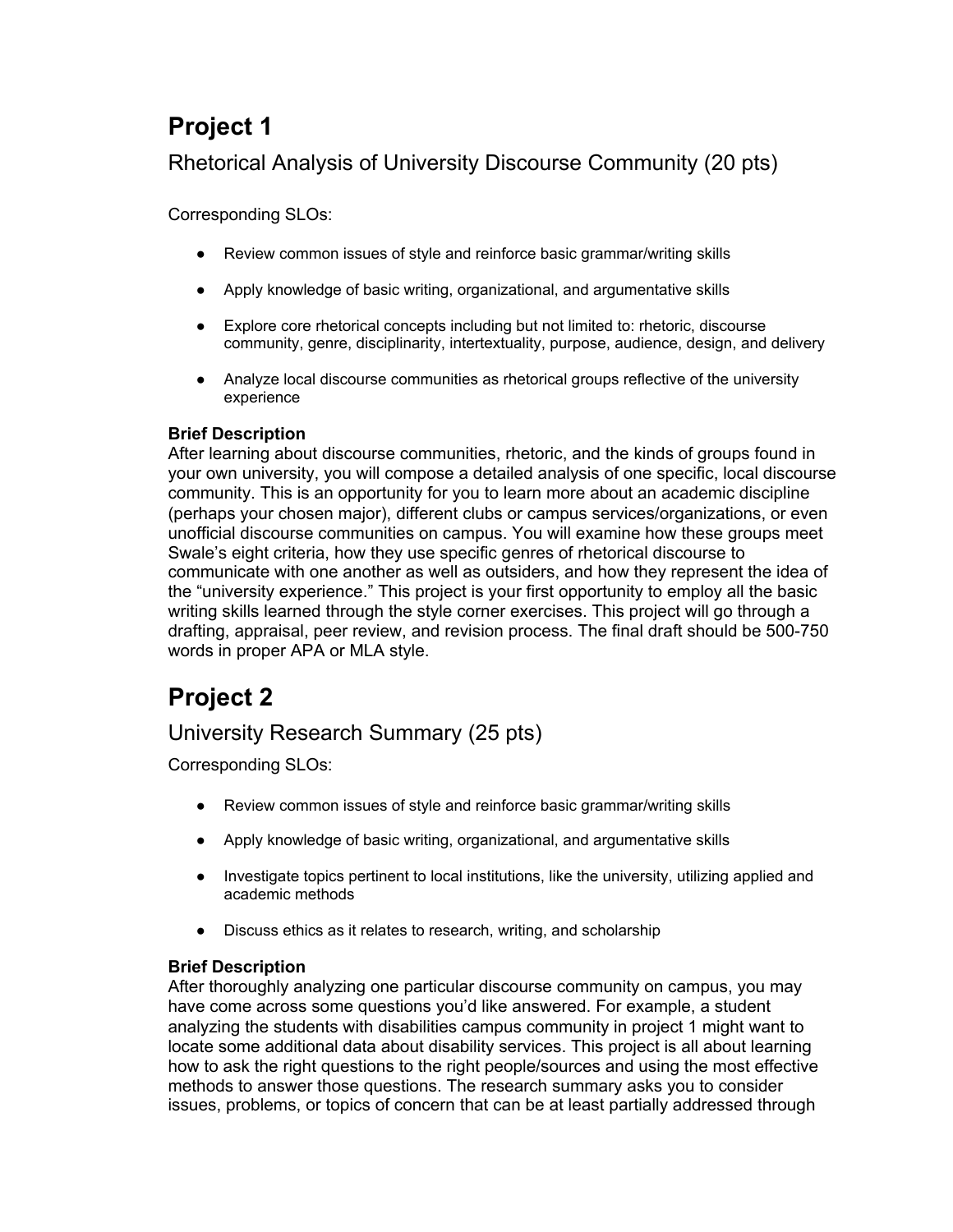research. You will work to create research questions, locate and incorporate secondary sources, conduct basic primary research of varying types, and synthesize a short report summarizing the issue, potential causes of the problem, and affected populations. This project allows you to keep practicing your basic writing skills as well as research writing skills like incorporating evidence, quotations, and in-text citations. This project will go through a drafting, appraisal, peer review, and revision process. The final draft should be 500-750 words in proper APA or MLA style.

# **Project 3**

Collaborative Writing: The university experience (35 pts)

Corresponding SLOs:

- Review common issues of style and reinforce basic grammar/writing skills
- Apply knowledge of basic writing, organizational, and argumentative skills
- Investigate topics pertinent to local institutions, like the university, utilizing applied and academic methods
- Discuss ethics as it relates to research, writing, and scholarship
- Collaborate with classmates on a a multi-author research report to train inter/intrapersonal and project management skills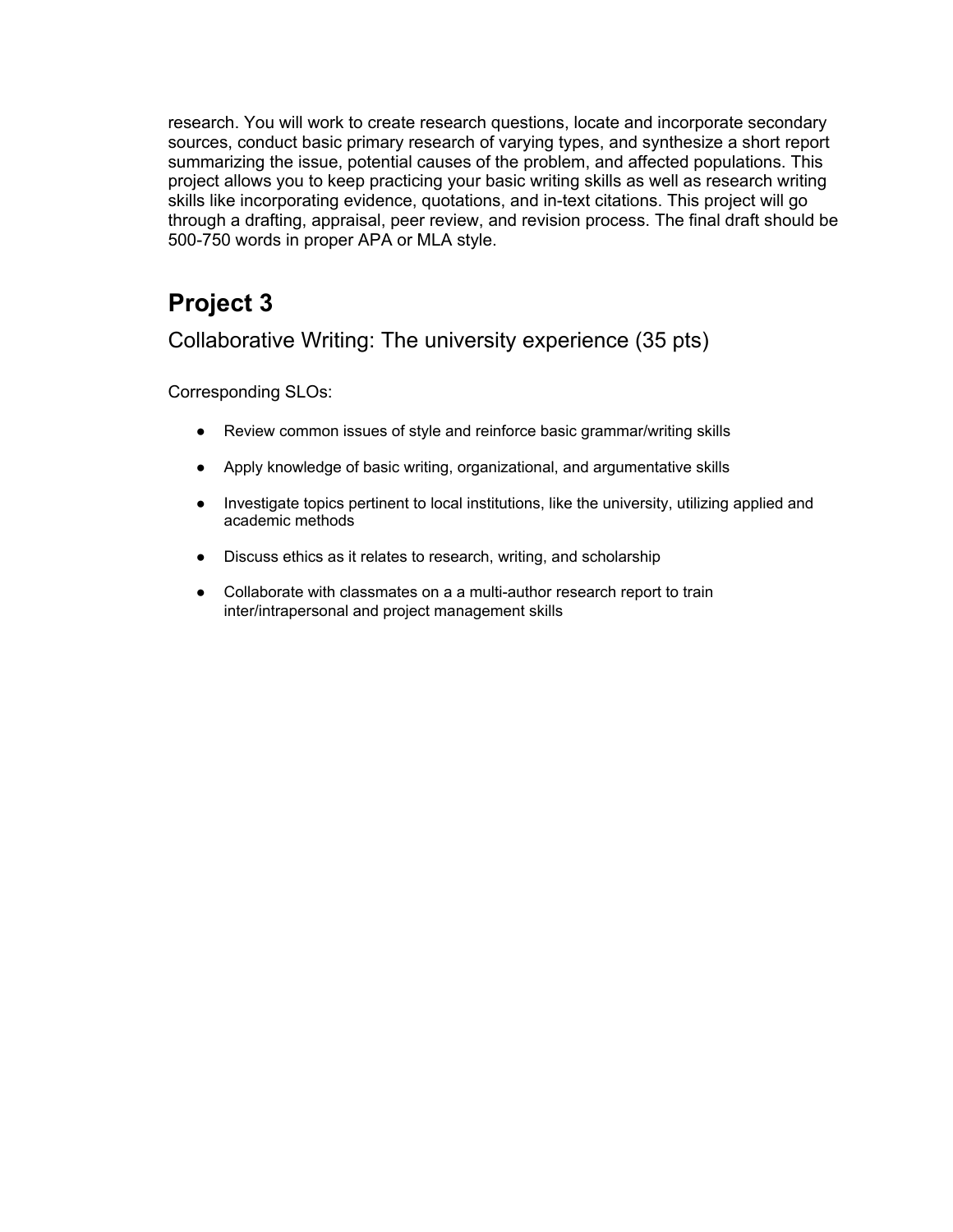#### **Brief Description**

This final project builds on the research you did individually as part of project two by asking you to now compare data with 2-3 of your classmates in order to collaboratively draft a well-researched document. This report can vary in genre (depending on the nature of research conducted) but should be written for an audience of incoming freshmen. The purpose of the document is to discuss the concept of the university experience as it is broadly conceived, as it is enacted on your campus through various discourse communities, organizations, or disciplines, and how this compares to other universities across the world. Your group should focus on one topic area (like mental health, STEM discipline education, athletics and school spirit, etc) to make your final document grounded in more specific research. Read together, these documents should provide a patchwork understanding of the many elements which constitute the "university experience." This project will help you learn how to collaborate in future environments by teaching you how to write team charters and work plans, but it will also serve as the complete synthesis of all that you have learned about basic writing, argument, and research in this course. Your group will be required to present your final project in some way at the end of the term. This project will go through a drafting, appraisal, peer review, and revision process. The final draft should be 1000-1250 words in proper APA or MLA style.

# **Daily Writing Activities/ Participation (20 pts)**

Corresponding SLOs:

- Describe the various resources available locally to ensure college success
- Review common issues of style and reinforce basic grammar/writing skills
- Apply knowledge of basic writing, organizational, and argumentative skills through daily composition exercises

#### **Brief Description**

This category includes weekly annotations, journaling posts, style corner exercises, basic writing assessments, and quizzes. These smaller writing exercises are designed to help you understand concepts needed to complete longer projects, interact more with various university communities or resources, and help you think through your personal growth throughout the semester as a student writer.

# **Attendance (10 points)**

I often go back and forth on attendance policies but I believe setting it up this way both rewards those of you coming to class while also not penalizing those who cannot always attend due to other obligations, extenuating circumstances, or accessibility/disability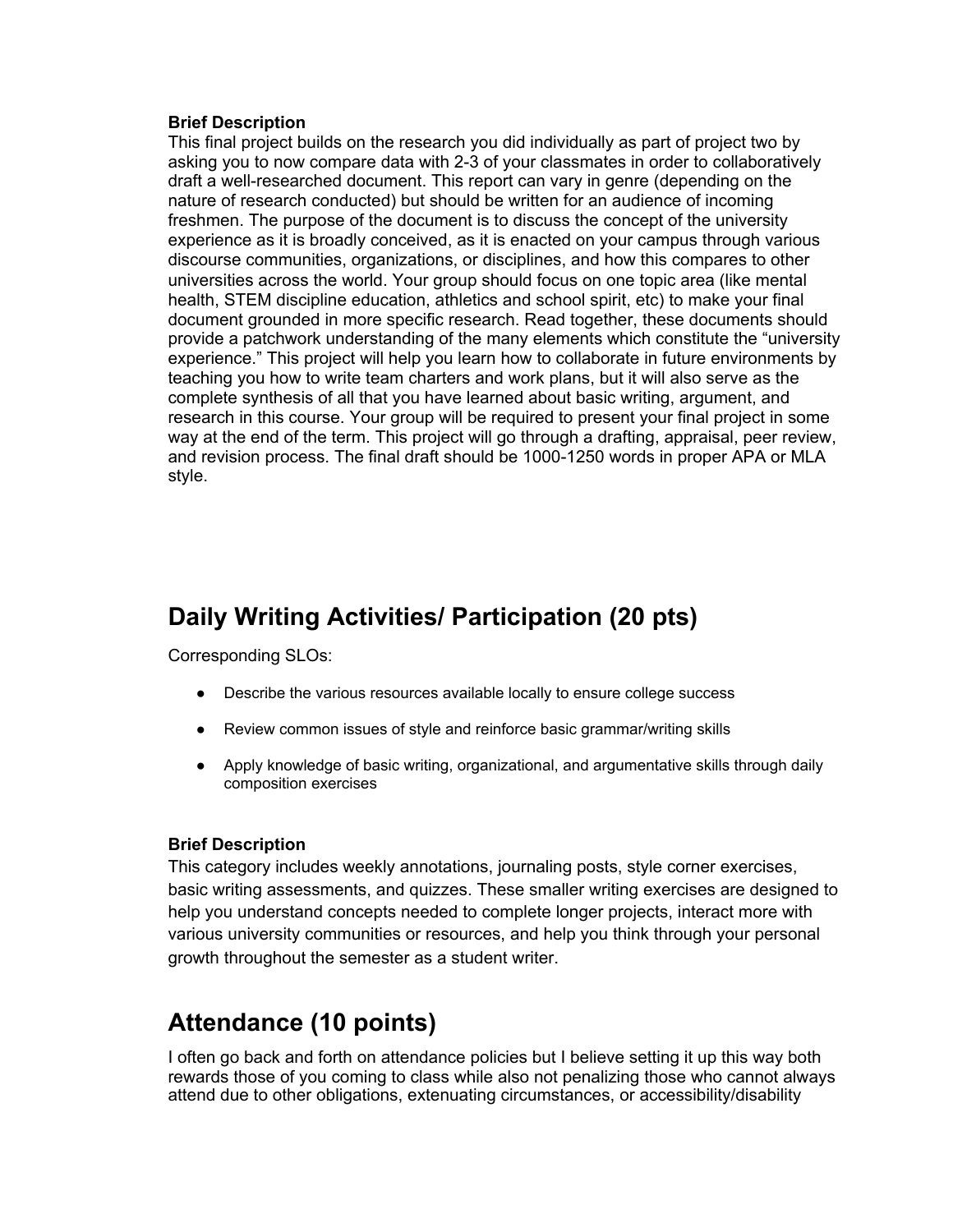reasons. I get it--life happens. You can't always be in my class. But let it be known that I want you here and these ten points are your incentive to show up. I do think you will improve more the more you practice, and we practice every day in class :) If for whatever reason you do need to miss class, I don't need to know why, but I do appreciate it when you check-in with me. This let's me know you are doing ok and allows me to keep you up to date if we did anything that wasn't already listed on the syllabus.

# V. Required Texts

All required texts will be provided digitally as .pdfs by the instructor via our class Learning Management System and/or email. If you need accommodations of any sort (print media, different file types, translations, etc) please make me aware as soon as possible.

# VI. Weekly Schedule

Note: This schedule is subject to change. I will notify students in class and via email if this schedule changes during the semester. Each two week pair is, in addition to the course content listed on the schedule, devoted to one of eight "habits of mind" recognized by the Council of Writing Program Administrators necessary for college and career success (these are color coded and listed under the "theme" column). These habits will be trained and discussed as we move through our course and your development in these areas will be topics to address in your journal.

| Week / Theme                 | <b>In-Class Topics</b>                                                                   | <b>Due Before Class</b>                                       |
|------------------------------|------------------------------------------------------------------------------------------|---------------------------------------------------------------|
| Week 1:<br><b>Creativity</b> | What is good writing?                                                                    |                                                               |
|                              | How this class works (student journals,<br>assignment expectations, course policies)     |                                                               |
|                              | Preliminary assessment of student writing                                                |                                                               |
|                              | The CWPA's "eight habits of mind"                                                        |                                                               |
|                              | Ask me anything                                                                          |                                                               |
| Week 2:<br><b>Creativity</b> | What is critical reading?                                                                | Readings--                                                    |
|                              | Exercises for improved reading comprehension,<br>note-taking, and organizational skills. | <b>CWPA Framework</b><br>for post-secondary<br><b>SUCCESS</b> |
|                              | <b>Creativity Practice:</b> generative writing prompts                                   |                                                               |
|                              | What are annotations?                                                                    | Elbow, "How to<br>$\bullet$<br>improve your writing           |

# **Course Calendar**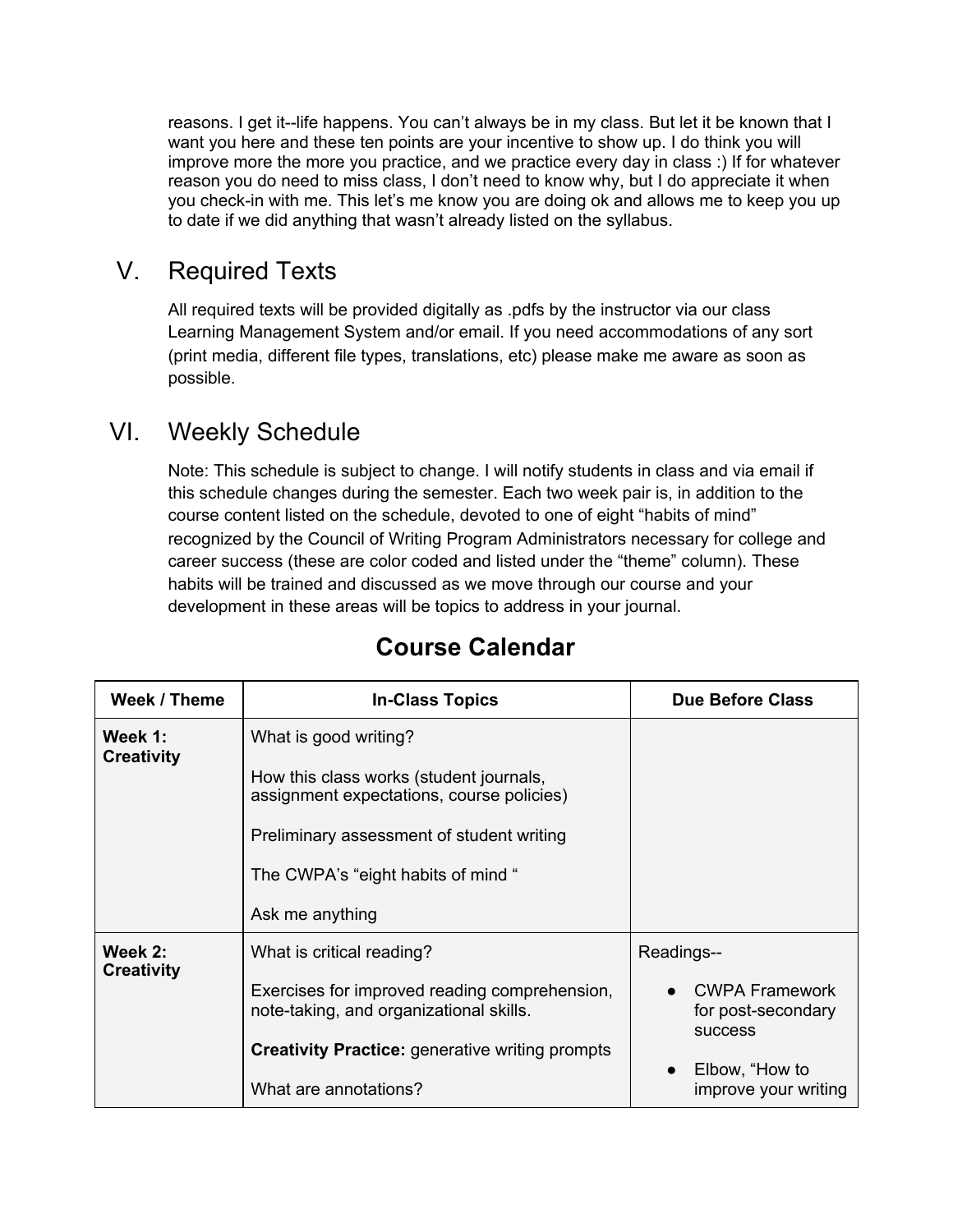| Practice writing citations, attributions,<br>summaries, and evaluations.                                          | through freewriting"                                                   |
|-------------------------------------------------------------------------------------------------------------------|------------------------------------------------------------------------|
| <b>University Resource: Writing Center for</b><br>brainstorming ideas, fresh perspectives, and<br>revision advice | Assignments--<br>• First impressions<br>journal assignment<br>and post |
|                                                                                                                   | • Style Corner:<br><b>Summaries</b>                                    |
|                                                                                                                   | Post practice<br>annotation of Elbow<br>to discussion board            |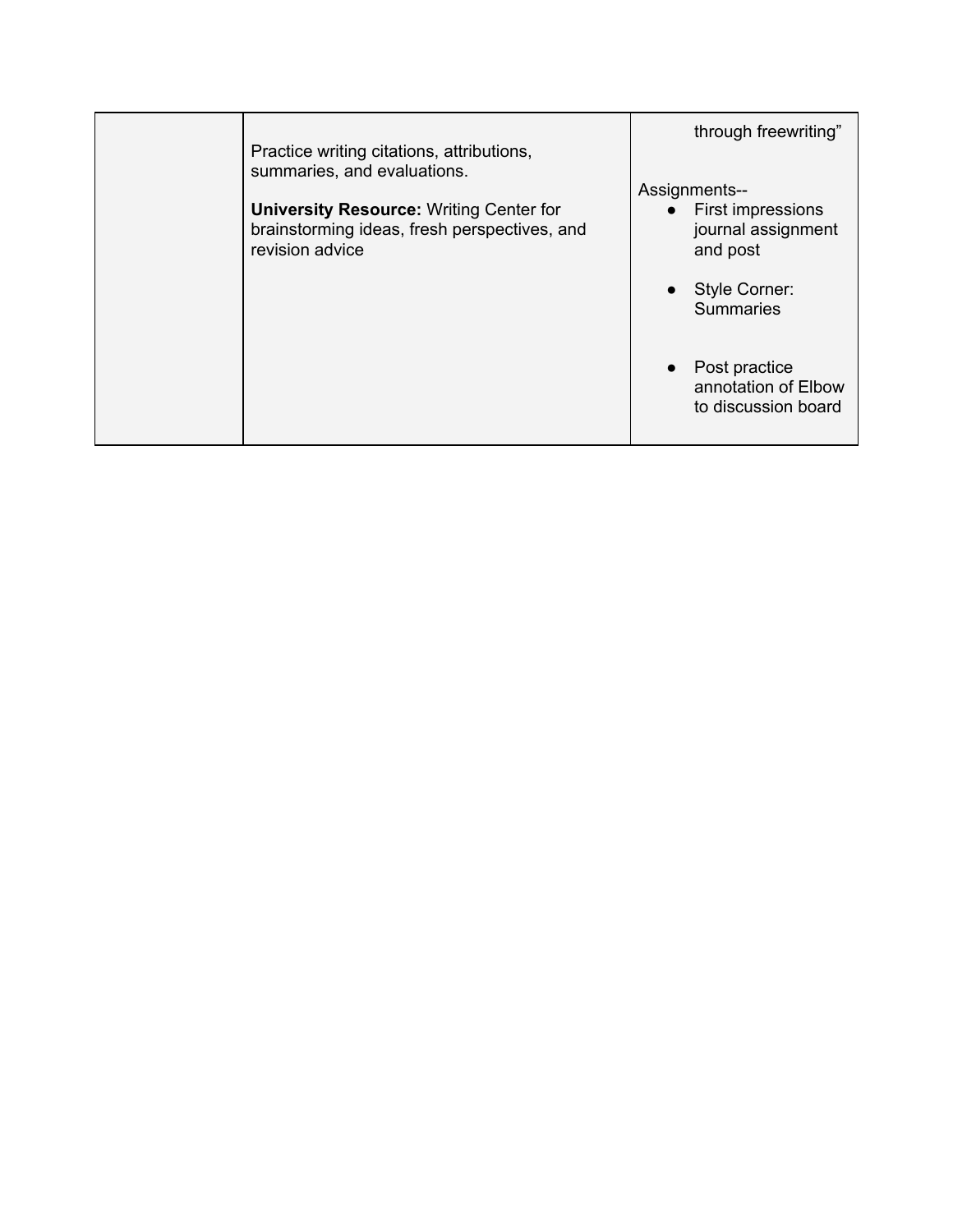| Week 3:<br><b>Engagement</b> | <b>Individual Conference Week</b><br>(please see our LMS for detailed information on<br>how we will work together this week)<br>What is "discourse" and how does it form<br>communities?<br>Locating examples of different discourse<br>communities within the university<br>Exploring academic disciplines, athletic<br>institutions, social or cultural club groups, as well<br>as university services<br>Analyzing university discourse communities<br><b>Engagement Practice: writing prompts to spark</b><br>joy and enthusiasm | Readings--<br>Swales, J. M.<br>(2017). Reflections<br>on the Concept of<br><b>Discourse</b><br>Community.<br><b>Composition Forum,</b><br>37.<br>McDonald, What is<br>Discourse?<br>Assignments--<br>Attend your<br>$\bullet$<br>conference meeting<br>and complete<br>journal assignment<br><b>Style Corner:</b><br>Integrating<br>quotations<br>Annotate the<br>$\bullet$<br>Swales reading and<br>post on the<br>discussion board.<br>Follow directions for<br>guided peer review<br>practice on this and<br>all future annotation<br>posts |
|------------------------------|--------------------------------------------------------------------------------------------------------------------------------------------------------------------------------------------------------------------------------------------------------------------------------------------------------------------------------------------------------------------------------------------------------------------------------------------------------------------------------------------------------------------------------------|------------------------------------------------------------------------------------------------------------------------------------------------------------------------------------------------------------------------------------------------------------------------------------------------------------------------------------------------------------------------------------------------------------------------------------------------------------------------------------------------------------------------------------------------|
|                              |                                                                                                                                                                                                                                                                                                                                                                                                                                                                                                                                      |                                                                                                                                                                                                                                                                                                                                                                                                                                                                                                                                                |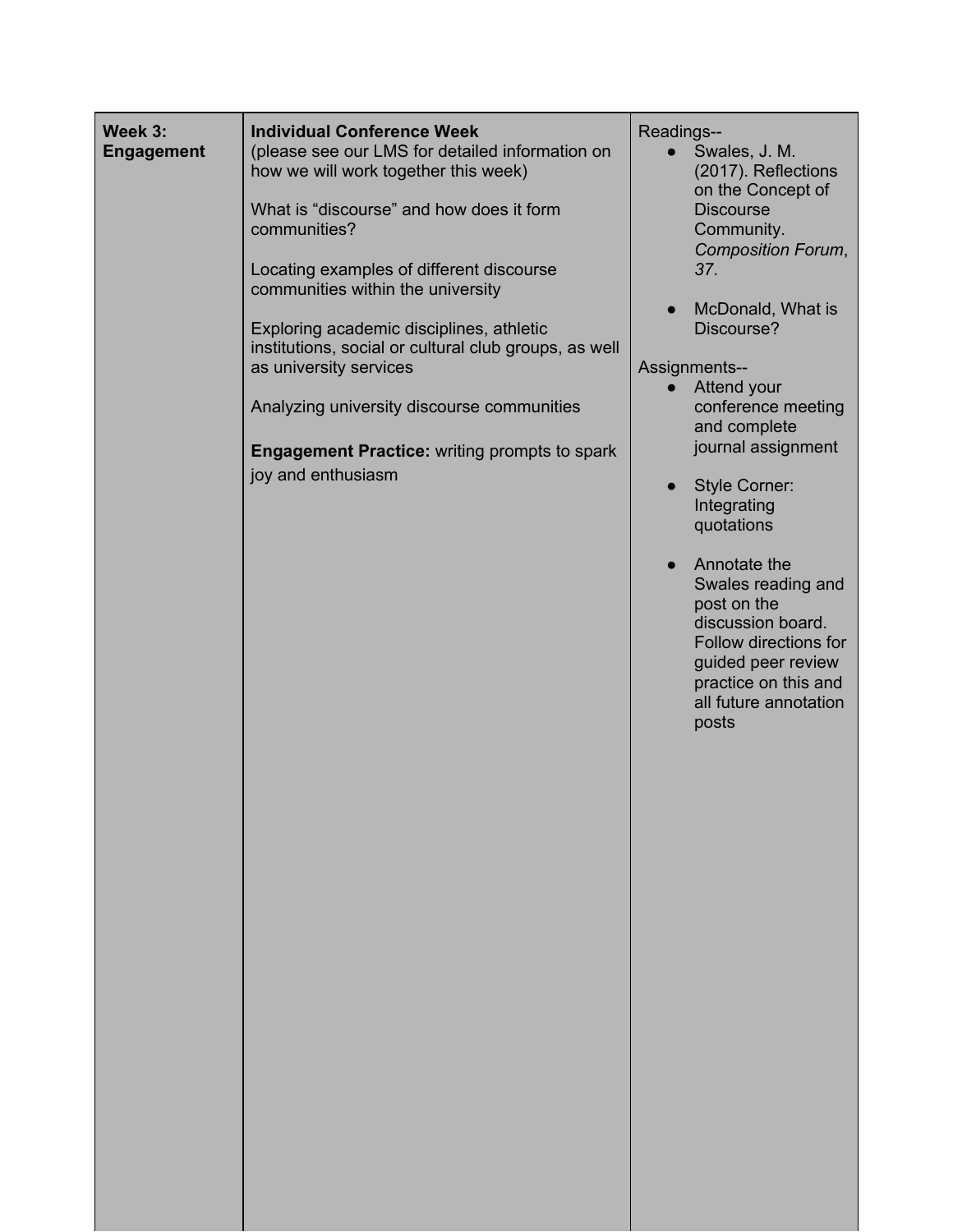| Week 4:<br><b>Engagement</b>    | What is rhetoric historically and now?<br>Purpose, Audience, Design, Delivery (PADD)<br>Strategies for effective argument<br>Using Toulmin model in analysis                                                                                                                                                              | Readings--<br><b>Bartholamae</b><br>"Inventing the<br>University"<br>Zarlengo chapters<br>on Rhetoric,<br>purpose, audience                                                                                                                           |
|---------------------------------|---------------------------------------------------------------------------------------------------------------------------------------------------------------------------------------------------------------------------------------------------------------------------------------------------------------------------|-------------------------------------------------------------------------------------------------------------------------------------------------------------------------------------------------------------------------------------------------------|
|                                 | How do academic disciplines and other<br>discourse communities use rhetoric<br>Selecting your own discourse communities for<br>analysis<br>University Resource: find an active club you<br>might be excited to interact with. This could be a<br>discourse community to analyze, a group you                              | Assignments--<br>Annotation of any<br>$\bullet$<br>one of our weekly<br>readings for<br>discussion board<br><b>Style Corner:</b><br>Sentence                                                                                                          |
|                                 | plan on joining, or both.                                                                                                                                                                                                                                                                                                 | Construction<br>Engaging with<br>$\bullet$<br>campus<br>communities journal<br>assignment                                                                                                                                                             |
| Week 5:<br><b>Metacognition</b> | Genre theory and genres within academic DC<br>How to write a rhetorical analysis of a discourse<br>community.<br><b>Metacognition Practice: writing prompts for</b><br>critical self-reflection                                                                                                                           | Readings--<br>Dirk, Navigating<br><b>Genres</b><br><b>Assignments--</b><br><b>Style Corner: Topic</b><br><b>Sentences</b><br>Annotation for<br>discussion board<br><b>Rhetorical</b><br>$\bullet$<br><b>Analysis draft due</b><br><b>Sunday night</b> |
| Week 6:<br><b>Metacognition</b> | <b>Collective Feedback on Rhetorical Analysis</b><br><b>Drafts</b><br>I will distribute the feedback file at the beginning<br>of the week. Both class periods this week will be<br>opportunities to practice using this feedback file<br>during guided peer-review exercises<br><b>University Resource: mental health</b> | Readings--<br><b>Collective feedback</b><br>file for revision<br>Murray, Process not<br>$\bullet$<br>product<br>Assignments--<br>Revise draft and<br>$\bullet$<br>submit final<br>rhetorical analysis                                                 |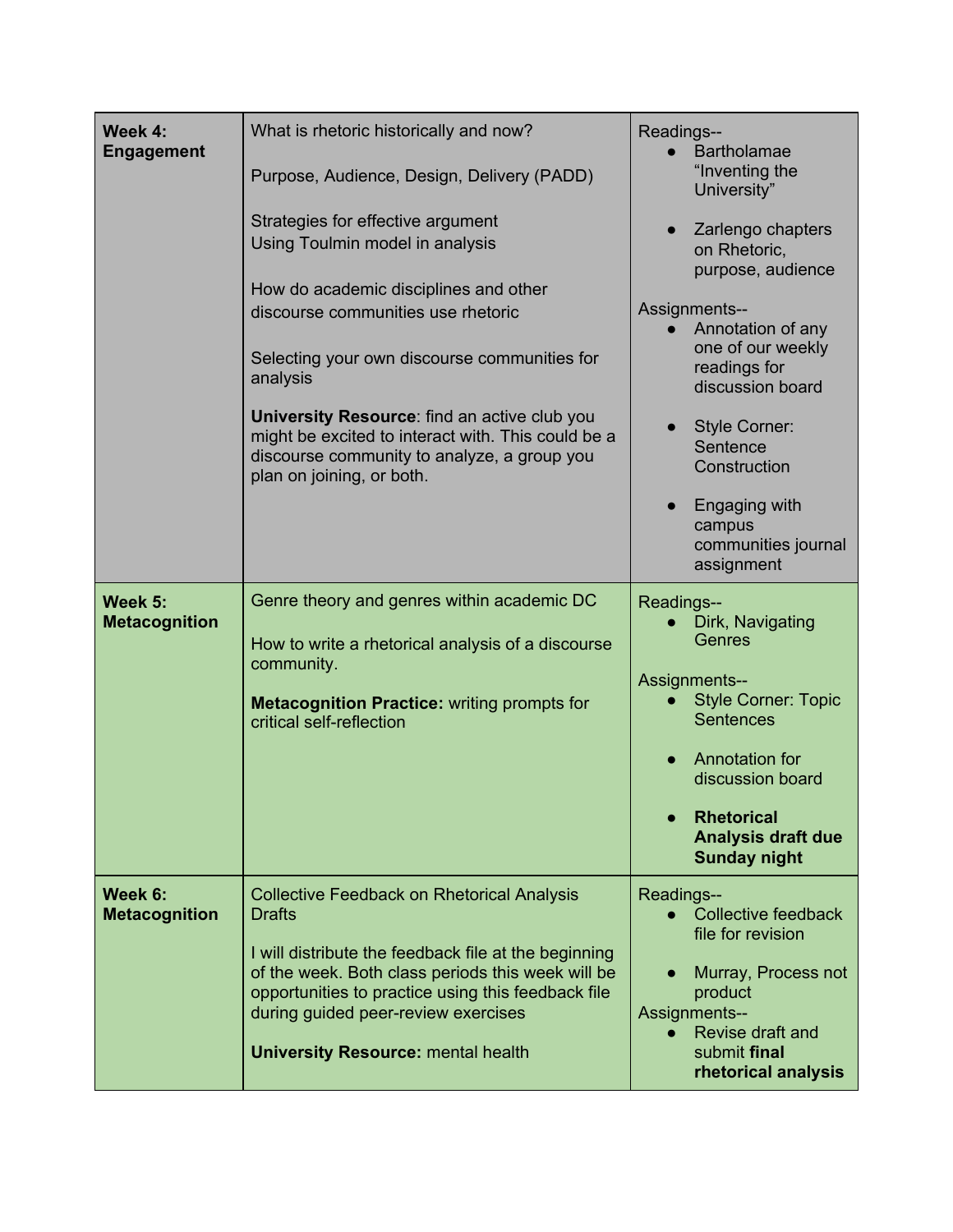| Week 7:<br><b>Curiosity</b>      | What is research?<br>Multiple ontologies, epistemologies, and<br>axiologies depending on discourse communities<br>or disciplinarity.<br>Research methods in various disciplines and<br>discourse communities: applied, academic,<br>quantitative, qualitative<br>Conducting ethical research<br>Research writing: using APA and MLA style<br><b>Curiosity Practice:</b> writing prompts to inspire<br>research question | Readings--<br>Reddit as an<br>influential discourse<br>community<br>Assignments--<br><b>Style Corner: Using</b><br>In-text citations<br>Annotation of<br>$\bullet$<br>weekly reading for<br>discussion board |
|----------------------------------|-------------------------------------------------------------------------------------------------------------------------------------------------------------------------------------------------------------------------------------------------------------------------------------------------------------------------------------------------------------------------------------------------------------------------|--------------------------------------------------------------------------------------------------------------------------------------------------------------------------------------------------------------|
| Week 8:<br><b>Curiosity</b>      | Writing good research questions<br>Matching questions to the right method<br>Asking questions from different vantage points:<br>problems to solve, comparisons to make,<br>information to quantify, ideas to interpret, etc.<br><b>University Resource: research librarians to</b><br>help you find ways to answer all your questions.                                                                                  | Readings--<br>Zarlengo chapter on<br><b>Research</b><br>Assignments--<br><b>Style Corner: Active</b><br>and Passive voice<br><b>Research</b><br><b>Summary draft</b><br>due Sunday night                     |
| Week 9:<br><b>Responsibility</b> | Collective feedback exercises and peer review in<br>class<br>Workshop time to revise in class and ask for<br>help<br><b>Responsibility Practice: writing prompts about</b><br>fear, anxiety/confidence, consequences, and<br>affirmations                                                                                                                                                                               | Readings--<br><b>Collective feedback</b><br>file for revision<br>Assignments--<br><b>Draft of University</b><br><b>Research</b><br><b>Summary due</b><br>Midterm journal<br>$\bullet$<br>summary report      |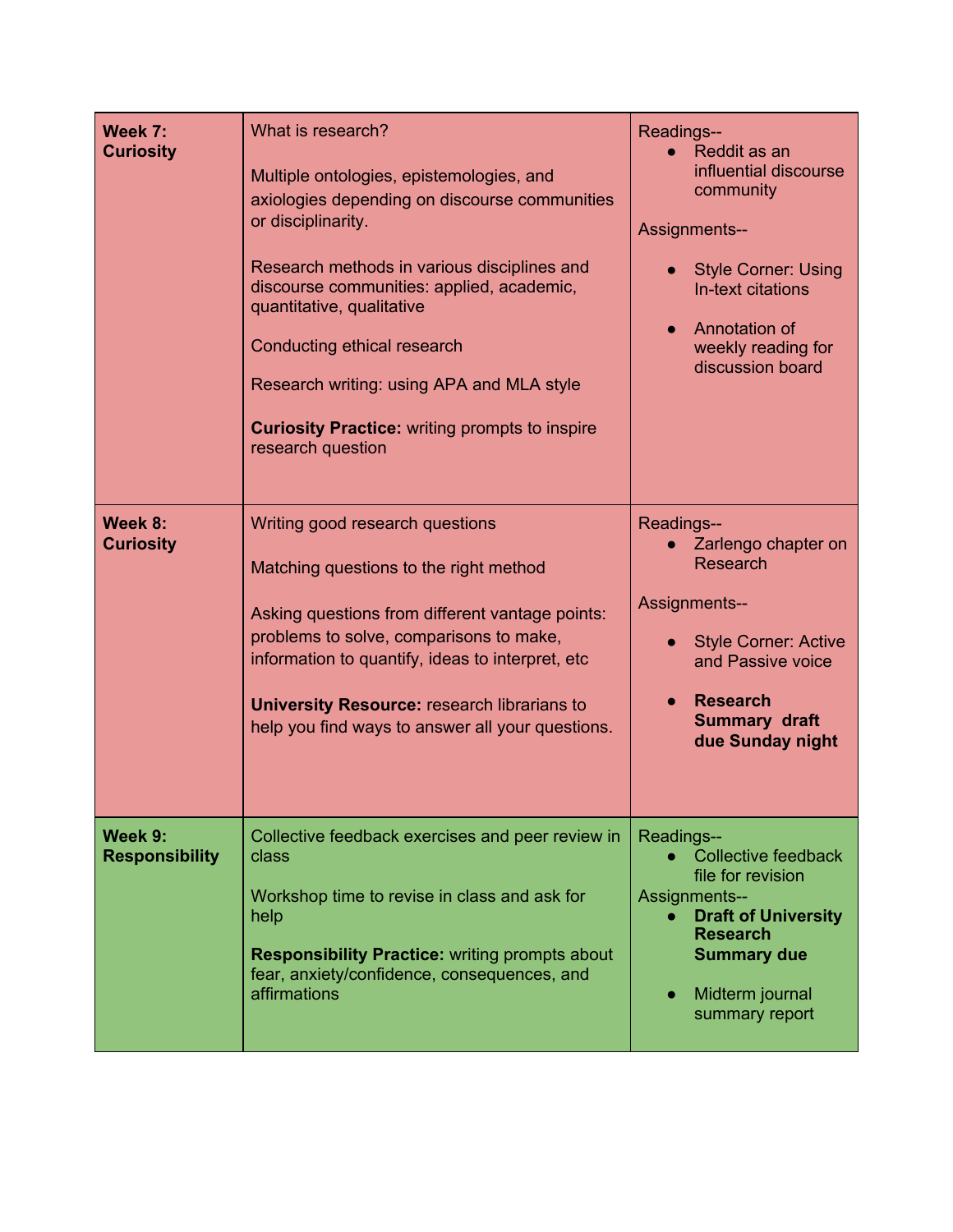| <b>Week 10:</b><br><b>Responsibility</b> | Midterm Conference Week: Check our course<br>page for more information. We will not meet<br>together as a class.<br>Midterm basic writing skills assessment<br><b>University Resource: academic tutors and</b><br>supplemental resources to help you to take<br>ownership of your own education | Readings--<br><b>Wolfe, Team Writing</b><br>selections<br>Zarlengo,<br>$\bullet$<br>collaboration<br>chapter<br><b>Assignments--</b><br><b>Final draft of</b><br>$\bullet$<br><b>University</b><br><b>Research</b><br><b>Summary due</b><br>Midterm<br>assessment of basic<br>writing skills<br><b>Attend your</b><br>conference<br>appointment |
|------------------------------------------|-------------------------------------------------------------------------------------------------------------------------------------------------------------------------------------------------------------------------------------------------------------------------------------------------|-------------------------------------------------------------------------------------------------------------------------------------------------------------------------------------------------------------------------------------------------------------------------------------------------------------------------------------------------|
| <b>Week 11:</b><br><b>Flexibility</b>    | Establish teams for final project and discourse<br>communities of focus<br>Using Google Drive and other tools for<br>collaborative writing                                                                                                                                                      | Readings--<br>Porter,<br>"Intertextuality"<br>Annotation of<br>weekly reading for<br>discussion board<br>Assignments--<br><b>Collaborative skills</b><br>exercise                                                                                                                                                                               |
| <b>Week 12:</b><br><b>Flexibility</b>    | Writing team charters in class<br>Outlining major deliverables for final project,<br>establishing team roles, creating work plans<br><b>University Resource: career services to help</b><br>you adapt your academic skills to a constantly<br>changing job market                               |                                                                                                                                                                                                                                                                                                                                                 |
| <b>Week 13:</b><br><b>Persistence</b>    | Drafting collaborative reports in class.<br>Wrapping up major discussions and preparing                                                                                                                                                                                                         | Readings--<br>Zarlengo chapter,<br>presentations                                                                                                                                                                                                                                                                                                |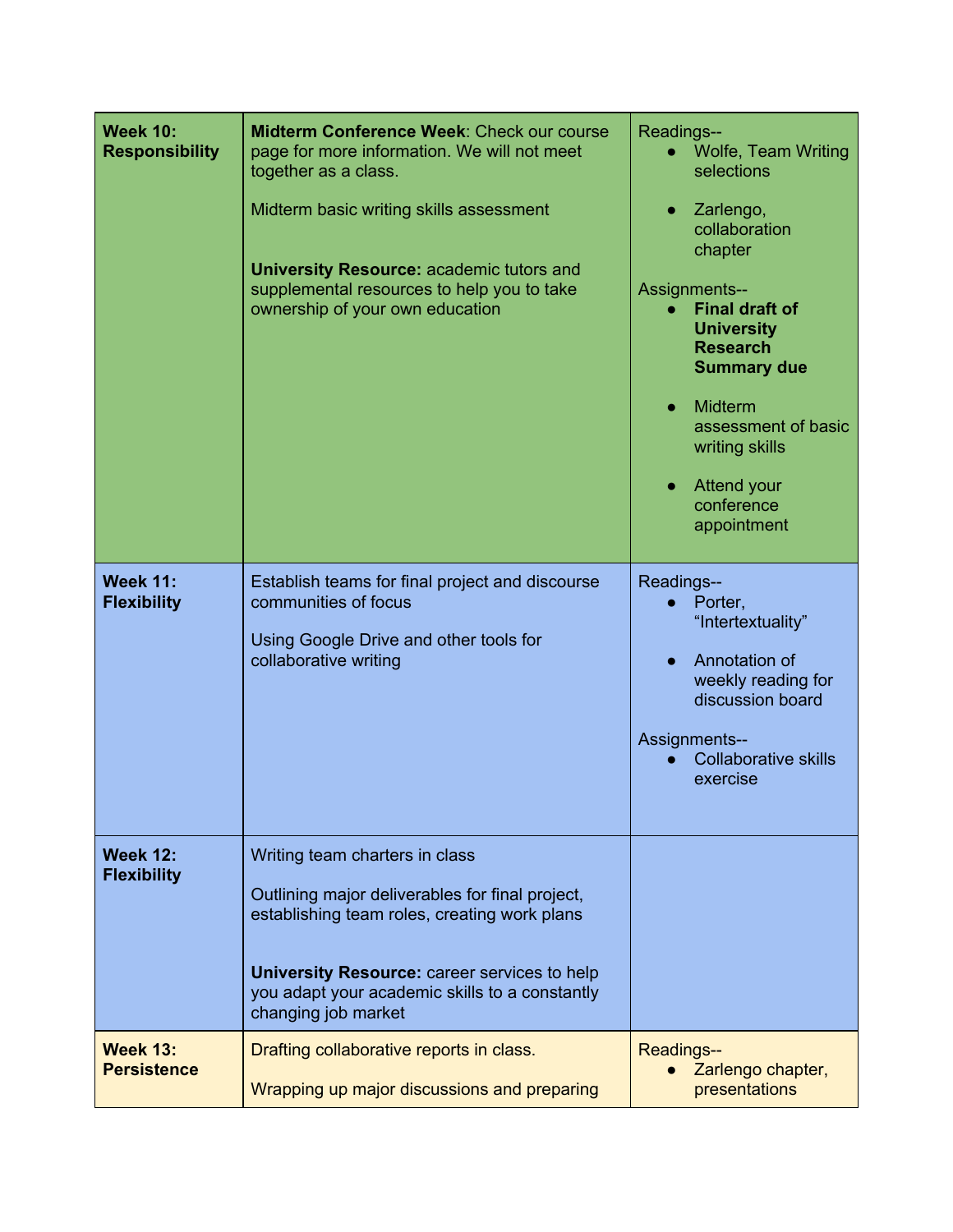|                                       | for final presentations.<br><b>Persistence Practice: writing prompts with</b><br>challenging/strict guidelines                                                                                                                                                                                                                                                                                 | <b>Assignments--</b><br>Team charter and<br>work plan due                                                                                                                                                                           |
|---------------------------------------|------------------------------------------------------------------------------------------------------------------------------------------------------------------------------------------------------------------------------------------------------------------------------------------------------------------------------------------------------------------------------------------------|-------------------------------------------------------------------------------------------------------------------------------------------------------------------------------------------------------------------------------------|
| <b>Week 14:</b><br><b>Persistence</b> | <b>Group conferences replace collective</b><br>feedback. See our course page for detailed<br>instructions. We will not meet as a class this<br>week, only in small groups.<br><b>University Resource: physical health is</b><br>important now more than ever as finals<br>approach.                                                                                                            | <b>Assignments--</b><br><b>Collaborative</b><br><b>Report Draft Due</b>                                                                                                                                                             |
| <b>Week 15:</b><br><b>Openness</b>    | Discussion of final revisions and how to take<br>what we've learned in this class and transfer it to<br>other discourse communities<br>Final exam for this course?<br>A look ahead at EN 102<br><b>Openness Practice: self-reflective writing</b><br><b>University Resource: professors from multiple</b><br>majors make their case for courses you might<br>take later in your college career | <b>Assignments--</b><br><b>Prepare final</b><br>presentation<br>Revise project 3<br>final<br><b>Final journal</b><br>summary posting                                                                                                |
| <b>Week 16:</b><br><b>Openness</b>    | Final presentations and assessment of<br>instructor, course, and teammates.                                                                                                                                                                                                                                                                                                                    | <b>Assignments--</b><br><b>Final Presentations</b><br>Turn in Final<br><b>Report and Critical</b><br><b>Reflection of</b><br><b>Assignment and</b><br><b>Course</b><br><b>Final assessment</b><br>of basic writing<br><b>skills</b> |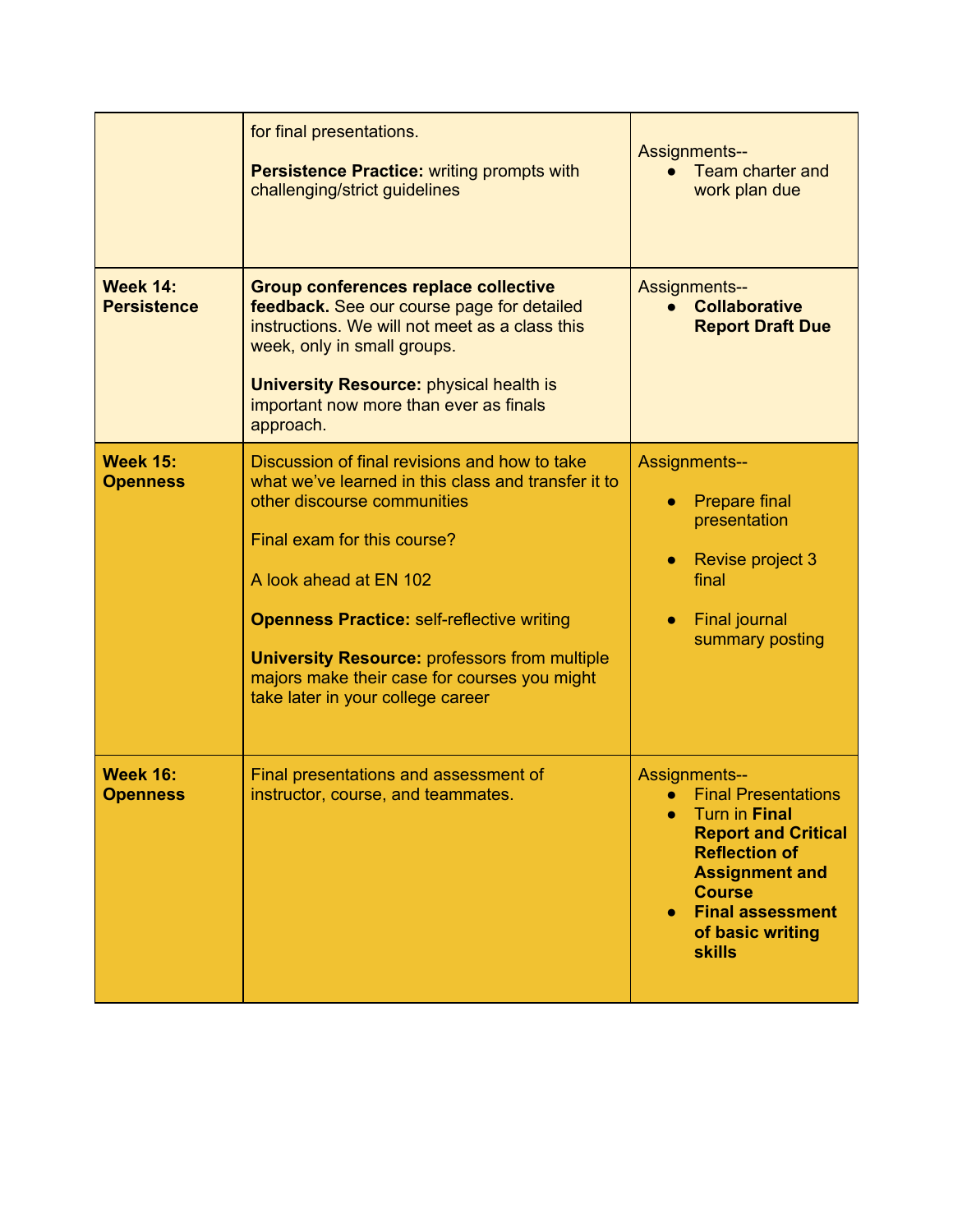# VII. Course Policies

# **Collective Feedback**

In this course, you will receive some combination of individualized feedback from your instructor as well as collective feedback on your major project drafts. A collective feedback file will be created using anonymous student examples from the course. These examples will be labeled as either exhibiting some kind of stylistic, compositional, or logical issue or as exhibiting strong qualities to be emulated. Issues will be accompanied by potential examples for how to revise as well as practice exercises designed to help students revise their own work. The feedback file will be important in how we learn about revision and peer review in this course.

# **Technology Use**

You are required to have access to a computer to complete the assignments in this course. There are days where we will likely work in class, so a reliable laptop is best. If you do not own a computer, please let me know so we can investigate what university resources are available or how to best accommodate you. I do not mind laptops or even smartphones in class--in fact, get used to me asking you to Google something when I want an answer. Technology is powerful and can help us become better writers, so I want you to use what you have. That said, if your techno-toys become a distraction for you or others, I'll ask you to put them away.

# **Attendance**

As explained above, attendance is associated with possible points to earn for your final grade, but it is not mandatory. I do strongly believe that the more frequently you miss class, the less likely you are to succeed in the course, but this is not a decision that's up to me.

# **Experiential Learning**

Building on the last point, part of the reason attending class offers different learning opportunities is because of the amount of interactive or experiential exercises we will do together. Sometimes these might seem silly or make you a bit uncomfortable--that's ok. This is because, for the longest time, you've been conditioned to sit still in desks and raise your hands, to not speak unless spoken to. Environments like these are not conducive to deep learning. As such, prepare to move around, stretch, explore campus, talk to people, and practice, practice, practice! This class will make you a better writer if you learn to think about the entire, embodied, writing process. That's part of the reason we have a theme every two weeks--to help us keep an eye on the bigger picture of how we are developing holistically to better understand how we can further develop as people generally and writers specifically.

# **Journaling**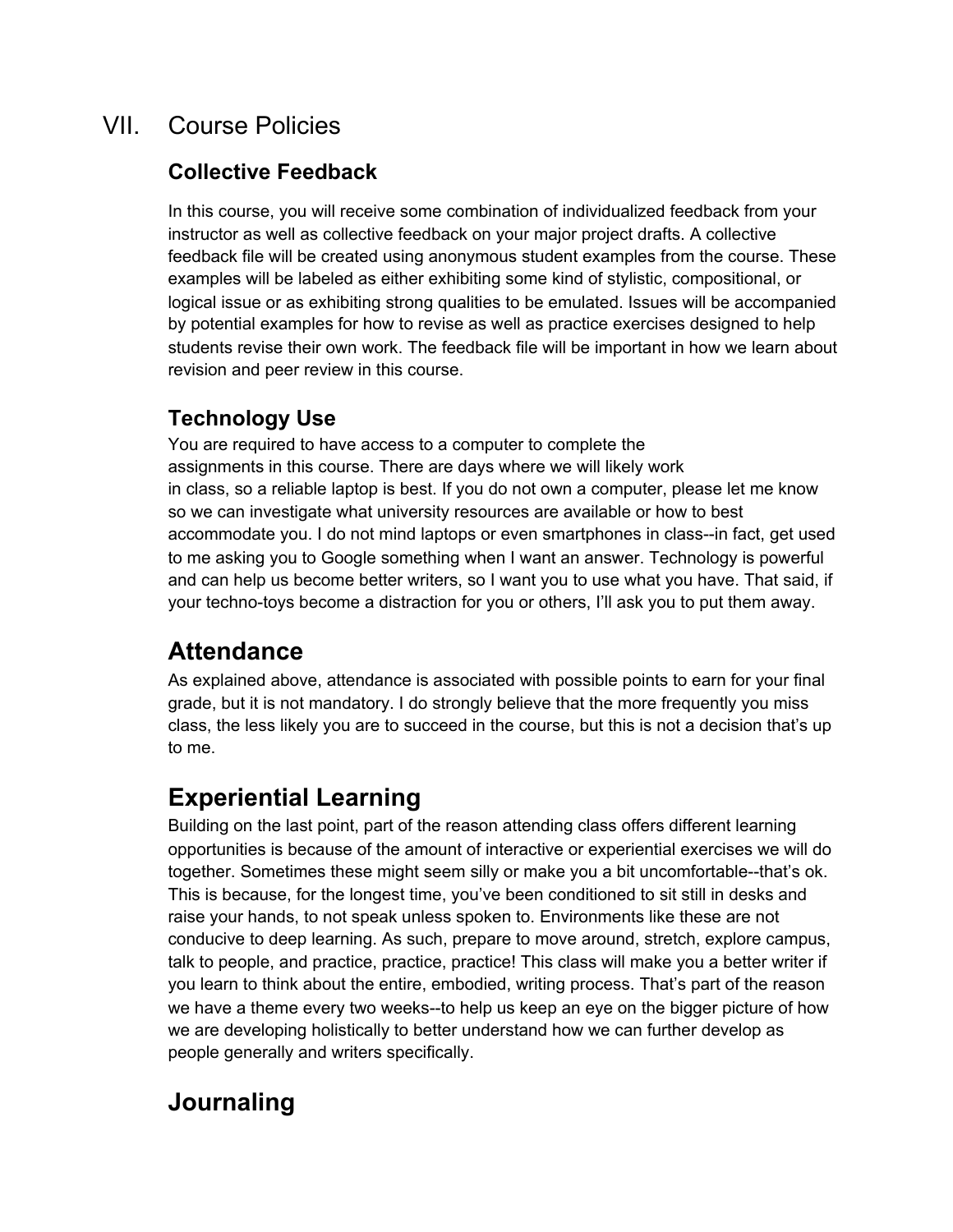I will ask you to document many of these interactive learning moments in a journal I want you to keep for this course. The journal itself should be a simple one-subject notebook. Please use a physical notebook so you can scribble, tear pages, draw, etc in addition to writing low-stakes, ungraded, responses. I will never read your actual journal--this is as private a document as you decide to make it. Instead, I will ask you to periodically post journal summaries to share more formalized, public thoughts you've extracted from private writing throughout the course. These posts will be how I track your interactions with various university communities and resources as well as your self-reflection regarding the eight habits of mind.

### **Diversity and Inclusion**

This classroom will operate as a safe space for a diversity of opinions, human experiences, and ideas. You will practice developing active listening skills, empathy, and crafting a respectful tone by writing to one another and participating in discussions. Should you ever behave in a way that violates the safe space of our classroom, you will be asked to leave and not return until you have met with me to discuss a plan of action.

# VIII. University Policies and Resources

**Diversity and Inclusion English [Language](https://catalog.norwich.edu/residentialprogramscatalog/academicregulations/esl/) Learners Academic [Dishonesty](https://catalog.norwich.edu/residentialprogramscatalog/academicregulations/academicdishonesty/) [Kreitzberg](https://www.norwich.edu/library) Library Grades of Incomplete Students of Concern Technology Help [Counseling](https://www.norwich.edu/counseling) Services Food or Housing Insecurity [Writing](https://www.norwich.edu/writing-center) Center Academic Tutoring Students with [Disabilities](https://catalog.norwich.edu/residentialprogramscatalog/academicregulations/rehabact/)**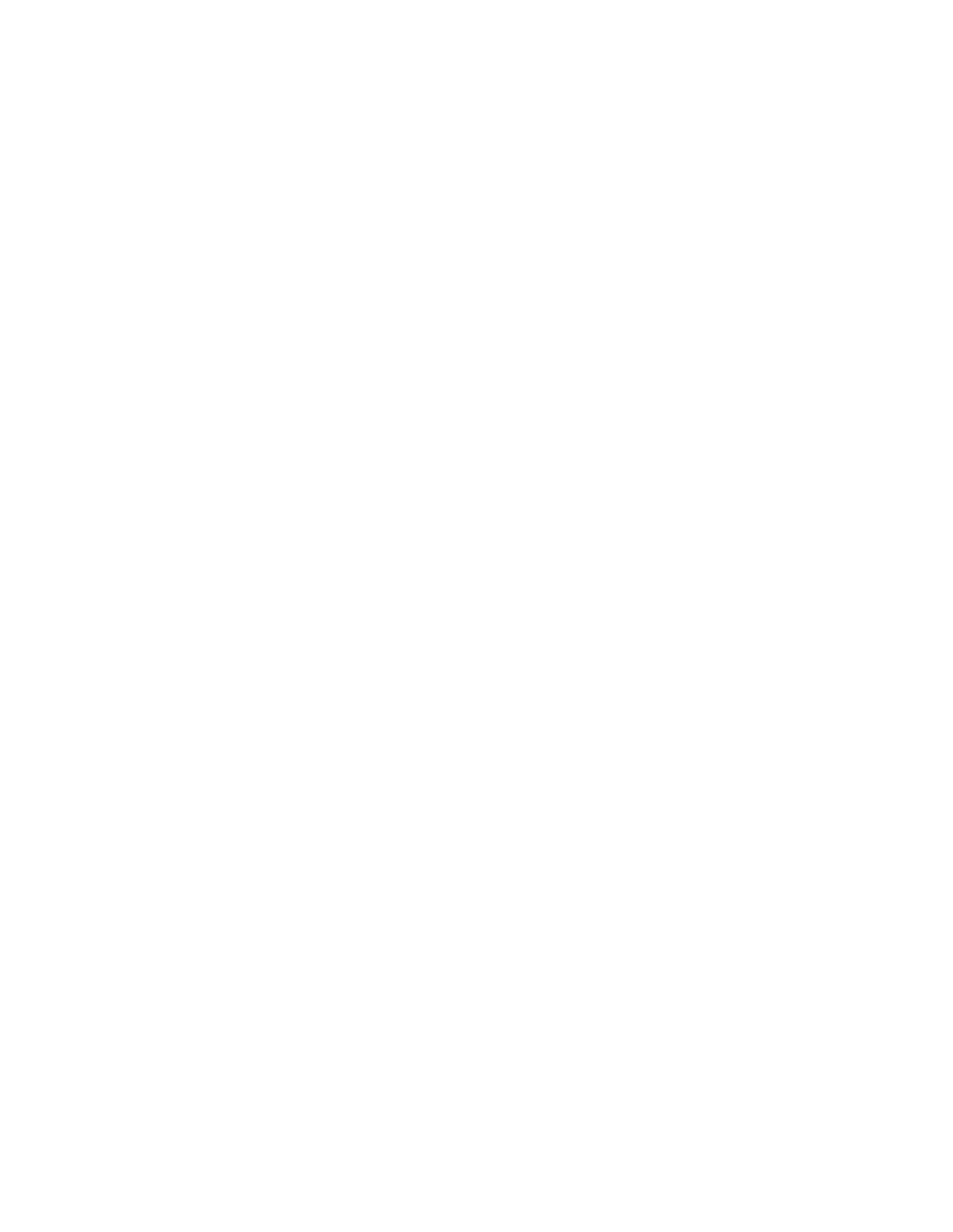# EN 102: Composition and Literature II

Rhetorical Texts in Context

| <b>Instructor: Spencer Bennington</b> | <b>Class Location: TBD</b> |
|---------------------------------------|----------------------------|
| Office: CPR 301K                      | <b>Class Time: TBD</b>     |
| <b>Office Hours: TWR 11-1</b>         | <b>Class Location: TBD</b> |

### I. Overview

Welcome to EN 102! This course is designed to help you become more skilled with Intermediate and advanced reading, writing, and research techniques necessary for academic success at the college level. These techniques will build on the skills you developed in EN 101 while simultaneously exposing you to new kinds of rhetorical "texts" for analysis. These include literary texts like fiction, drama, and poetry, media texts like film and television, professional texts like data visualizations academic research, performed texts like dance and music, and even digital texts like anime or AI compositions...and so much more! We will come to understand these different text groups as **genres,** categories of patterned responses to frequently recurring **rhetorical situations.** This course will teach you to better understand these texts rhetorically in terms of their **purpose**, **audience**, **design**, and **delivery** as well as the historical **contexts** and **exigencies** which make some texts have lasting impact centuries later. Finally, you will get a chance to collaborate with your classmates to demonstrate all that you've learned by producing a rhetorically effective **multimodal project** of your own. This course will not only help you continue to practice the writing skills you need to succeed in the remainder of your college courses, it is built to help you develop critically reflexive habit-practices, project management techniques, and holistic health strategies that can positively influence the rest of your academic and/or professional career.

# II. Catalog Course Description of EN 102

EN 102 provides, through an extension and intensification of the methods and approaches of EN 101, an introduction to fiction, poetry, drama, and film. Prerequisite: EN 101.

# III. Student Learning Objectives

**General Education Objective for Goal 1: Critical Reading, Writing, and Research:**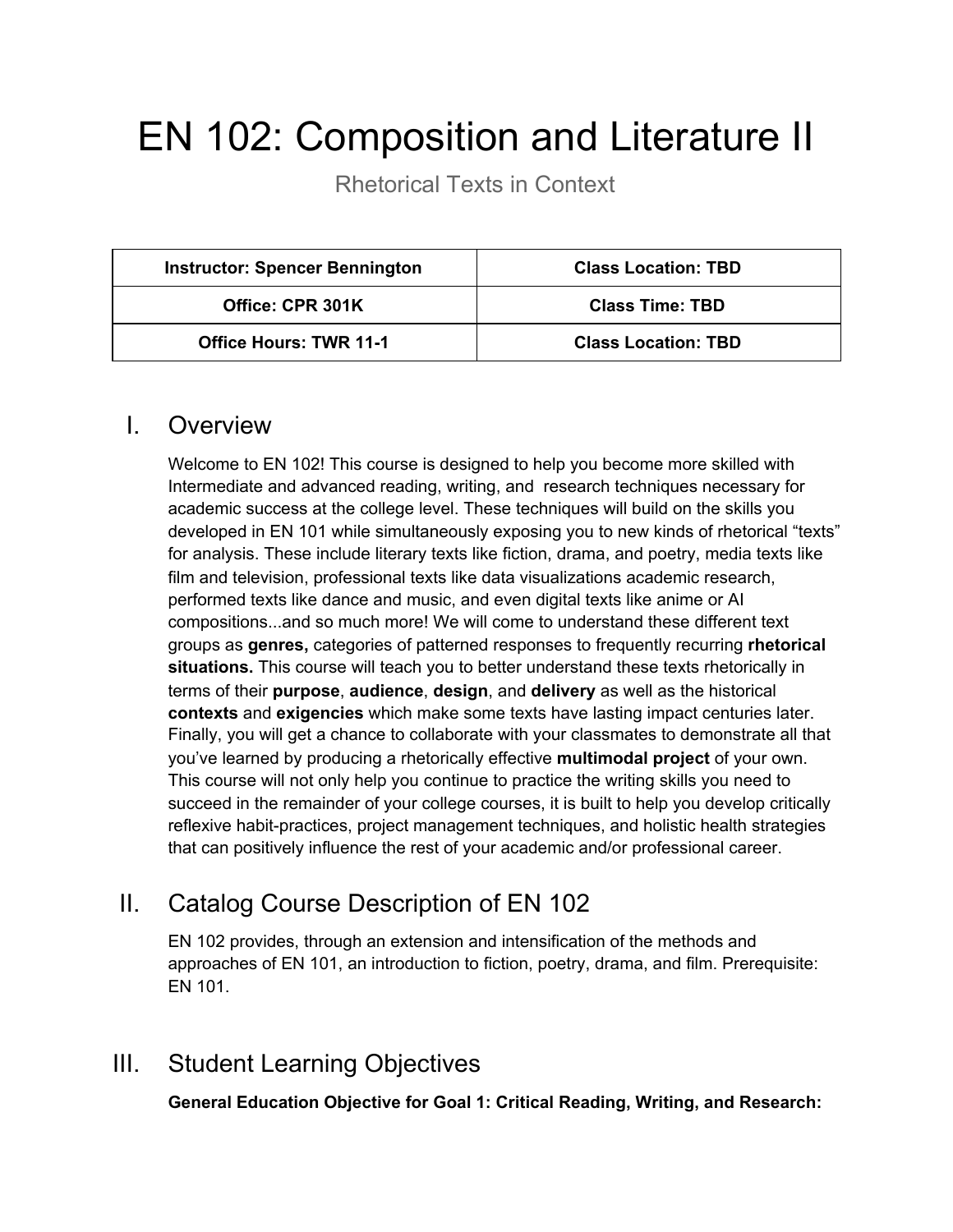*Students will write with clarity and precision, and read with comprehension. They will exercise the skills of independent inquiry, that is, to find, analyze, synthesize, and critically evaluate information in the respective discipline.*

#### **General Education Course-level Outcomes for Goal 1**

- Construct a clear thesis supported by evidence from primary and secondary sources
- Develop knowledge of linguistic structures, including grammar, punctuation, and spelling, through practice in composing and revising
- Demonstrate conventions for structure, paragraphing, tone, and mechanics
- Apply appropriate citation styles

#### **Course-level Goals for this Class**

By the end of the semester you will be able to:

- Identify common issues of style and demonstrate intermediate/advanced grammar/writing skills
- Apply knowledge of writing, rhetoric, literary analysis, and argumentative skills through daily composition exercises
- Explore intermediate/advanced critical concepts including but not limited to: genre, intertextuality, multimodality, usability, accessibility,
- Analyze various texts as components of larger rhetorical situations within historical/social contexts and/or literary traditions
- Investigate topics pertinent to critical understanding of texts using a combination of applied and academic research methods
- Discuss ethics as it relates to research, writing, and scholarship
- Collaborate with classmates on a a multi-author research report in order to further develop inter/intrapersonal and project management skills
- Produce a purposeful multimodal project designed for a specific audience that synthesizes course texts and concepts

# IV. Major Assignments and Grade Weight

Each grade is divided equally by its process components (skill-building exercises, generative writing, drafts, peer review, revision exercises) and the product component (final draft). For example, Project 1 is worth 20 points total toward your final grade. 10 of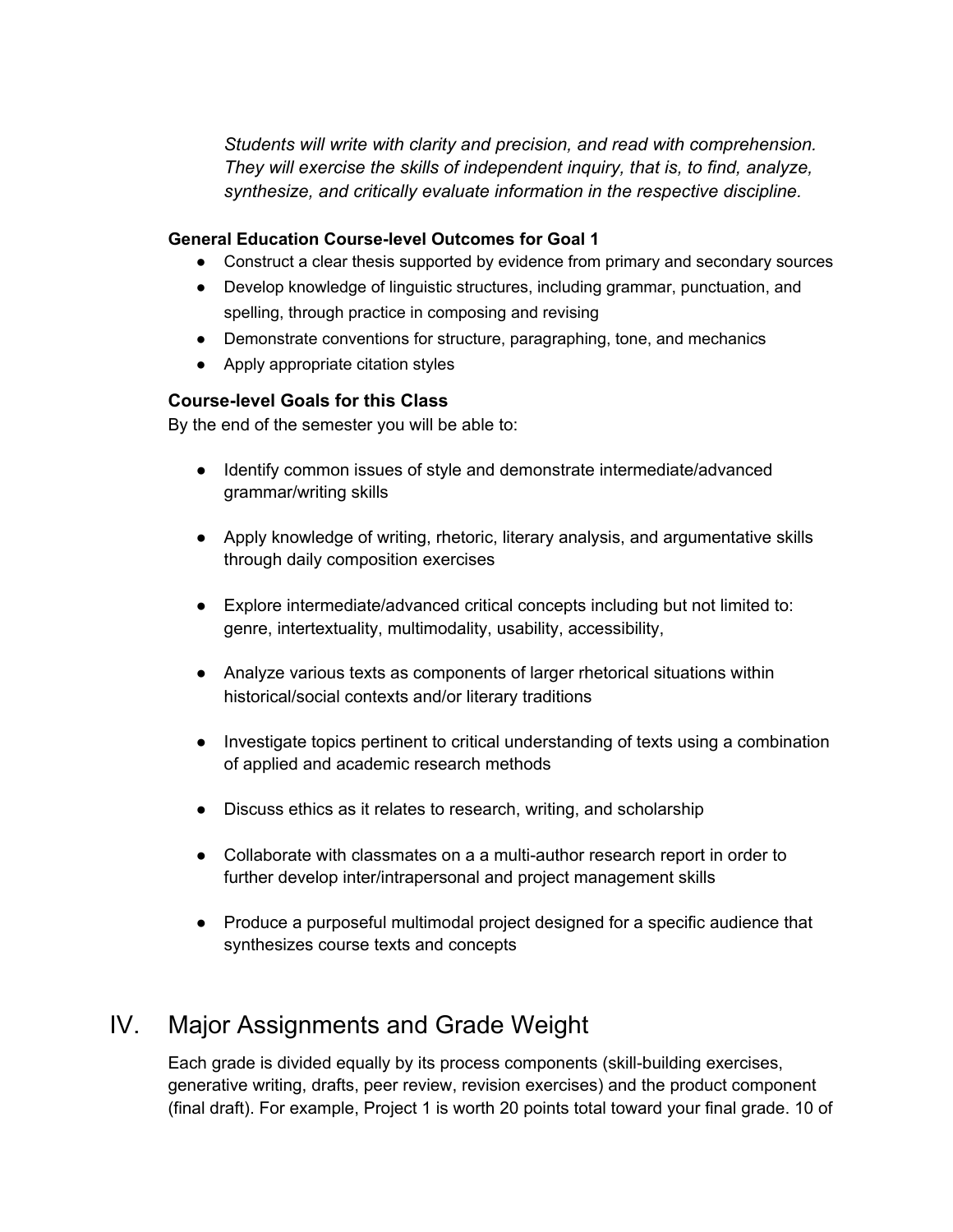those points can be earned by successful completion of the process components. 10 of those points can be earned through a successful final draft.

**Note**: These major assignments add up to a total of 110 points. Why? Because I understand that you are human beings first and students second. That means that this course has some built in flexibility when life happens unexpectedly. If, for example, your semester starts out poorly and you only score a 10 on project 1 (the equivalent of getting a 50%), you know that it's still highly possible to earn an A in the course (because there are still 100 available points to earn). It also means that I can reward those of you who attend class frequently by setting an Attendance Grade (10 points) without penalizing those who cannot due to other obligations, extenuating circumstances, or accessibility/disability reasons.

# **Project 1** Rhetorical Analysis of a Literary Text (20 pts)

### **Corresponding SLOs:**

- Identify common issues of style and demonstrate intermediate/advanced grammar/writing skills
- Apply knowledge of writing, rhetoric, literary analysis, and argumentative skills through daily composition exercises
- Explore core rhetorical concepts including but not limited to: rhetoric, discourse community, genre, disciplinarity, intertextuality, purpose, audience, design, and delivery
- Analyze various texts as components of larger rhetorical situations within historical/social contexts and/or literary traditions

#### **Brief Description**

After learning about various critical tools for examining literature, you will write a rhetorical analysis of our shared course text, *Fight Club* (Note: the text here is the instructor's choice but it should be one that all students read). Some secondary sources and research materials will be collected on our course site and available for your use--these will help you develop multiple perspectives about characters, plot devices, settings, socio-political context, etc as well as potentially useful lenses to help us understand a piece of literature like *Fight Club* (structuralism, deconstruction, psychoanalytic theory, theories of orientalism and othering, gender studies, critical race theory, theories of power, positionality, and privilege, etc.). You should read through these materials as you try to decide what kind of topic you'd like to focus your analysis on--say, consumer-culture angst in the late 90's as represented in the book. Once you have this topic and a place to start with some of our shared materials, you should do some additional research on your own to help you craft a fully fledged rhetorical analysis, one that understands the sociopolitical climate in which this text was produced as a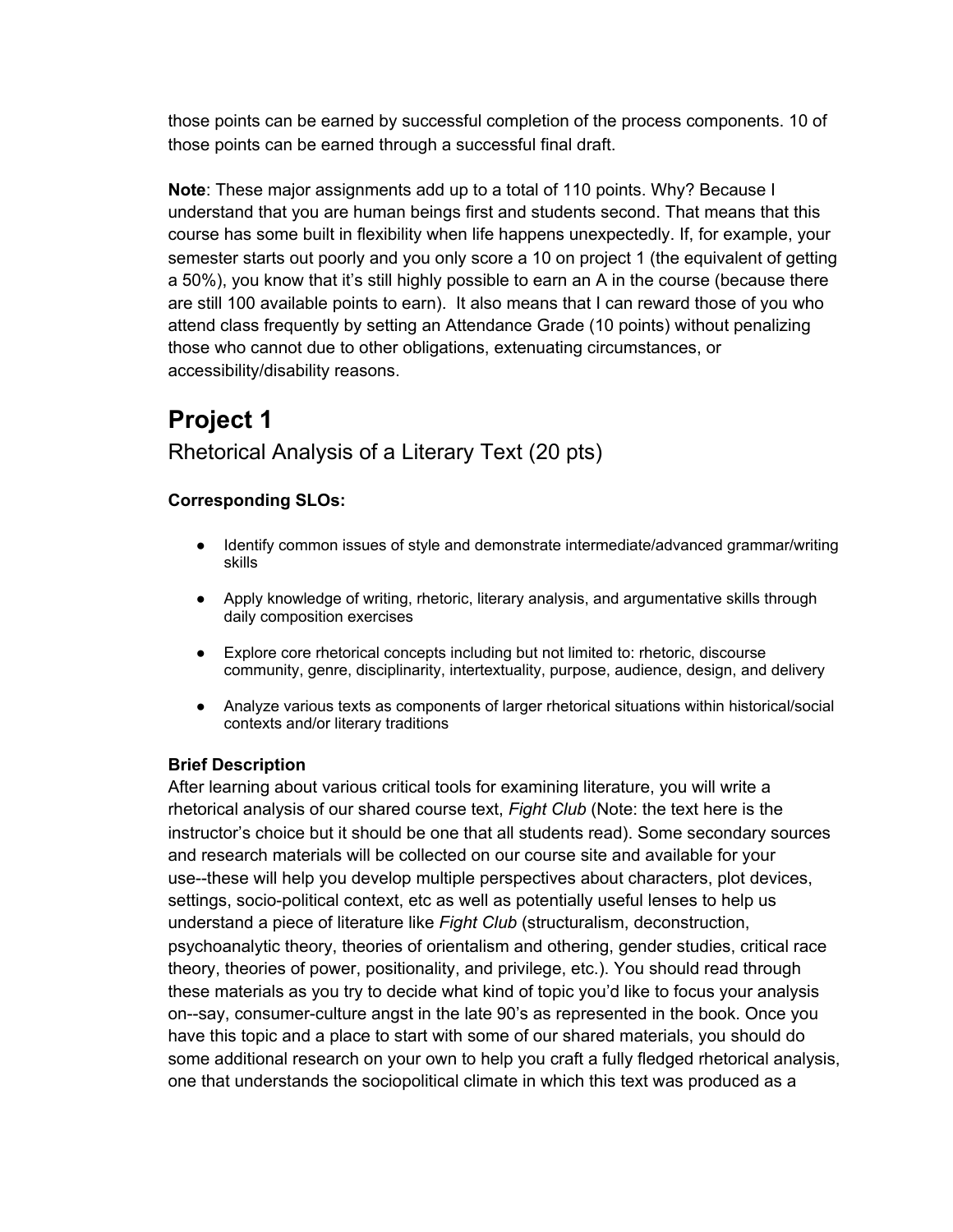response. This project will go through a drafting, appraisal, peer review, and revision process. The final draft should be 750-1000 words in proper APA or MLA style.

# **Project 2**

### Rhetorical Analysis of a Popular Text (20 pts)

### **Corresponding SLOs**:

- Identify common issues of style and demonstrate intermediate/advanced grammar/writing skills
- Apply knowledge of writing, rhetoric, literary analysis, and argumentative skills through daily composition exercises
- Explore core rhetorical concepts including but not limited to: rhetoric, discourse community, genre, disciplinarity, intertextuality, purpose, audience, design, and delivery
- Analyze various texts as components of larger rhetorical situations within historical/social contexts and/or literary traditions
- Investigate topics pertinent to critical understanding of texts using a combination of applied and academic research methods

Just like project 1, this project asks that you perform a detailed rhetorical analysis of a text, one that includes some amount of secondary research on a specific topic. The two major differences are: 1. This time I am not providing the text so you can choose any text that is not a novel, written poem, or written play. 2. Because you are choosing your own texts, I will not provide a shared bank of secondary sources. These two differences mean that Project 2 requires you to do a bit more brainstorming at the invention stage as well as a bit more research in the draft stage. Ideally, however, the flexibility of choosing between meaningful popular texts (TV, movies, music, digital media, performance, etc) allows for some interesting projects. While the goals of this project are similar in many ways to project 1, I do expect a higher degree of analytical rigor because this will be the second major opportunity to write an essay like this in the course. That said, I also expect different kinds of research to appear in this analysis (if you're examining a music video, for example, you might look into relevant performance studies or embodiment scholarship). Because we are no longer limited to an examination of written texts, your research opportunities open up tremendously. This project will go through a drafting, appraisal, peer review, and revision process. The final draft should be 750-1000 words in proper APA or MLA style.

# **Project 3**

Research Review Article (20 pts)

### **Corresponding SLOs**:

● Analyze various texts as components of larger rhetorical situations within historical/social contexts and/or literary traditions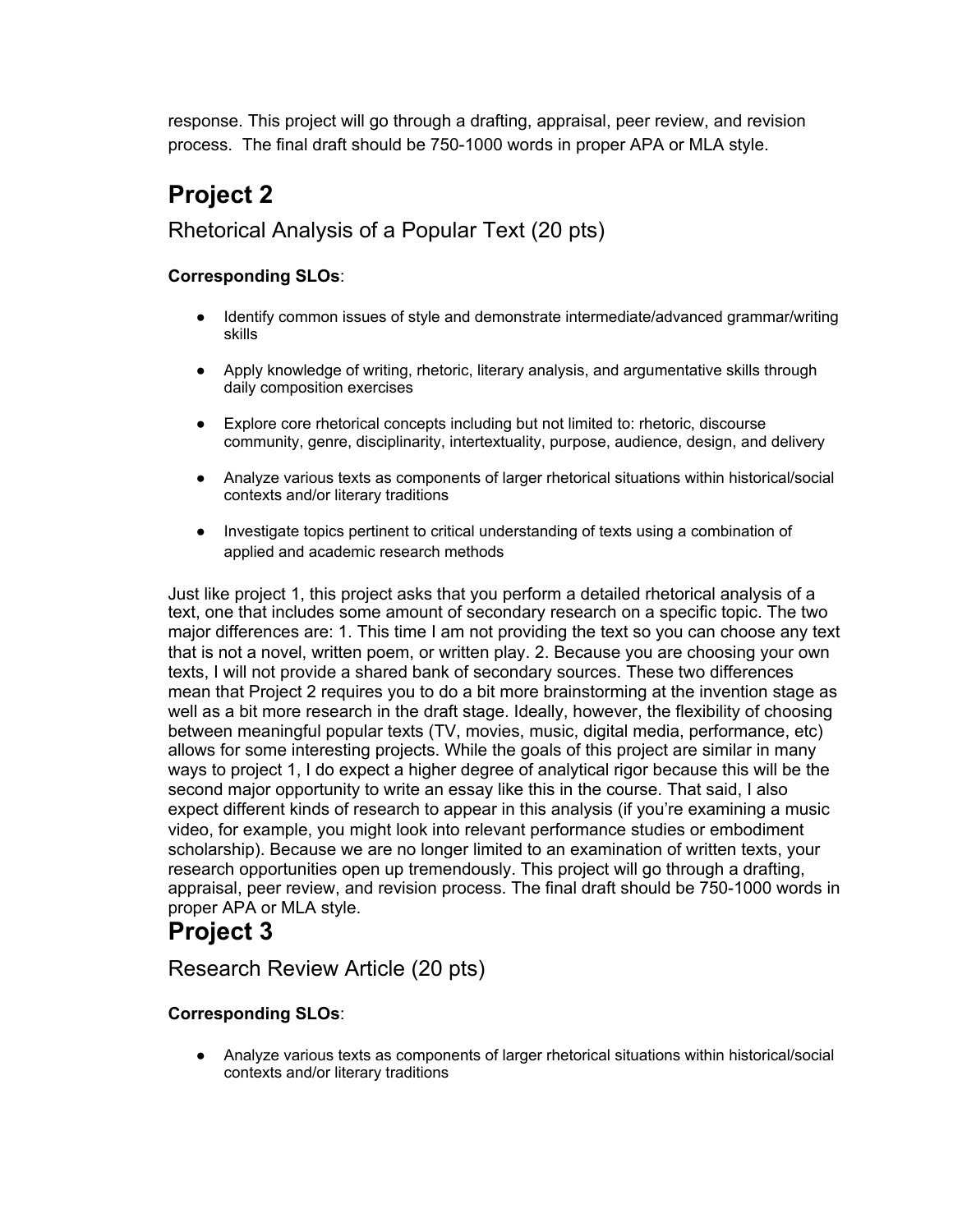- Investigate topics pertinent to critical understanding of texts using a combination of applied and academic research methods
- Discuss ethics as it relates to research, writing, and scholarship

Project 3 is designed to help you gather research on a local social, political, or cultural issue/movement/institution that and important to you. The topic you choose is less important than the following requirements:

1. You must choose to investigate an issue/problem that various stakeholder groups are actively working to solve.

2 You must conduct primary as well as secondary research to better understand the history of the problem/issue, the potential causes, the potential effects, and the affected populations.

**Note**: in Project 4 you will be asked to create a rhetorically effective multimodal composition (video, digital media, mixed materials, etc) that focuses on a local issue and advocates for certain kinds of action. The research you do in this project can help you develop that final project, so be sure to put the extra work in here. This project will go through a drafting, appraisal, peer review, and revision process. The final draft should be 750-1000 words in proper APA or MLA style.

# **Project 4**

Multimodal Composition: The university experience (30 pts)

### **Corresponding SLOs:**

- Investigate topics pertinent to critical understanding of texts using a combination of applied and academic research methods
- Discuss ethics as it relates to research, writing, and scholarship
- Collaborate with classmates on a a multi-author research report in order to further develop inter/intrapersonal and project management skills
- Produce a purposeful multimodal project designed for a specific audience that synthesizes course texts and concepts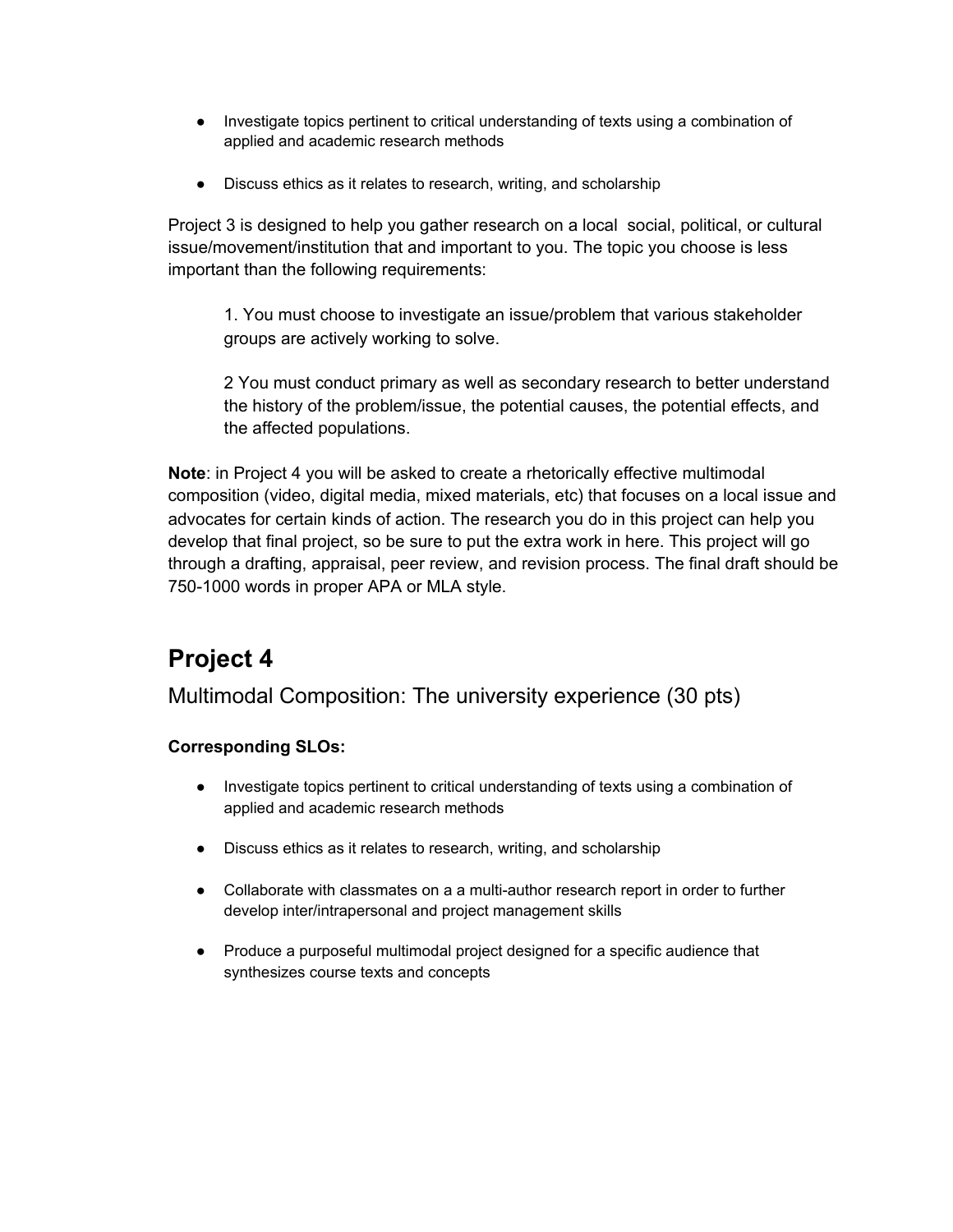After studying various genres of text all semester in terms of what makes them rhetorically effective, it's now time to produce one of your own. You and two classmates will collaborate to create a multimodal composition of your choice. The form your text takes is less important than the following items:

- 1. Your text must achieve the purpose of advancing <sup>a</sup> cause, course of action, or solution to a local problem/issue researched in Project 3.
- 2. Your text must be designed with <sup>a</sup> specific audience in mind. For example, if you want to appeal to and reach a younger audience, social media platforms might be more effective than a long-form blog post.
- 3. Your text must stand alone as an object that speaks for itself, but you will also write a rational/analysis (250-500 words) of your project specifically to show me you have critically considered rhetorical choices in the design process.

This project will help you learn how to collaborate in future environments by teaching you how to write team charters and work plans, but it will also serve as the complete synthesis of all that you have learned about intermediate/advanced writing, argument, analysis, and research in this course. Your group will be required to present your final project in some way at the end of the term.

# **Daily Writing Activities/ Participation (10 pts)**

### **Corresponding SLOs:**

- Describe the various resources available locally to ensure college success
- Review common issues of style and reinforce basic grammar/writing skills
- Apply knowledge of basic writing, organizational, and argumentative skills through daily composition exercises

This category includes weekly annotations, journaling posts, style corner exercises, basic writing assessments, and quizzes. These smaller writing exercises are designed to help you understand concepts needed to complete longer projects, interact more with various university communities or resources, and help you think through your personal growth throughout the semester as a student writer.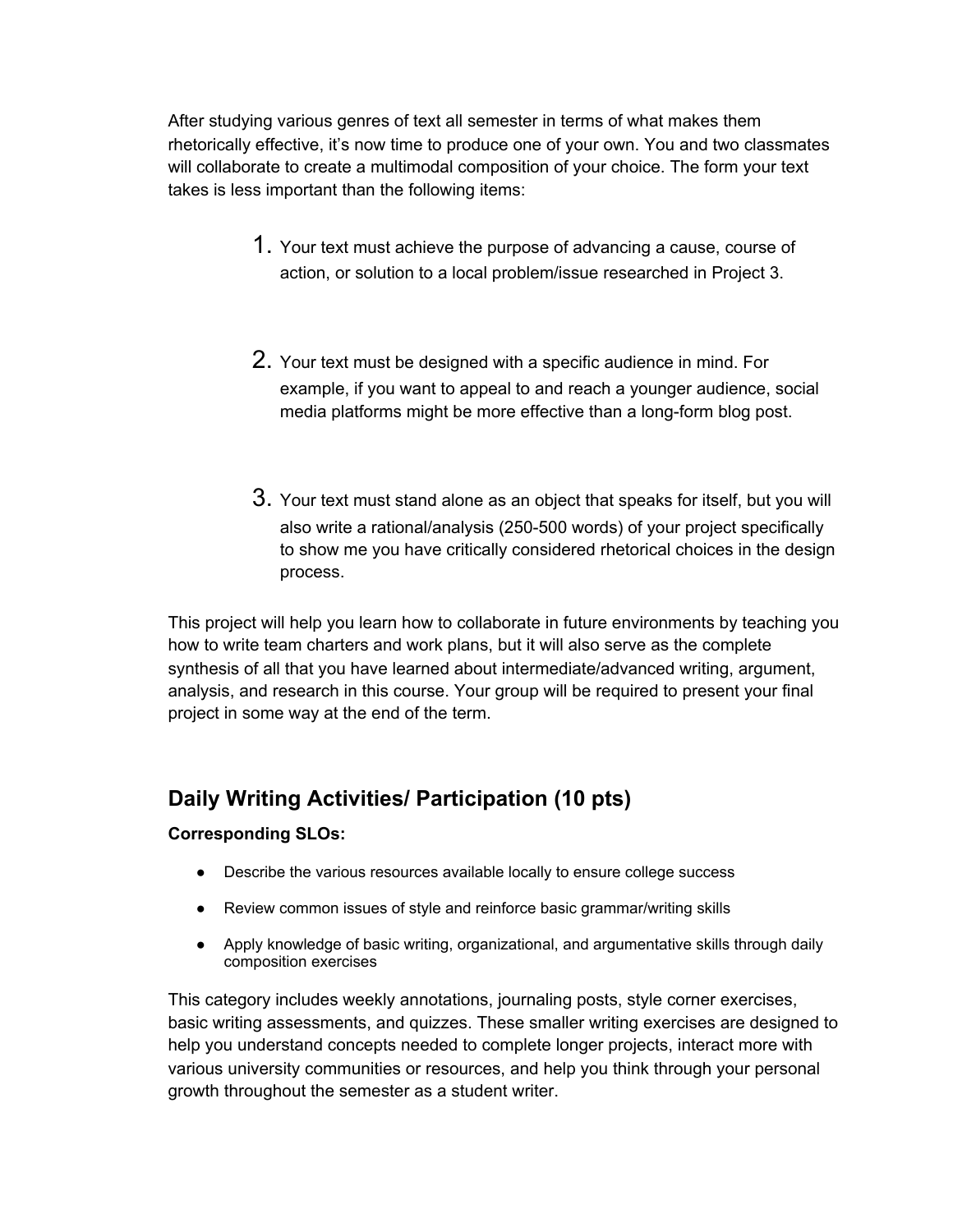# **Attendance (10 pts)**

I often go back and forth on attendance policies but I believe setting it up this way both rewards those of you coming to class while also not penalizing those who cannot always attend due to other obligations, extenuating circumstances, or accessibility/disability reasons. I get it--life happens. You can't always be in my class. But let it be known that I want you here and these ten points are your incentive to show up. I do think you will improve more the more you practice, and we practice every day in class :)

If for whatever reason you do need to miss class, I don't need to know why, but I do appreciate it when you check-in with me. This let's me know you are doing ok and allows me to keep you up to date if we did anything that wasn't already listed on the syllabus.

# V. Required Texts

Chuck Palahniuk. **Fight Club**. New York: W.W. Norton & Company, 1996

All other required texts will be provided digitally by the instructor via our class learning management system and/or email. If you need accommodations of any sort (print media, different file types, translations, etc) please make me aware as soon as possible.

# VI. Weekly Schedule

Note: This schedule is subject to change. I will notify students in class and via email if this schedule changes during the semester. Each two week pair is, in addition to the course content listed on the schedule, devoted to one of eight "habits of mind" recognized by the Council of Writing Program Administrators necessary for college and career success (these are color coded and listed under the "theme" column). These habits will be trained and discussed as we move through our course and your development in these areas will be topics to address in your journal.

| Week / Theme                 | <b>In-Class Topics</b>                                                               | <b>Due Before Class</b> |
|------------------------------|--------------------------------------------------------------------------------------|-------------------------|
| Week 1:<br><b>Creativity</b> | What is good writing?                                                                |                         |
|                              | How this class works (student journals,<br>assignment expectations, course policies) |                         |
|                              | Preliminary assessment of student writing                                            |                         |
|                              | The CWPA's "eight habits of mind"                                                    |                         |
|                              | What is critical reading? What are "texts"?                                          |                         |

# **Course Calendar**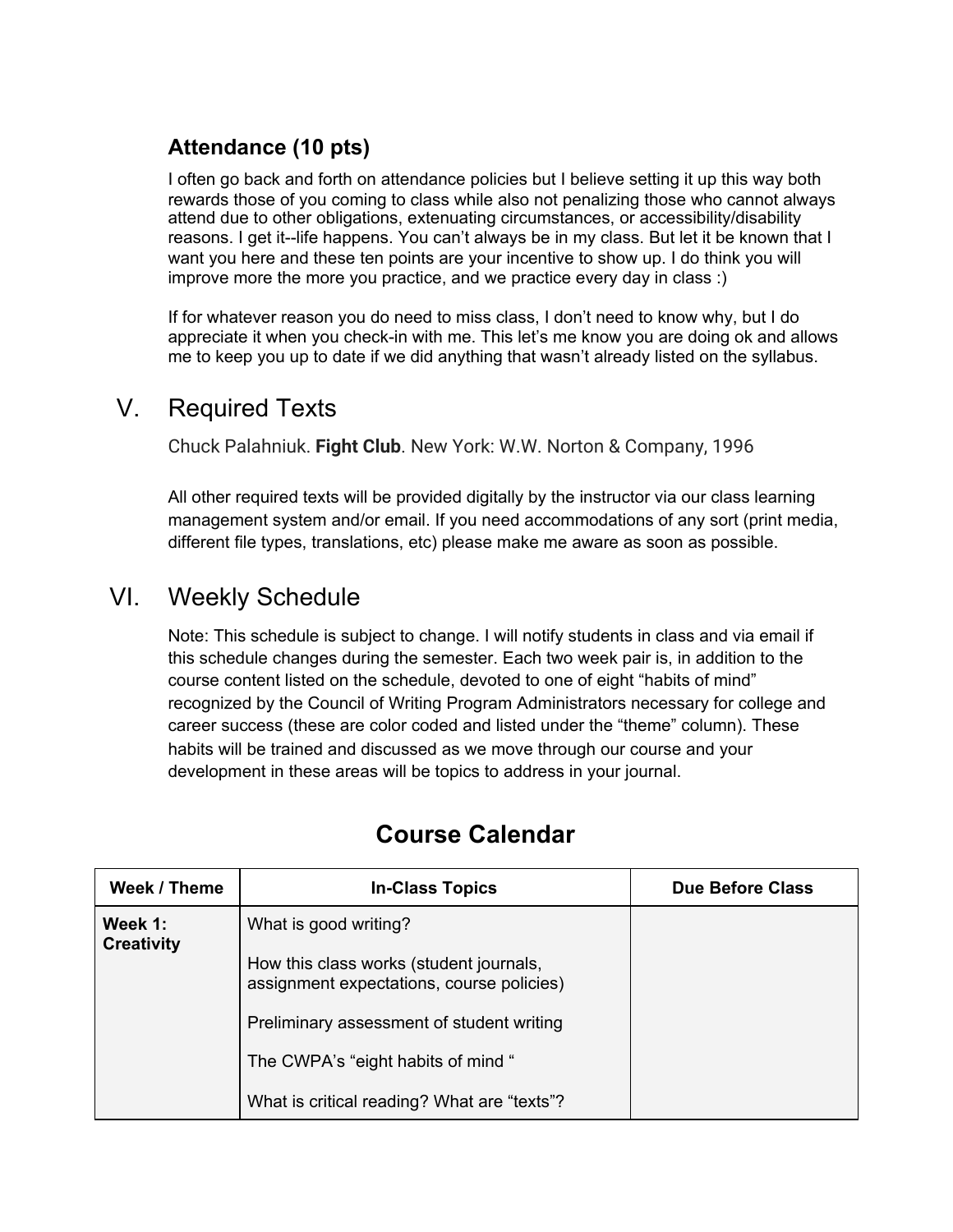|                              | Exercises for improved reading comprehension,<br>note-taking, and organizational skills.<br><b>Creativity Practice: generative writing prompts</b><br>Ask me anything                                                                                                                                                                |                                                                                                                                                                                                                                                                                              |
|------------------------------|--------------------------------------------------------------------------------------------------------------------------------------------------------------------------------------------------------------------------------------------------------------------------------------------------------------------------------------|----------------------------------------------------------------------------------------------------------------------------------------------------------------------------------------------------------------------------------------------------------------------------------------------|
| Week 2:<br><b>Creativity</b> | Writing annotations?<br>Practice writing citations, attributions, summaries,<br>and evaluations.<br>Practice writing observations, claims,<br>interpretations, etc<br>Practice reading short stories and poetry<br><b>University Resource: Writing Center for</b><br>brainstorming ideas, fresh perspectives, and<br>revision advice | Readings--<br><b>CWPA Framework</b><br>for post-secondary<br><b>SUCCESS</b><br>King, "The truth<br>about stories"<br>Assignments--<br>First impressions<br>journal assignment<br>and post<br>Style Corner:<br><b>Summaries</b><br>Post practice<br>annotation of King<br>to discussion board |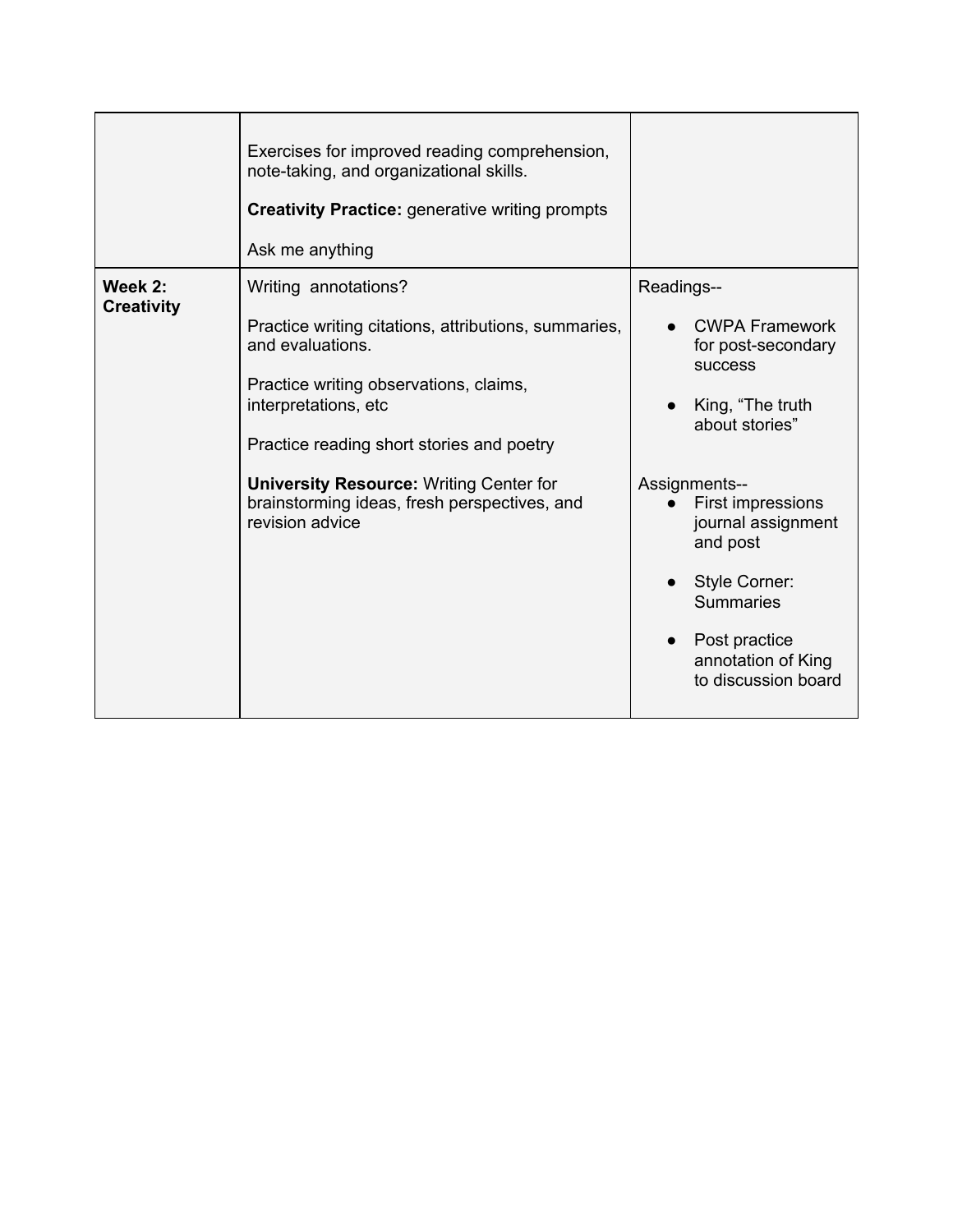| Week 3:<br><b>Engagement</b>    | What is rhetoric historically and now?<br>Purpose, Audience, Design, Delivery (PADD)<br>Strategies for effective argument<br>Using Toulmin model in analysis<br>How do various literary texts work rhetorically?<br><b>Engagement Practice: writing prompts to spark</b><br>joy and enthusiasm                                                                                         | Readings--<br>Zarlengo chapters<br>on Rhetoric,<br>purpose, audience<br>Survey of the<br>rhetorical situation<br>debates (handout)<br>Assignments--<br><b>Style Corner:</b><br>$\bullet$<br>Integrating<br>quotations<br>Annotate the<br>Zarlengo readings<br>and post on the<br>discussion board.<br>Follow directions for<br>guided peer review<br>practice on this and<br>all future annotation<br>posts<br>Get Fight Club so<br>you can read and<br>discuss next week |
|---------------------------------|----------------------------------------------------------------------------------------------------------------------------------------------------------------------------------------------------------------------------------------------------------------------------------------------------------------------------------------------------------------------------------------|---------------------------------------------------------------------------------------------------------------------------------------------------------------------------------------------------------------------------------------------------------------------------------------------------------------------------------------------------------------------------------------------------------------------------------------------------------------------------|
| Week 4:<br><b>Engagement</b>    | <b>Individual Conference Week</b><br>(please see our LMS for detailed information on<br>how we will work together this week)<br>Reading Fight Club and writing preliminary<br>observations/questions<br>University Resource: find an active club you<br>might be excited to interact with. This could be a<br>discourse community to analyze, a group you<br>plan on joining, or both. | Readings--<br>Fight Club (have at<br>$\bullet$<br>least 50 pages read<br>before your<br>conference)<br>Assignments--<br><b>Style Corner:</b><br>Sentence<br>Construction<br>Engaging with<br>$\bullet$<br>campus<br>communities journal<br>assignment                                                                                                                                                                                                                     |
| Week 5:<br><b>Metacognition</b> | Genre theory from both rhetorical and literary<br>perspectives                                                                                                                                                                                                                                                                                                                         | Readings--<br>Dirk, Navigating<br>Genres                                                                                                                                                                                                                                                                                                                                                                                                                                  |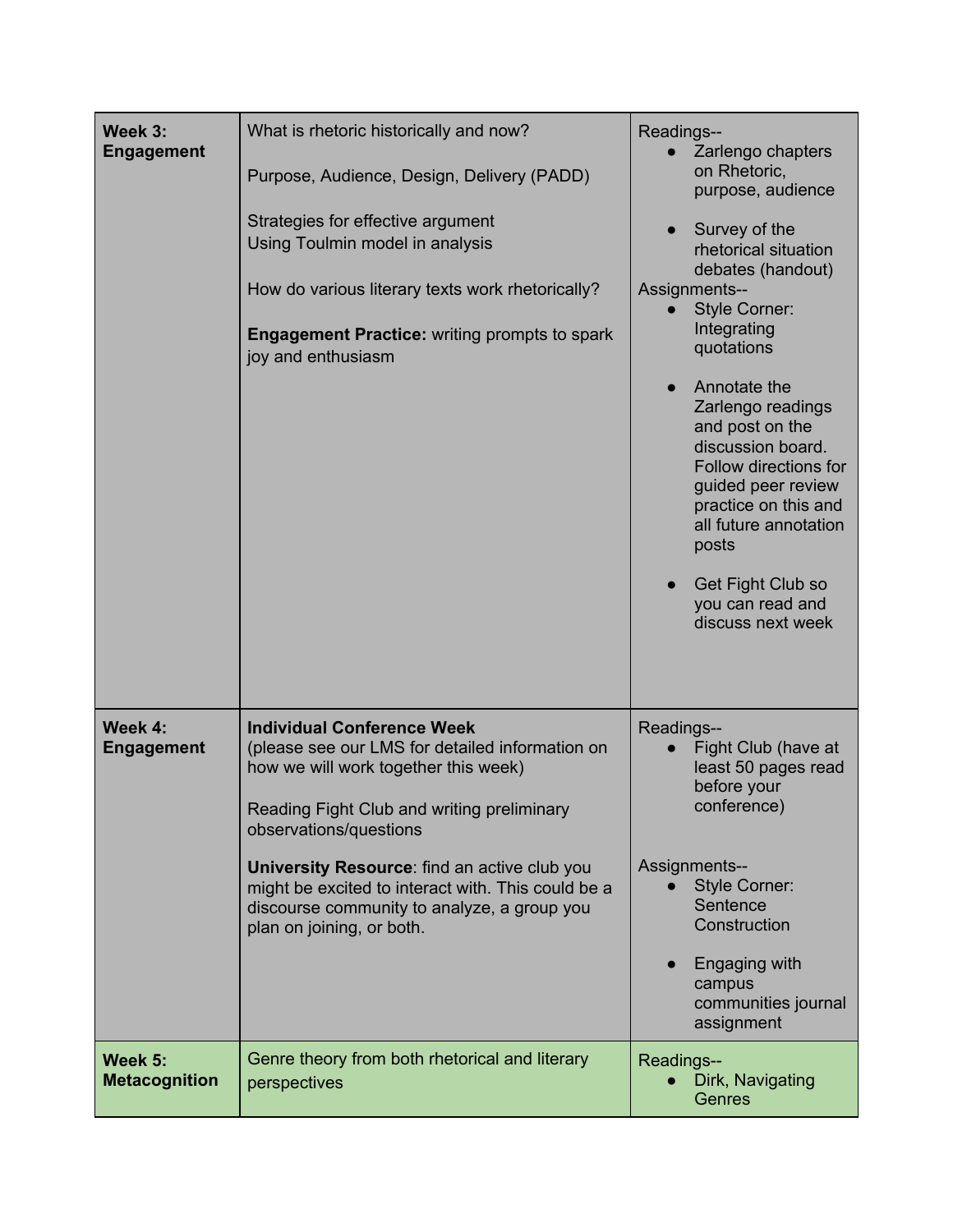|                                 | How to write a rhetorical analysis of a novel,<br>using our shared research bank, positioning texts<br>within context<br><b>Metacognition Practice: writing prompts for</b><br>critical self-reflection                                                                                                                                                                                                                                                                                                                                                                      | Understanding<br>Genre in creative<br>writing<br>Assignments--<br><b>Style Corner: Topic</b><br><b>Sentences</b><br>Annotation for<br>discussion board<br><b>Rhetorical</b><br>Analysis draft due<br><b>Sunday night</b>                                                                              |
|---------------------------------|------------------------------------------------------------------------------------------------------------------------------------------------------------------------------------------------------------------------------------------------------------------------------------------------------------------------------------------------------------------------------------------------------------------------------------------------------------------------------------------------------------------------------------------------------------------------------|-------------------------------------------------------------------------------------------------------------------------------------------------------------------------------------------------------------------------------------------------------------------------------------------------------|
| Week 6:<br><b>Metacognition</b> | <b>Collective Feedback on Rhetorical Analysis</b><br><b>Drafts</b><br>I will distribute the feedback file at the beginning<br>of the week. Both class periods this week will be<br>opportunities to practice using this feedback file<br>during guided peer-review exercises<br><b>University Resource: mental health</b>                                                                                                                                                                                                                                                    | Readings--<br>Collective feedback<br>$\bullet$<br>file for revision<br>Meloncon, the<br>messy writing<br>process model<br><b>Assignments--</b><br>Revise draft and<br>submit final<br>rhetorical analysis                                                                                             |
| Week 7:<br><b>Curiosity</b>     | How do popular texts differ from literary texts?<br>Expanding our critical vocabulary to include<br>visual, auditory, kinesiological, etc.<br>Modeling an analysis of popular texts:<br>Lemesurier 2020 and Childish Gambino's "This is<br>America"<br>Demonstrating how bodies and media in the 20th<br>21st century facilitated new kinds of arguments<br>(Bruce Lee, Jesse Owens, Rosie the Riveter, etc)<br>Choosing a popular text (comics, web media,<br>multimodal compositions, music, performance,<br>etc)<br><b>Curiosity Practice: writing prompts to inspire</b> | Readings--<br>The medium is the<br>message review<br>article<br>Introduction to<br>visual/digital<br>rhetoric<br><b>Assignments--</b><br><b>Style Corner: Using</b><br>In-text citations<br>Annotation of<br>weekly reading for<br>discussion board<br>Choose your<br>popular text and<br>post to the |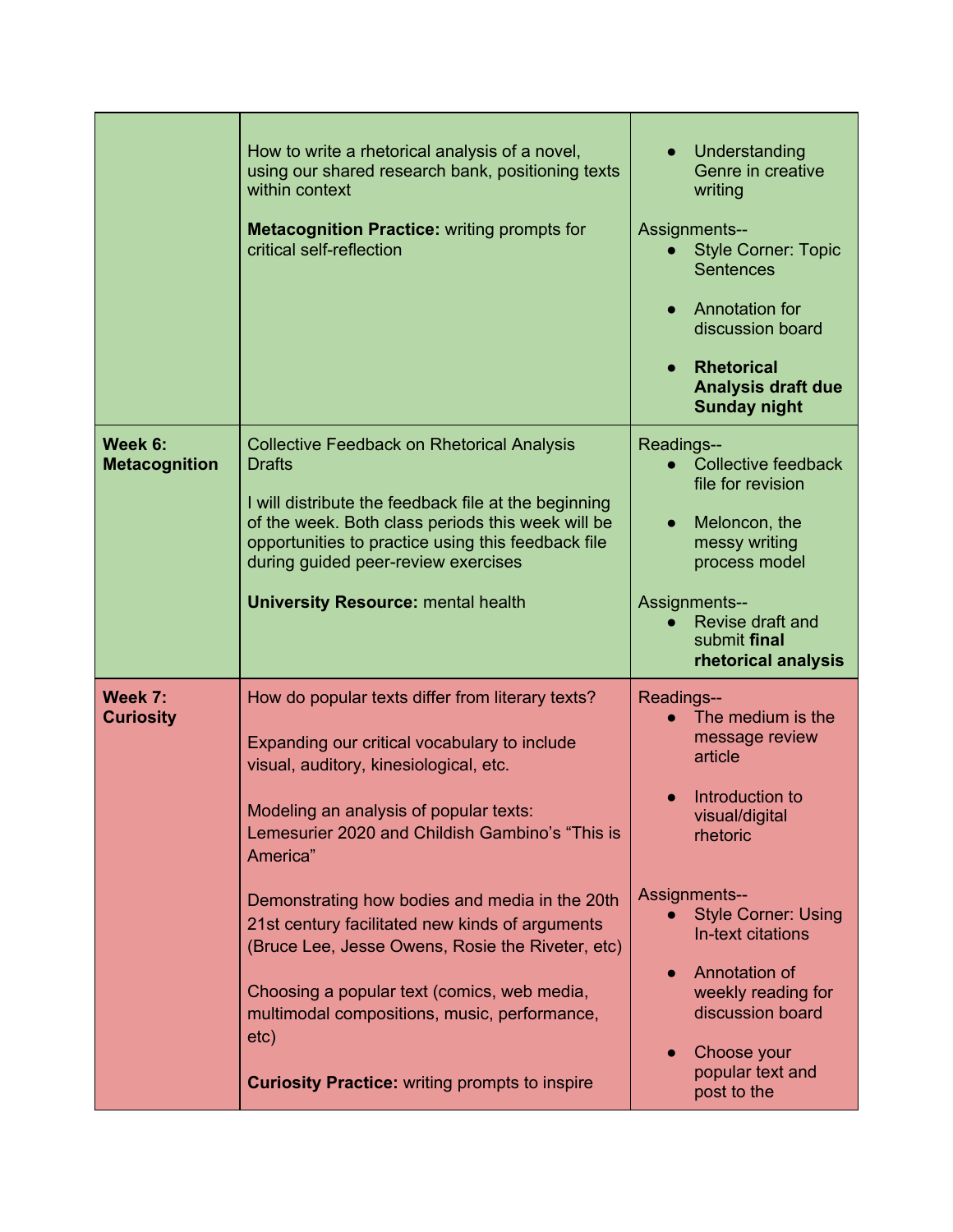|                                          | research question                                                                                                                                                                                                                                                                           | appropriate<br>discussion board                                                                                                                                                |
|------------------------------------------|---------------------------------------------------------------------------------------------------------------------------------------------------------------------------------------------------------------------------------------------------------------------------------------------|--------------------------------------------------------------------------------------------------------------------------------------------------------------------------------|
| Week 8:<br><b>Curiosity</b>              | Writing what we can observe vs. writing what we<br>believe<br>Brainstorming and working together on outlines<br>for project 2<br><b>University Resource: academic tutors and</b><br>supplemental resources to help you to take<br>ownership of your own education                           | Readings--<br>Porter, delivery in<br>the digital age<br>Assignments--<br><b>Style Corner: Active</b><br>and Passive voice<br><b>Project 2 draft due</b><br><b>Sunday night</b> |
| Week 9:<br><b>Responsibility</b>         | Collective feedback exercises and peer review in<br>class<br>Workshop time to revise in class and ask for help<br><b>Responsibility Practice: writing prompts about</b><br>fear, anxiety/confidence, consequences, and<br>affirmations                                                      | Readings--<br><b>Collective feedback</b><br>file for revision<br><b>Assignments--</b><br>Midterm journal<br>$\bullet$<br>summary report                                        |
| <b>Week 10:</b><br><b>Responsibility</b> | What is applied/academic research?<br>Conducting ethical research<br>Writing good research questions<br>Matching questions to the right method<br>Choosing a local issue or topic<br><b>University Resource: research librarians to help</b><br>you find ways to answer all your questions. | Readings--<br>Zarlengo chapter on<br><b>Research</b><br><b>Assignments--</b><br><b>Final draft of</b><br>project 2<br><b>Midterm</b><br>assessment of<br>writing skills        |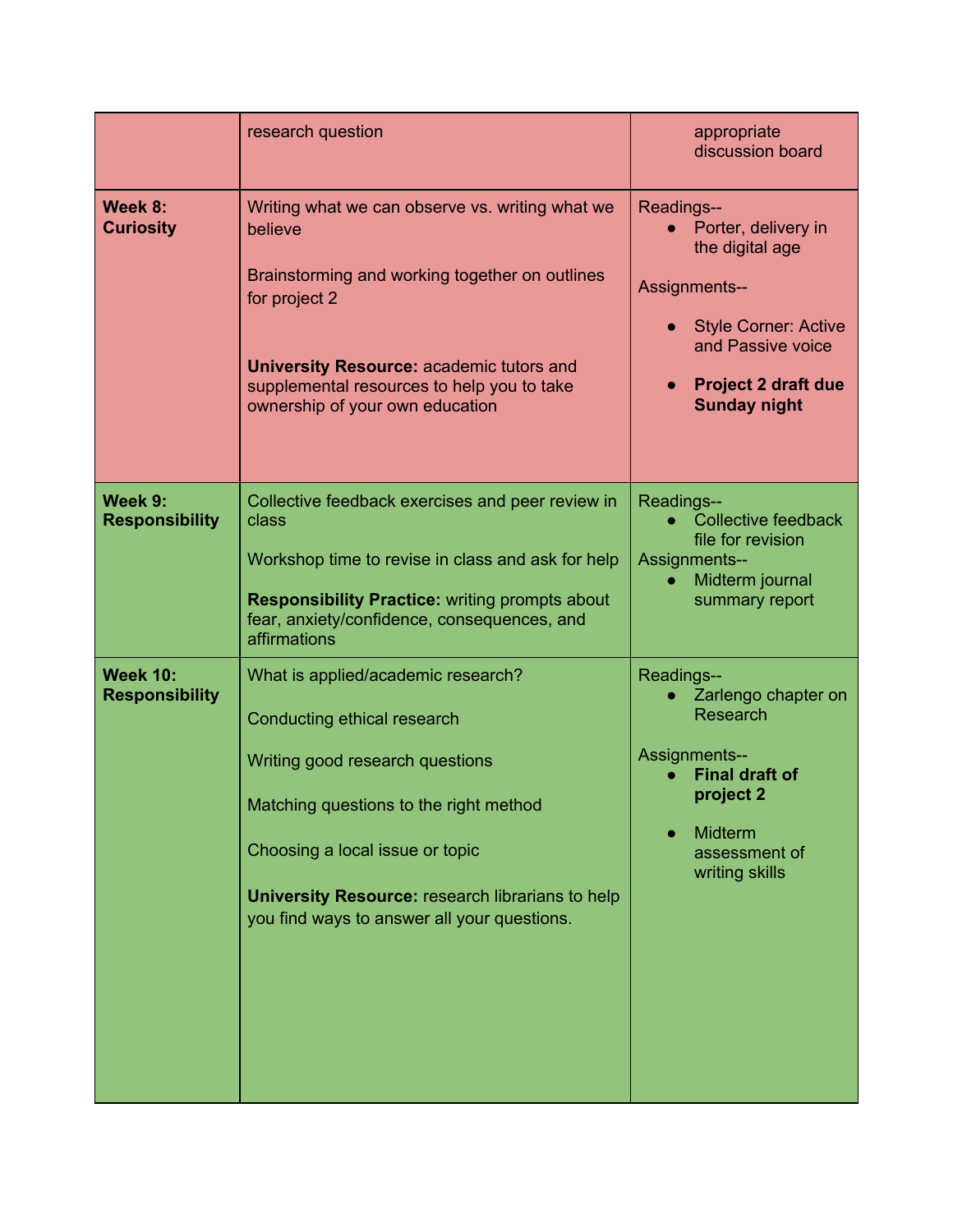| <b>Week 11:</b><br><b>Flexibility</b> | Research writing: using APA and MLA style<br>Workshopping in class. Bring in some sources<br>you plan to include in your research review so<br>your classmates and I can make sure you are<br>addressing all the major project components                                                                                                                                                                                                                                   | <b>Assignments--</b><br><b>Bring research</b><br>$\bullet$<br>materials to class<br>and any questions<br>or issues<br>Draft of project 3<br>due Sunday night                                                                 |
|---------------------------------------|-----------------------------------------------------------------------------------------------------------------------------------------------------------------------------------------------------------------------------------------------------------------------------------------------------------------------------------------------------------------------------------------------------------------------------------------------------------------------------|------------------------------------------------------------------------------------------------------------------------------------------------------------------------------------------------------------------------------|
| <b>Week 12:</b><br><b>Flexibility</b> | Collective feedback exercises and peer review in<br>class<br>Workshop time to revise in class and ask for help<br><b>University Resource: career services to help</b><br>you adapt your academic skills to a constantly<br>changing job market                                                                                                                                                                                                                              | Readings--<br><b>Collective feedback</b><br>file for revision<br>Assignments--<br><b>Collaborative skills</b><br>$\bullet$<br>exercise                                                                                       |
| <b>Week 13:</b><br><b>Persistence</b> | Establish teams for final project and discourse<br>communities of focus<br>Using Google Drive and other tools for<br>collaborative writing<br>Writing team charters in class<br>Outlining major deliverables for final project,<br>establishing team roles, creating work plans<br>Storyboarding in class.<br>Wrapping up major discussions and preparing for<br>final presentations.<br><b>Persistence Practice: writing prompts with</b><br>challenging/strict guidelines | Readings--<br>Ball, Arola,<br>multimodal rhetoric<br>readings<br>Zarlengo,<br>collaboration<br>chapter<br><b>Wolfe, Team Writing</b><br>selections<br><b>Assignments--</b><br>Team charter and<br>$\bullet$<br>work plan due |
| <b>Week 14:</b><br><b>Persistence</b> | <b>Group conferences replace collective</b><br>feedback. See our course page for detailed<br>instructions. We will not meet as a class this<br>week, only in small groups.<br><b>University Resource: physical health is</b><br>important now more than ever as finals<br>approach.                                                                                                                                                                                         | Zarlengo<br>$\bullet$<br>presentations<br><b>Assignments--</b><br><b>Project 4</b><br>$\bullet$<br>storyboard due                                                                                                            |
| <b>Week 15:</b>                       | Discussion of final revisions and how to take                                                                                                                                                                                                                                                                                                                                                                                                                               | <b>Assignments--</b>                                                                                                                                                                                                         |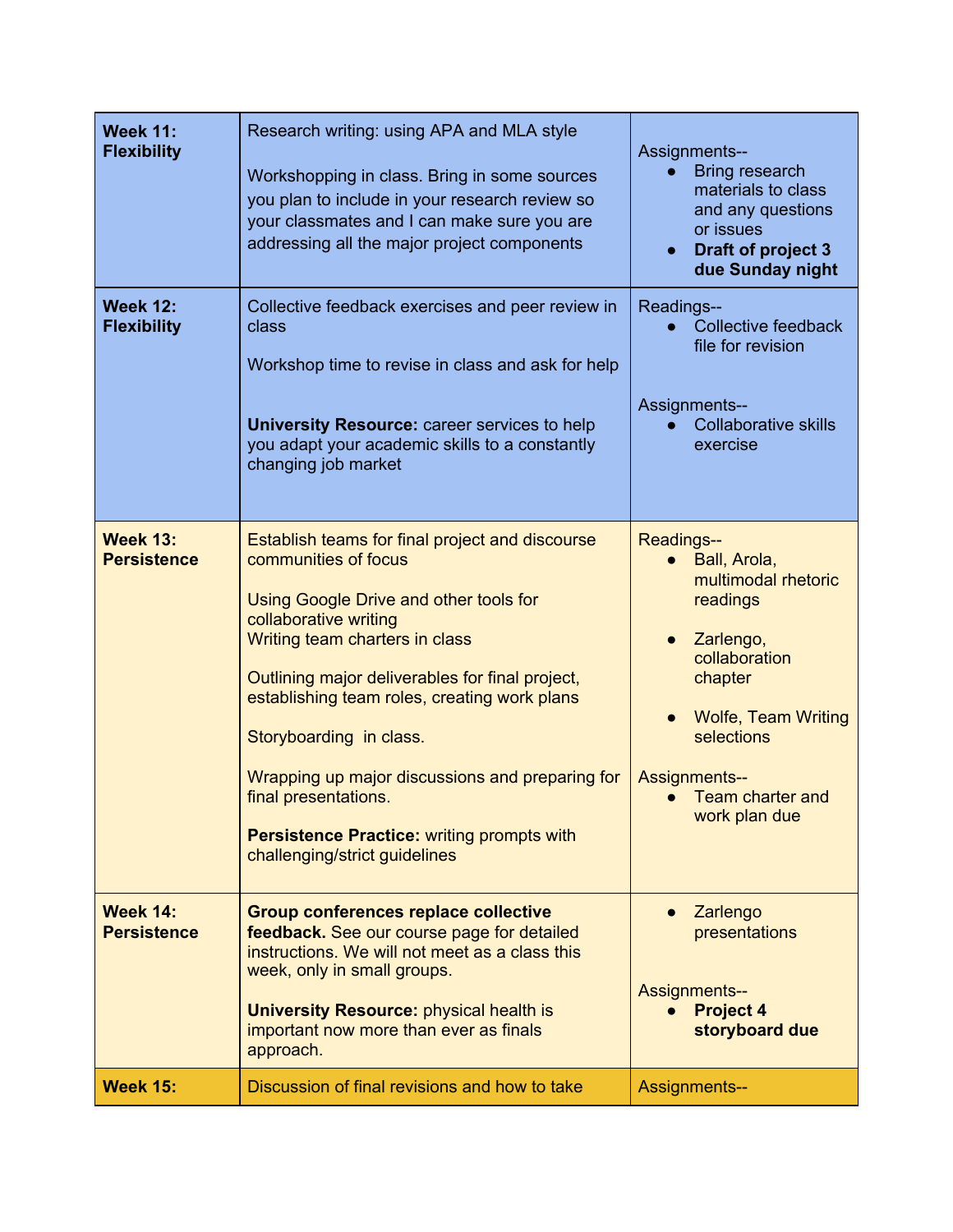| <b>Openness</b>                    | what we've learned in this class and transfer it to<br>future courses or professional environments<br>Final exam for this course?<br><b>Openness Practice: self-reflective writing</b><br><b>University Resource: professors from multiple</b><br>majors make their case for courses you might<br>take later in your college career | <b>Prepare final</b><br>presentation<br>Revise project 3<br>final<br><b>Final journal</b><br>summary posting                                                                                                        |
|------------------------------------|-------------------------------------------------------------------------------------------------------------------------------------------------------------------------------------------------------------------------------------------------------------------------------------------------------------------------------------|---------------------------------------------------------------------------------------------------------------------------------------------------------------------------------------------------------------------|
| <b>Week 16:</b><br><b>Openness</b> | Final presentations and assessment of instructor,<br>course, and teammates.                                                                                                                                                                                                                                                         | <b>Assignments--</b><br><b>Final Presentations</b><br>Turn in Final<br><b>Report and Critical</b><br><b>Reflection of</b><br><b>Assignment and</b><br><b>Course</b><br><b>Final assessment</b><br>of writing skills |

# VII. Course Policies

# **Collective Feedback**

In this course, you will receive some combination of individualized feedback from your instructor as well as collective feedback on your major project drafts. A collective feedback file will be created using anonymous student examples from the course. These examples will be labeled as either exhibiting some kind of stylistic, compositional, or logical issue or as exhibiting strong qualities to be emulated. Issues will be accompanied by potential examples for how to revise as well as practice exercises designed to help students revise their own work. The feedback file will be important in how we learn about revision and peer review in this course.

# **Technology Use**

You are required to have access to a computer to complete the assignments in this course. There are days where we will likely work in class, so a reliable laptop is best. If you do not own a computer, please let me know so we can investigate what university resources are available or how to best accommodate you. I do not mind laptops or even smartphones in class--in fact, get used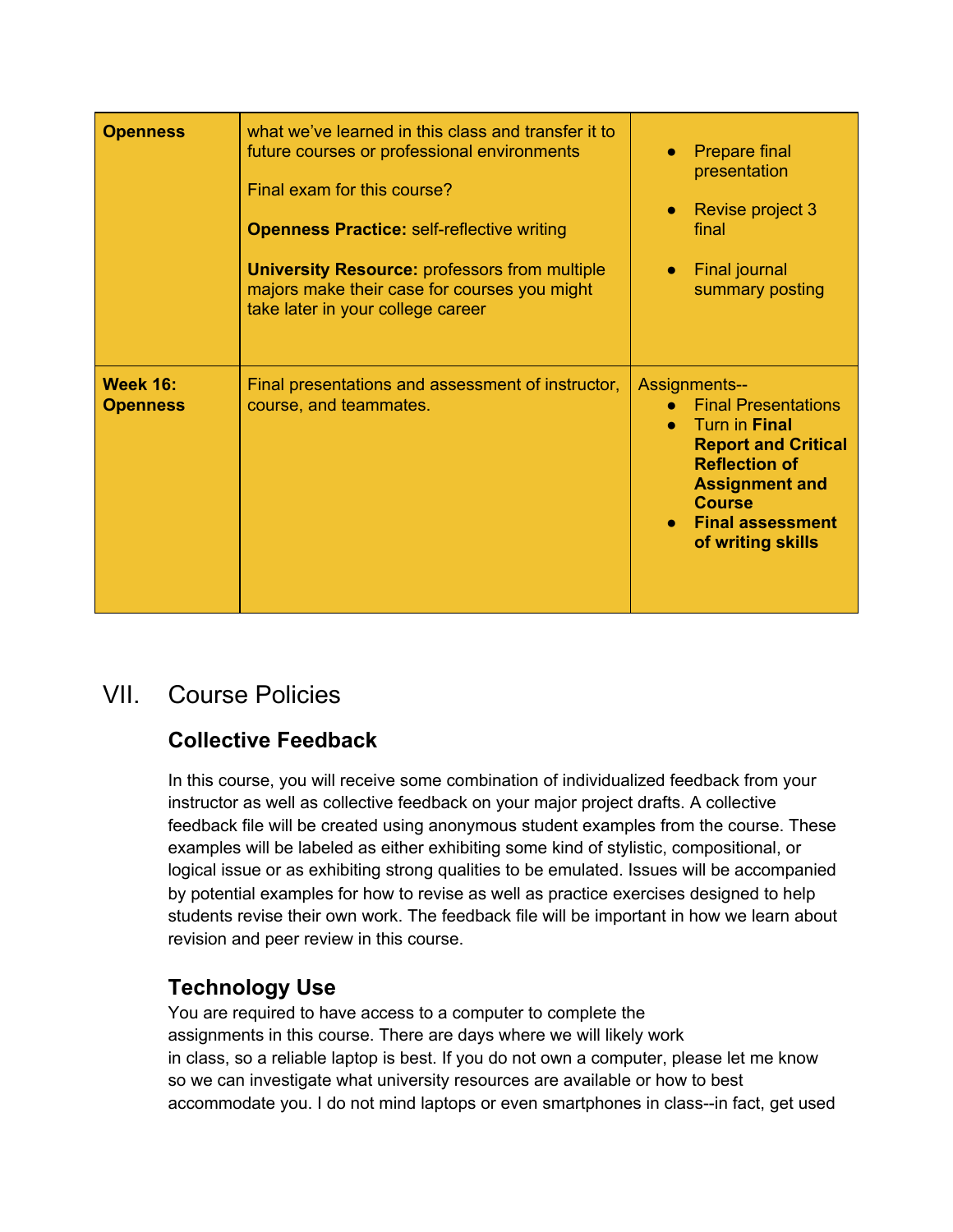to me asking you to Google something when I want an answer. Technology is powerful and can help us become better writers, so I want you to use what you have. That said, if your techno-toys become a distraction for you or others, I'll ask you to put them away.

# **Attendance**

As explained above, attendance is associated with possible points to earn for your final grade, but it is not mandatory. I do strongly believe that the more frequently you miss class, the less likely you are to succeed in the course, but this is not a decision that's up to me.

# **Experiential Learning**

Building on the last point, part of the reason attending class offers different learning opportunities is because of the amount of interactive or experiential exercises we will do together. Sometimes these might seem silly or make you a bit uncomfortable--that's ok. This is because, for the longest time, you've been conditioned to sit still in desks and raise your hands, to not speak unless spoken to. Environments like these are not conducive to deep learning. As such, prepare to move around, stretch, explore campus, talk to people, and practice, practice, practice! This class will make you a better writer if you learn to think about the entire, embodied, writing process. That's part of the reason we have a theme every two weeks--to help us keep an eye on the bigger picture of how we are developing holistically to better understand how we can further develop as people generally and writers specifically.

# **Journaling**

I will ask you to document many of these interactive learning moments in a journal I want you to keep for this course. The journal itself should be a simple one-subject notebook. Please use a physical notebook so you can scribble, tear pages, draw, etc in addition to writing low-stakes, ungraded, responses. I will never read your actual journal--this is as private a document as you decide to make it. Instead, I will ask you to periodically post journal summaries to share more formalized, public thoughts you've extracted from private writing throughout the course. These posts will be how I track your interactions with various university communities and resources as well as your self-reflection regarding the eight habits of mind.

# **Diversity and Inclusion**

This classroom will operate as a safe space for a diversity of opinions, human experiences, and ideas. You will practice developing active listening skills, empathy, and crafting a respectful tone by writing to one another and participating in discussions. Should you ever behave in a way that violates the safe space of our classroom, you will be asked to leave and not return until you have met with me to discuss a plan of action.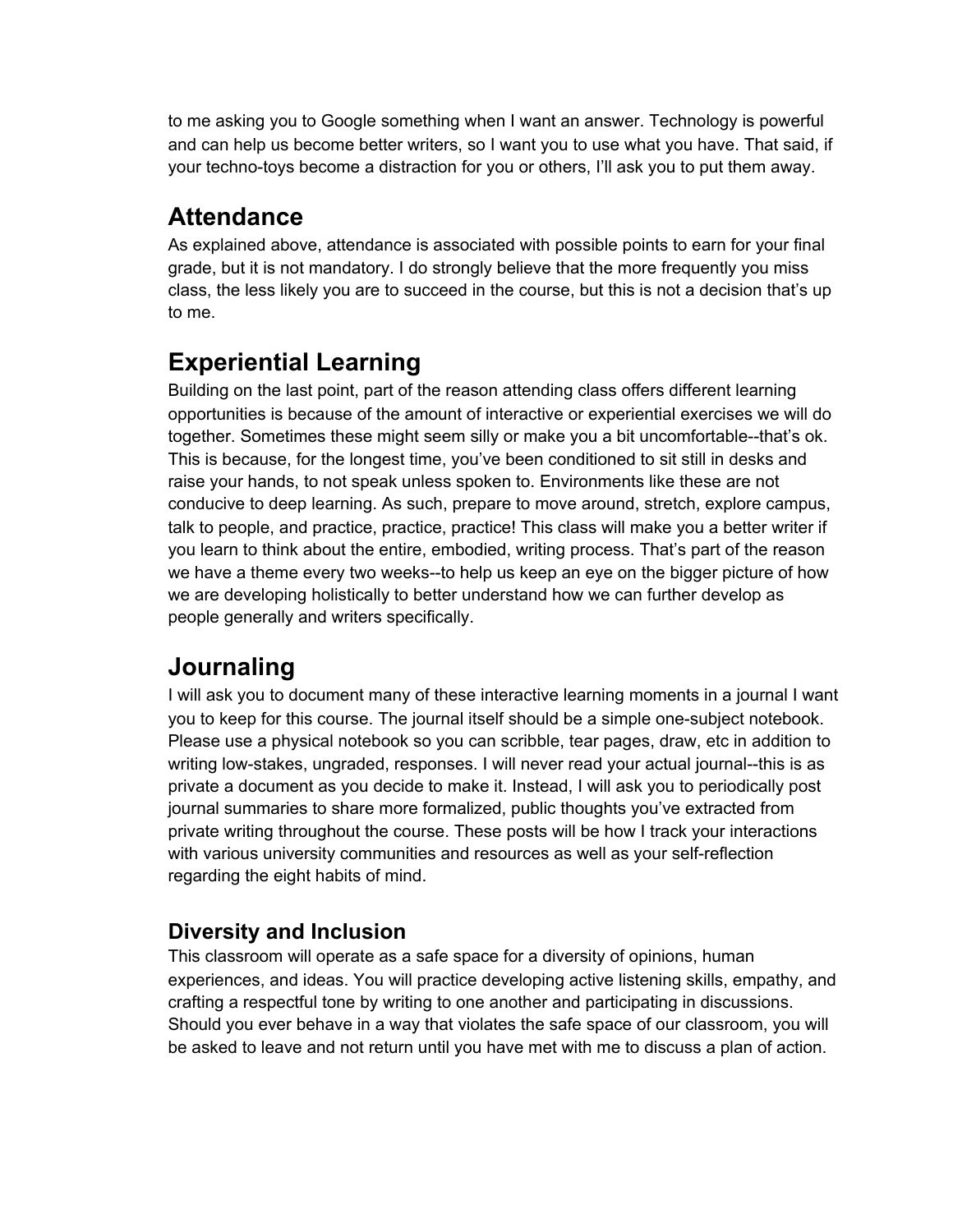# VIII. University Policies and Resources

Note: these are some of the policies and resources I usually include with hyperlinks to the correlating policies and resources **Diversity and Inclusion English Language Learners Academic Dishonesty Library Website Grades of Incomplete Students of Concern Technology Help Counseling Services Food or Housing Insecurity Writing Center Academic Tutoring**

**Students with Disabilities**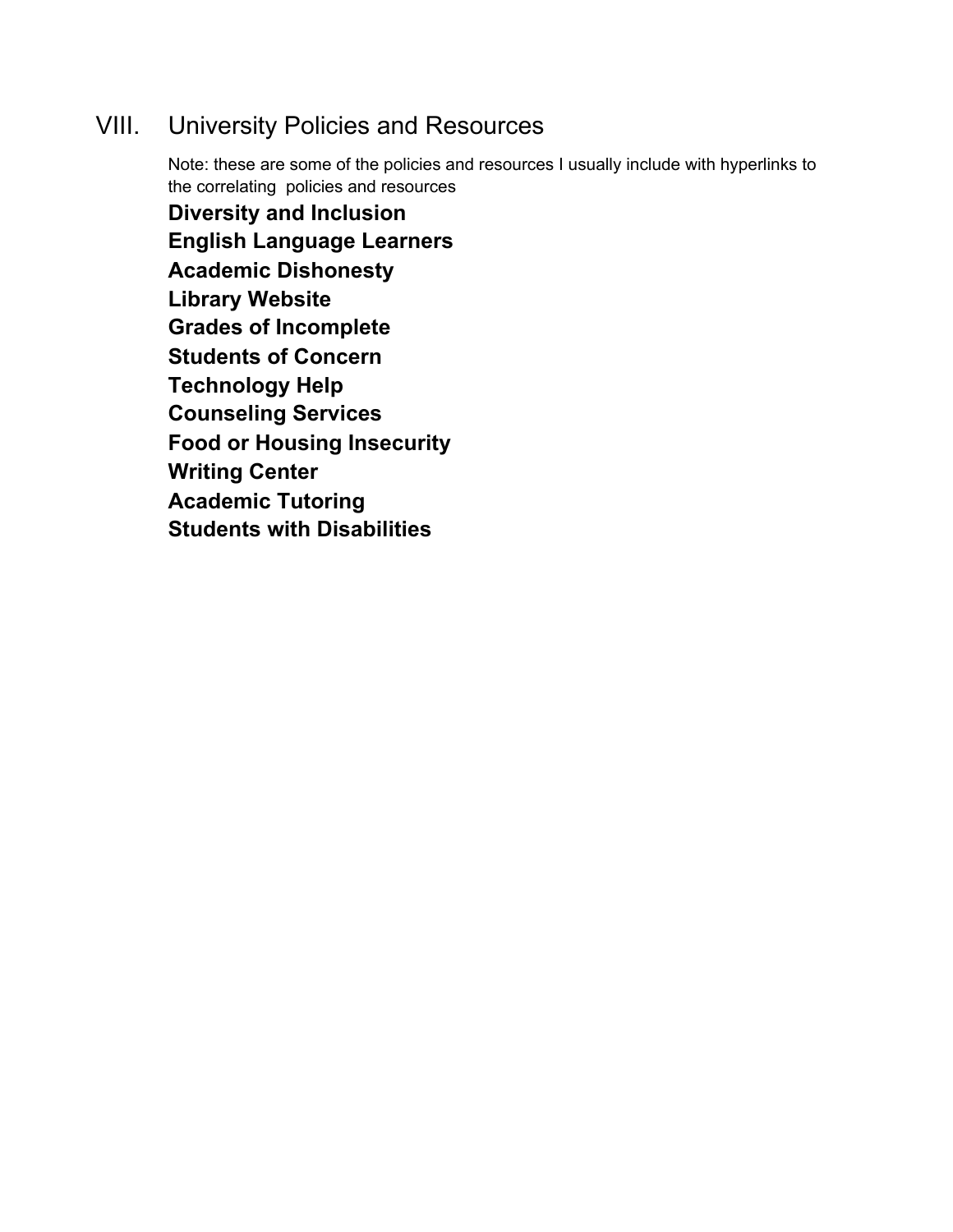# **Fall 2019 Syllabus**

### **Professional Writing**

| <b>Instructor: Dr. Spencer</b><br><b>Bennington</b> | Section: 37                                                                   |
|-----------------------------------------------------|-------------------------------------------------------------------------------|
| Course Time: 9:30-10:45                             | <b>Classroom: CPR 481</b>                                                     |
| <b>Office Location: CPR 301K</b>                    | <b>Office Phone: nope</b>                                                     |
| Email:<br>bennington1@mail.usf.edu                  | Office Hours: 10:45-12:00 TR,<br>most other times available by<br>appointment |

### **Course Information & Description**

This is a 3-credit hour course. Prerequisites are ENC 1101 and ENC 1102 *or* ENC 1121 and ENC 1122. It's offered through the Department of English in the School of Humanities, College of Arts and Sciences. The course meeting time(s) and location are listed above.

This is a 6ACT Communications course (formerly, Gordon Rule). Students in this course will engage in writing as a "process," which means employing strategies such as pre-writing, co-authoring, document design, peer feedback, revising, and editing. Students will learn how to develop ideas and texts that follow academic/disciplinary conventions for different contexts, audiences, and purposes. An integral part of writing instruction is the opportunity to revise documents in response to feedback, so students will be required to revise at least some course writing assignments (including one major assignment) after receiving feedback from the instructor. At a minimum, students will write 4500 words for this course. Students must achieve a proficiency level of at least C- in the course in order to receive Gordon Rule Communication credit.

### **Course Requirements**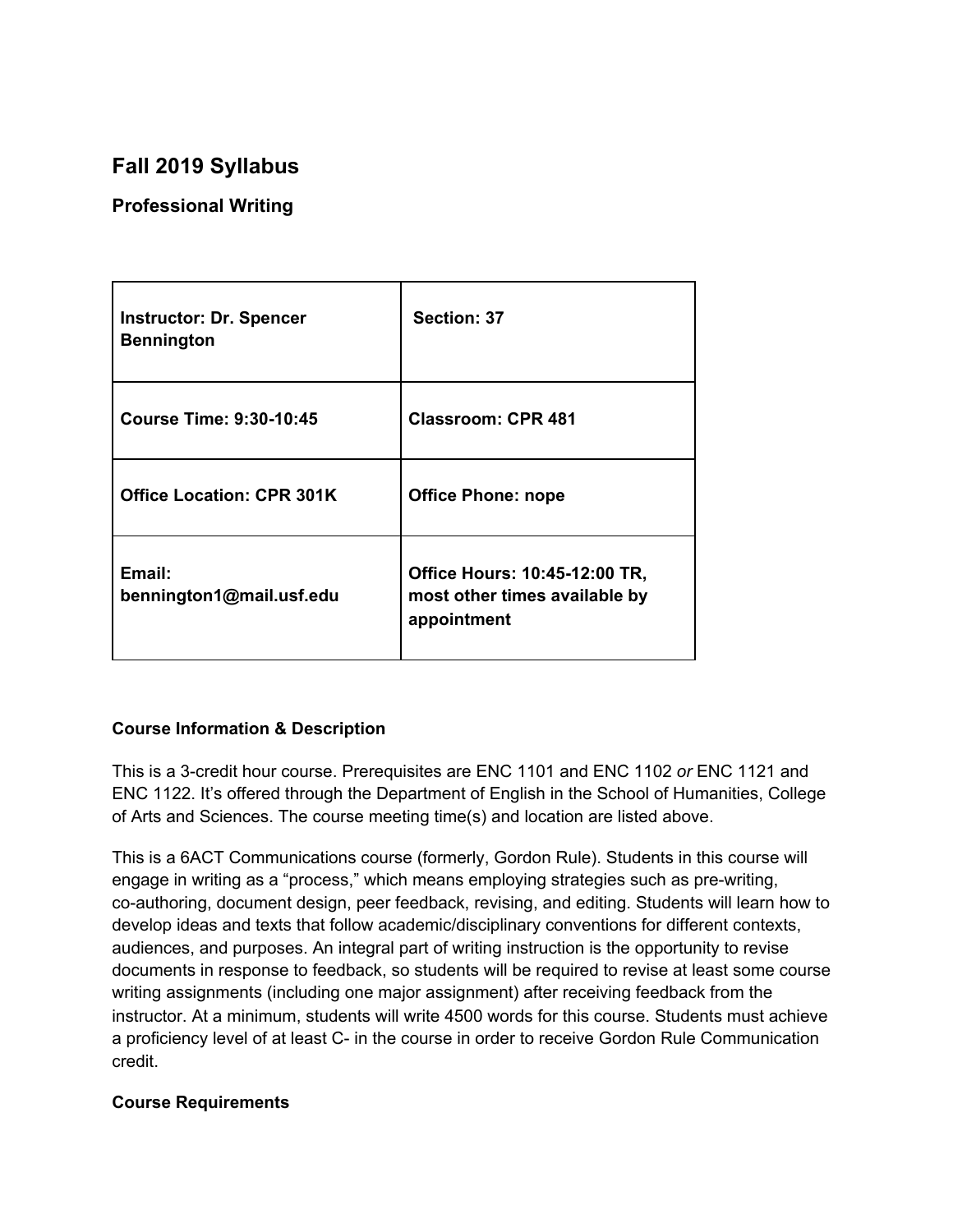This is primarily a writing class, but students are also expected to read carefully, engage in meaningful in-class discussions, and conduct research for major projects. There will be both individual and collaborative work throughout this class. Students will complete four major writing projects (that include several deliverables each), complete reading and homework assigned, participate in class, and conduct regular document review.

### **Course Goals**

Students completing this course will develop the following skills and abilities:

- Rhetorical strategies for writing in the workplace
- Genres and conventions of professional communication
- Collaborative writing and project management
- Document design and writing technologies
- Ethics, accessibility, and inclusion in the workplace

### **Student Learning Outcomes**

- Analyze and write in a specific context defined by purpose and audience
	- Analyze professional cultures, social contexts, and audiences to determine how they shape the various purposes and forms of writing, such as persuasion, organizational communication, and public discourse.
- Learn effective document design
	- Learn to argue with visual data, understanding and implementing various principles of format, layout, and design of documents that meet multiple user/reader needs.
- Write within a genre
	- Learn and practice writing in various genres of professional and technical discourse like the memo, letter, technical reports, proposals, and descriptions, etc.
- Develop your writing process, style, and editing techniques
	- Develop and understand various strategies for planning, researching, drafting, and revising documents. Develop a clear, concise, and functional writing style. Develop techniques to become an effective critic and editor.
- Practice Collaboration
	- Learn and apply strategies for successful collaboration, such as working and communicating on-line with colleagues, setting and achieving project goals, and responding constructively to peers' work.

### **Required Course Texts**

● *A Rhetorical Approach to Workplace Writing, 6th ed (RAWWr)*. Available for \$47.00 via USF Writes

### **Critical Assignments**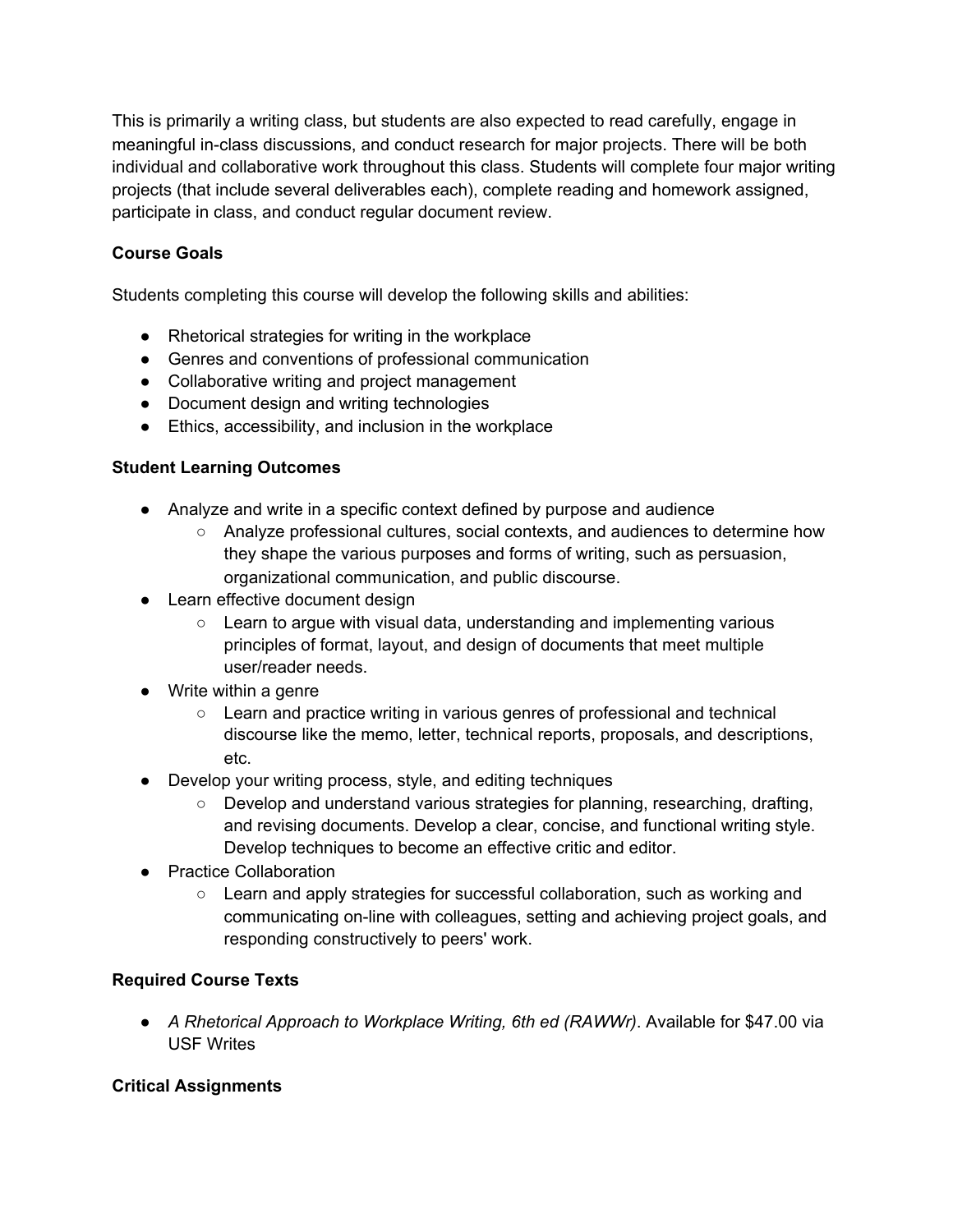The critical assignments relate to and measure the Student Learning Outcomes.

- **Project 1: Document Series**
	- Analyze and write in a specific context defined by purpose and audience
	- Learn effective document design
	- Write within a genre
- **Project 2: Research Summary**
	- Analyze and write in a specific context defined by purpose and audience
	- Learn effective document design
	- Write within a genre
- **Project 3: Information Design**
	- Analyze and write in a specific context defined by purpose and audience
	- Learn effective document design
	- Develop your writing process, style, and editing techniques

#### ● **Project 4: Collaborative Report**

- Analyze and write in a specific context defined by purpose and audience
- Learn effective document design
- Develop your writing process, style, and editing techniques
- Write within a genre
- Practice Collaboration

#### **Attendance Policy**

Attendance is graded as a portion of your participation average (10% of final grade) for this course. There are no excused or unexcused absences, just absences. Please make sure to let me know ahead of time if you plan on missing class. It's up to you to keep up with whatever work you may have missed by consulting classmates and the Canvas shell. Please do not make a habit out of emailing me to catch up on what you missed as this is a waste of time for all involved.

### **Grading Policy**

*Weights of Assignments*

**Assignment Final Grade % Description** Project 1 (Document Series) 15% Project 2 (Research Summary) 20%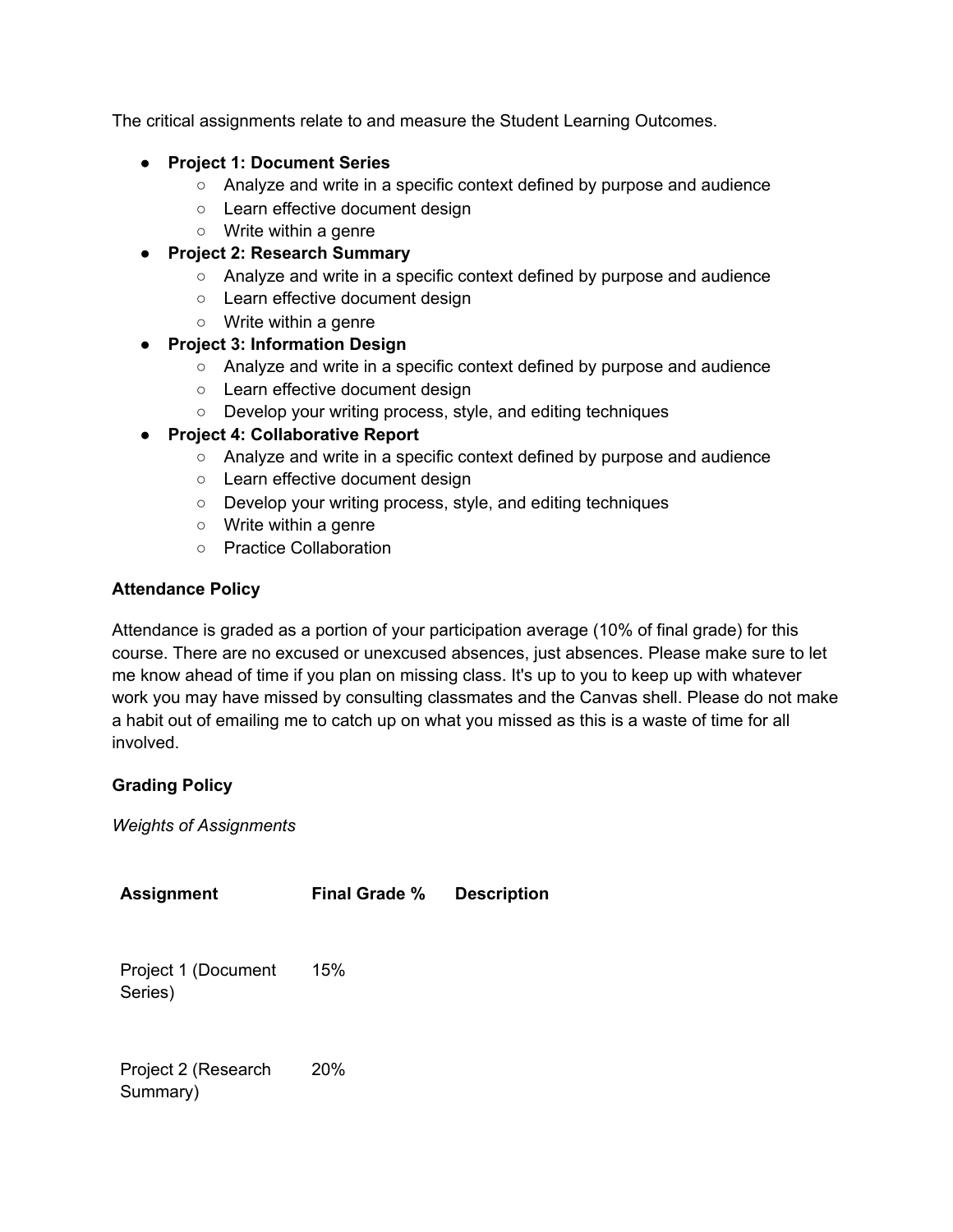Project 3 (Information Design) 20%

Project 4 (Collaborative Report) 35%

Participation (small assignments, homework, attendance, and anything else) 10%

### **Grading Scale**

| A+ (97-100) 4.00    | A (94-96.9) 4.00 | A-(90-93.9) 3.67       |
|---------------------|------------------|------------------------|
| B+ (87-89.9) 3.33   | B (84-86.9) 3.00 | B-(80-83.9) 2.67       |
| $C+$ (77-79.9) 2.33 | C(74–76.9) 2.00  | $C - (70 - 73.9)$ 1.67 |
| $D+$ (67-69.9) 1.33 | D (64–66.9) 1.00 | $D-$ (60-63.9) 0.67    |

Note: Students may not take this course S/U (Satisfactory/Unsatisfactory).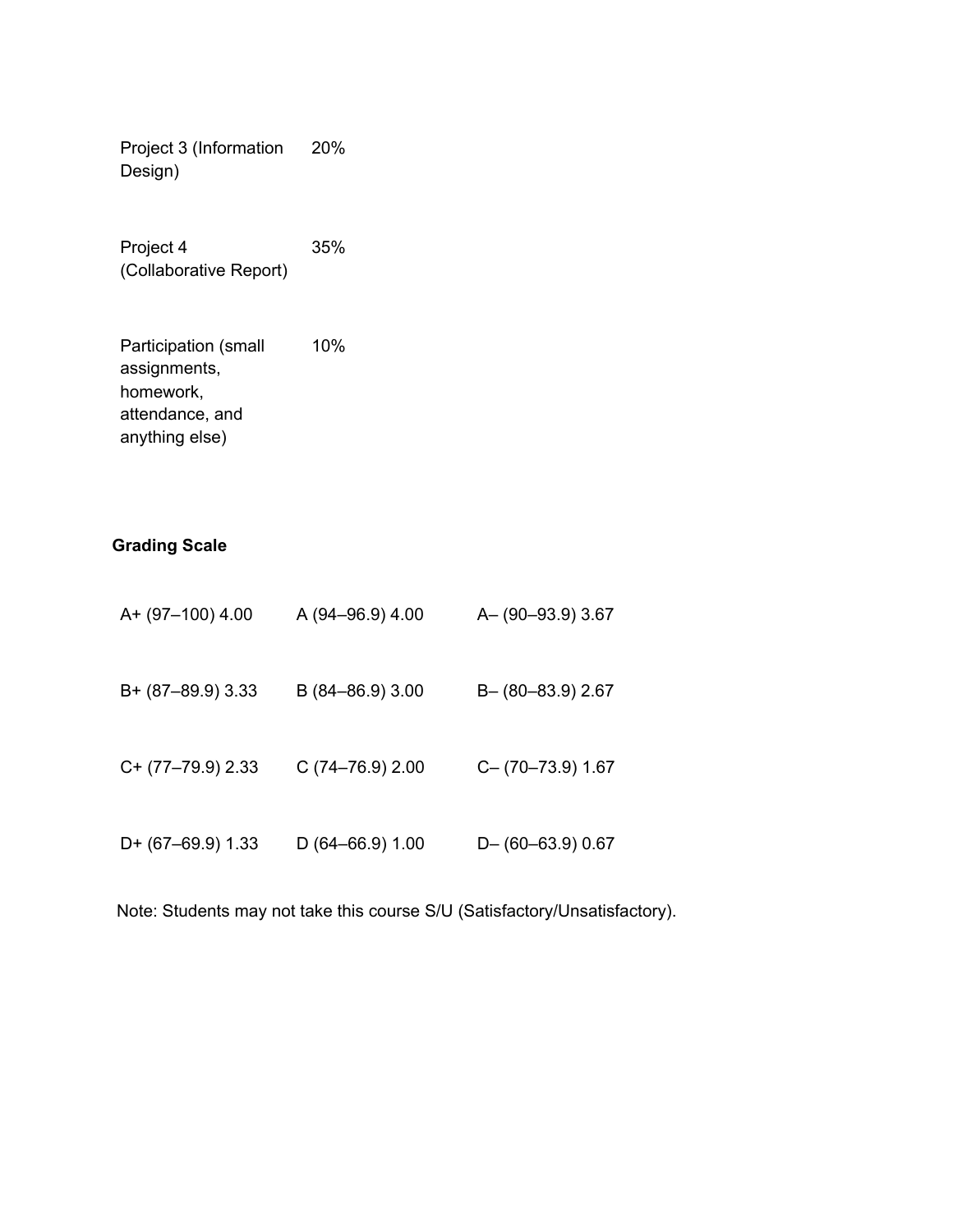| Weeks 1-2  | Intro to the course<br>What is good writing? (in class exercise first week of class)<br>• Ch. 1: Rhetoric in the Workplace<br>$\bullet$ Ch. 6: What is PTC<br>Ch. 2: Purpose<br>Ch. 3: Audience                                                                                                                                      |
|------------|--------------------------------------------------------------------------------------------------------------------------------------------------------------------------------------------------------------------------------------------------------------------------------------------------------------------------------------|
| Weeks 3-5  | Project 1: Document series (15% of final grade)<br>• Business forms of letter, memo, email, also style<br>• Due at the end of the 4th week<br>$\bullet$ Ch. 13: Email<br>• Ch. 14 and 15 on letters and memos<br>• Supplemental readings on style and wordiness                                                                      |
| Week 6-8   | Project 2: Research Summary (20% of final grade)<br>• Ch. 10: Writing Process<br>• Ch. 11: Organizing Information<br>• Ch. 12: Writing Style<br>$\bullet$ Ch. 7: Ethics<br>• Ch. 22: Workplace Research                                                                                                                              |
| Weeks 9-11 | Project 3: Information Design (20% of final grade)<br>Ch. 4: Document Design<br>Ch. 5: Visual Design<br>Ch. 8 and 9 on usability and accessibility (potentially have "user<br>tests" on the documents in class to focus on purpose, audience,<br>and the effectiveness of the visuals)<br>Visual assignment Due by the end of week 8 |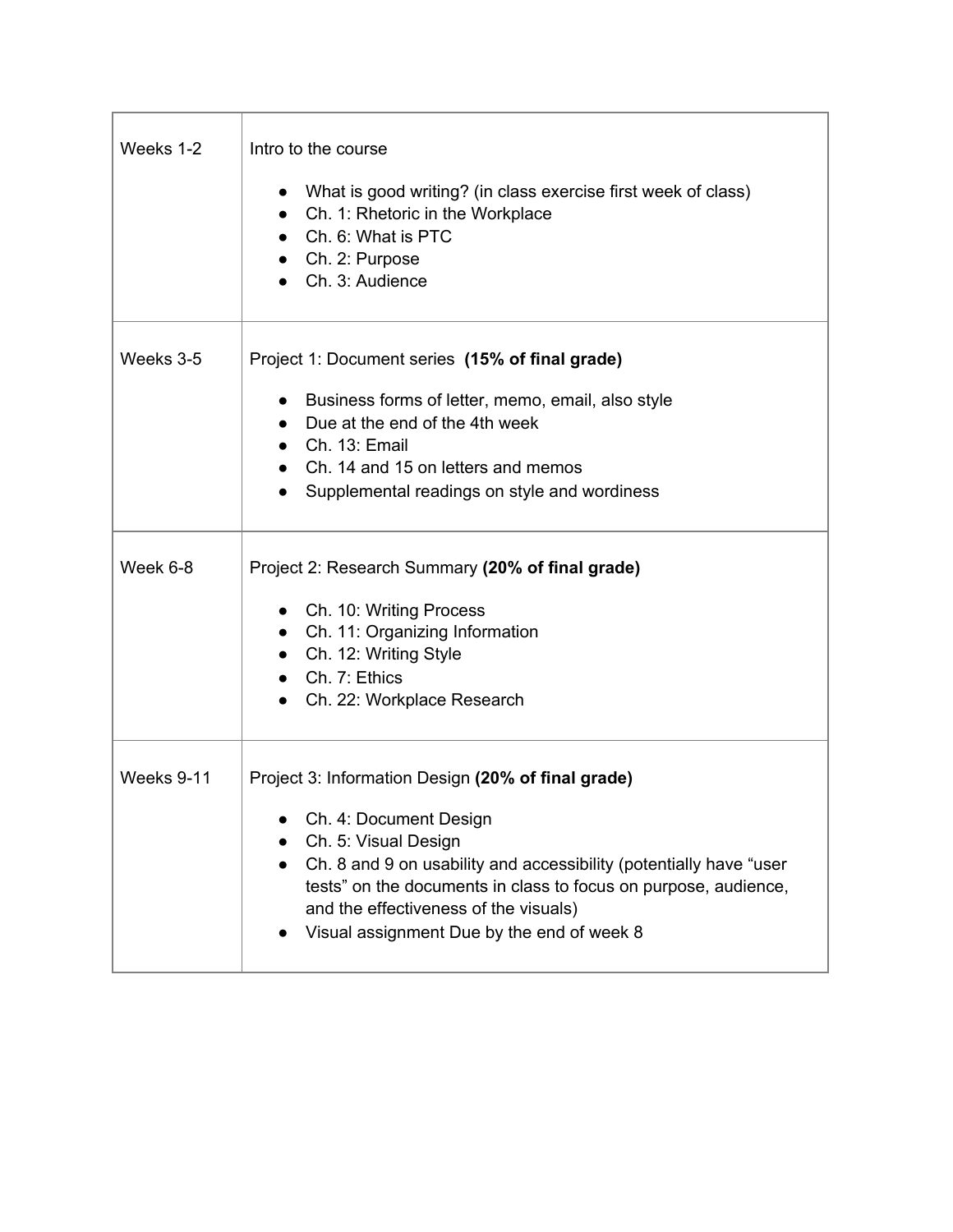| Weeks 9-14 | Project 4: Collaborative Report 35% of final grade                                                                                            |  |
|------------|-----------------------------------------------------------------------------------------------------------------------------------------------|--|
|            | Working on project<br>$\bullet$                                                                                                               |  |
|            | Ch. 19 and 20 on reports and proposals<br>Ch. 17 presentations                                                                                |  |
|            | Draft of final report should be due in week 14 for either peer editing,<br>$\bullet$<br>critiques, collective feedback or individual feedback |  |
| Week 15    | Project 4 (including Presentations) Due                                                                                                       |  |

### **Late Work / Missed In-Class Work**

I do not accept late work. Unless you make prior arrangements with me, major projects will earn a five point deduction for every day late.

### **Incomplete**

The current university policy concerning incomplete grades will be followed in this course. For USF Tampa undergraduate courses and USFSM undergraduate and graduate courses: An "I" grade may be awarded to a student only when a small portion of the student's work is incomplete and only when the student is otherwise earning a passing grade. The time limit for removing the "I" is to be set by the instructor of the course. For undergraduate students, this time limit may not exceed two academic semesters, whether or not the student is in residence, and/or graduation, whichever comes first. "I" grades not removed by the end of the time limit will be changed to "IF" or "IU," whichever is appropriate.

### **Technology Requirement**

Students are required to have regular access to a computer, the internet, a word processor, Canvas, USF email, and a printer. There are many technology labs on campus that students can use at no extra cost, so students should have regular access to all required technology via the USF campus resources. The USF Digital Media [Commons](http://www.lib.usf.edu/dmc/) is also available for student use. The DMC is an excellent and recently expanded "multimedia production area which provides equipment, instruction, space, and assistance" for students to use design equipment and software.

### **Writing Studio**

USF's [Writing](http://www.lib.usf.edu/writing/) Studio offers assistance to any student who wants to improve his or her writing skills. Rather than offering editing assistance, during a session in the Writing Studio, consultants